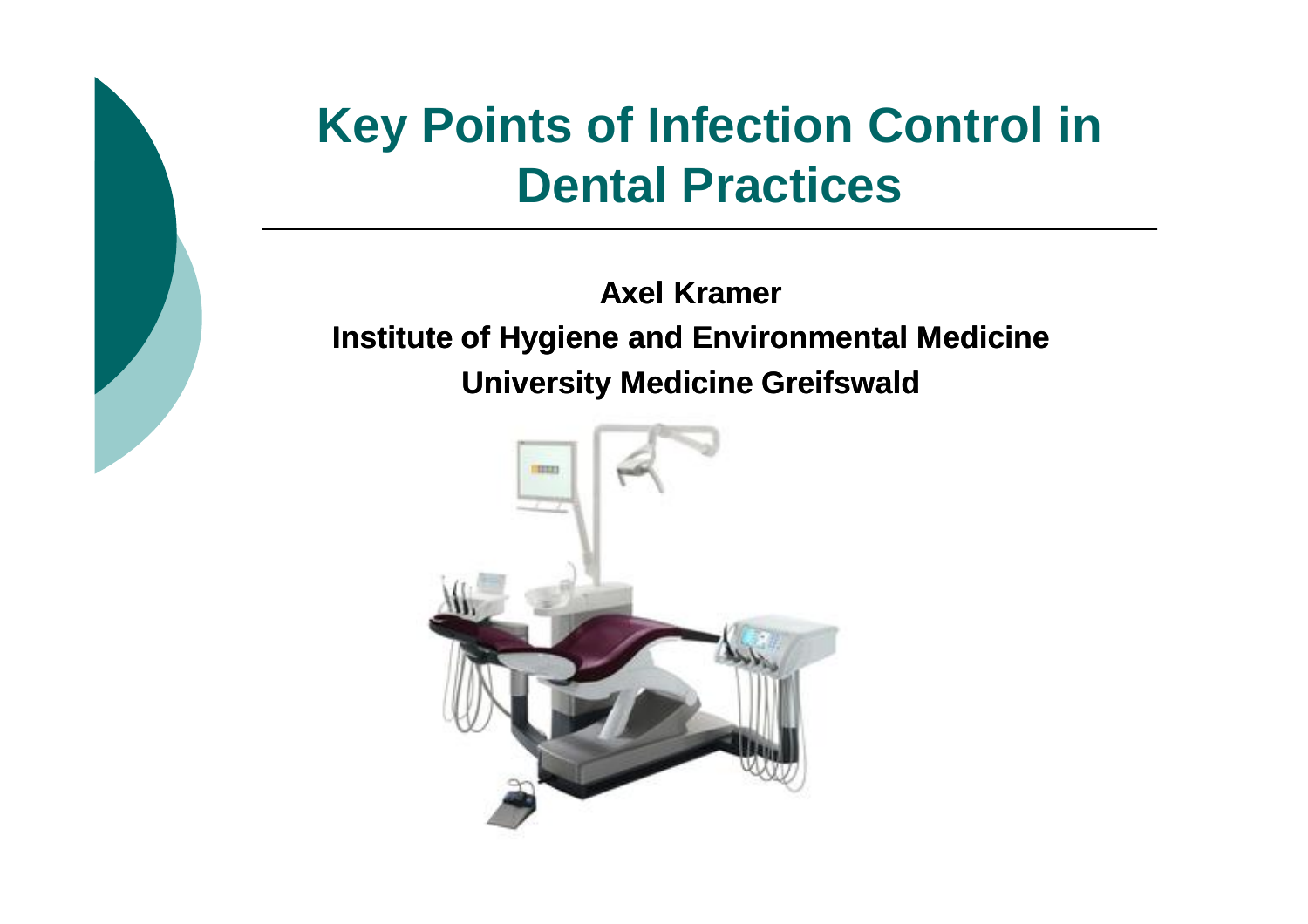# **My Experience**

# *Prevention of infection begins in ones mind and*

*the knowledge of the problem is the beginning of quality assurance*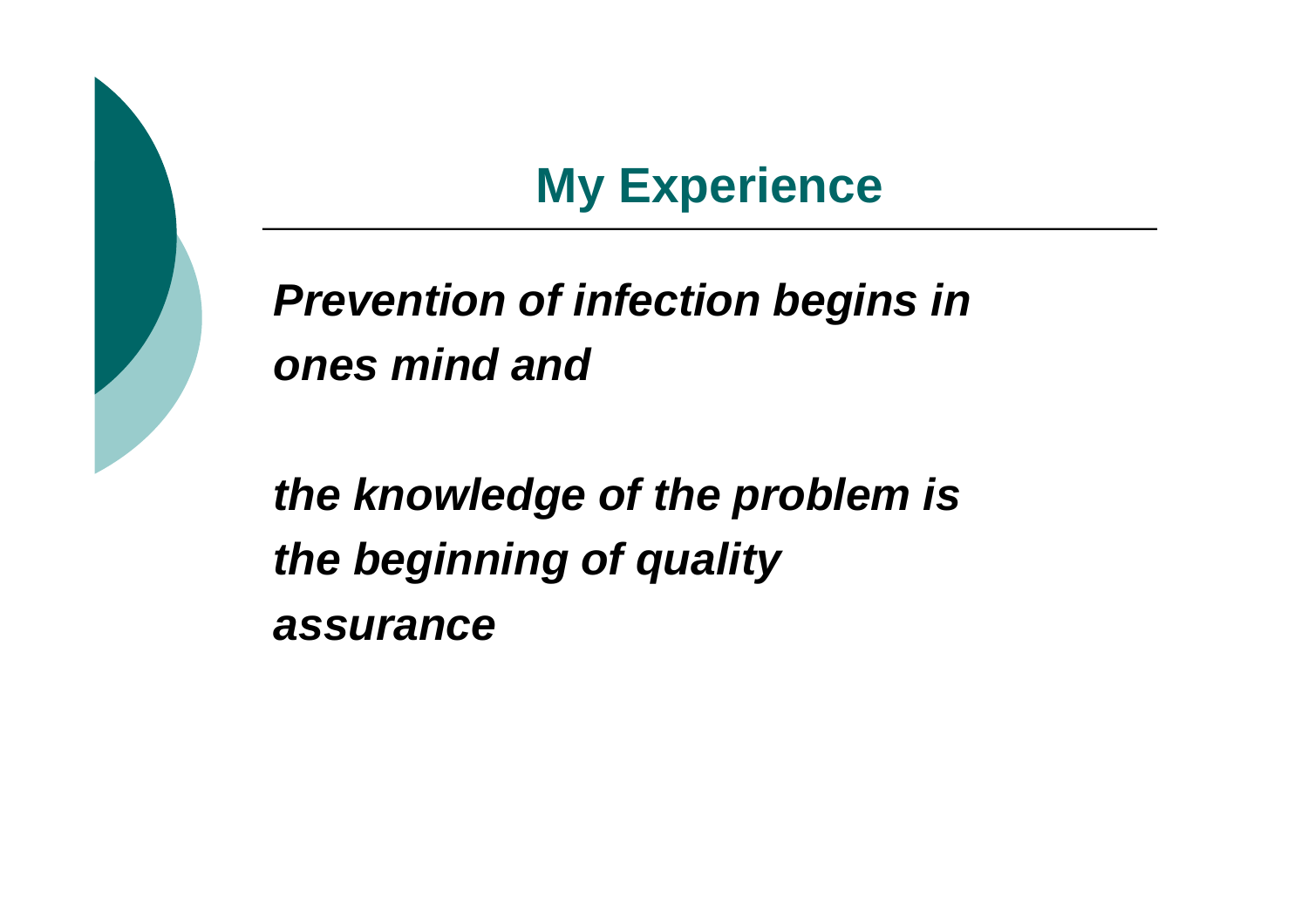## **The Dental Practices** - **no Man's Land?**

#### **So far no surveillance of health care-acquired infections exists ® no data about the actual infection risks**

- ¡ **Only numerous data about contamination of dental units and handpieces**
- ¡ **One case report on letal** *Legionella pneumonia* **acquired in dental practices**

**Ricci ML, Fontana S, Pinci F, et al. Pneumonia associated with a dental unit waterline. Lancet 2012, 379(9816): 684**

#### ¡ **Data about increased antibody titres against HCV, HBV and**  *Legionella* **spp. especially at oral surgeons**

**Klein et al. Occupational risks for hepatitis C virus infection among New York City dentists. Lancet. 1991;338:1539–1542**

- **Ammon A, et al. 2000. Hepatitis B and C among Berlin dental personnel: incidence, risk factors, and effectiveness of barrier prevention measures. Epidemiol Infect 2000; 125: 407-13**
- **Fotos PG, et al. Prevalence of Legionella-specific IgG and IgM antibody in a dental clinic population. J Dent Res 1985; 64: 1382-5**
- **Reinthaler FF, et al. Serological examinations for antibodies against Legionella species in dental personnel. Dent Res 1988; 67: 942-3**

**Pankhurst CL, et al. Prevalence of legionella waterline contamination and Legionella pneumophila antibodies in general dental pratictioners in London and rural Northern Ireland. Br Dent J 2003; 195: 591-4**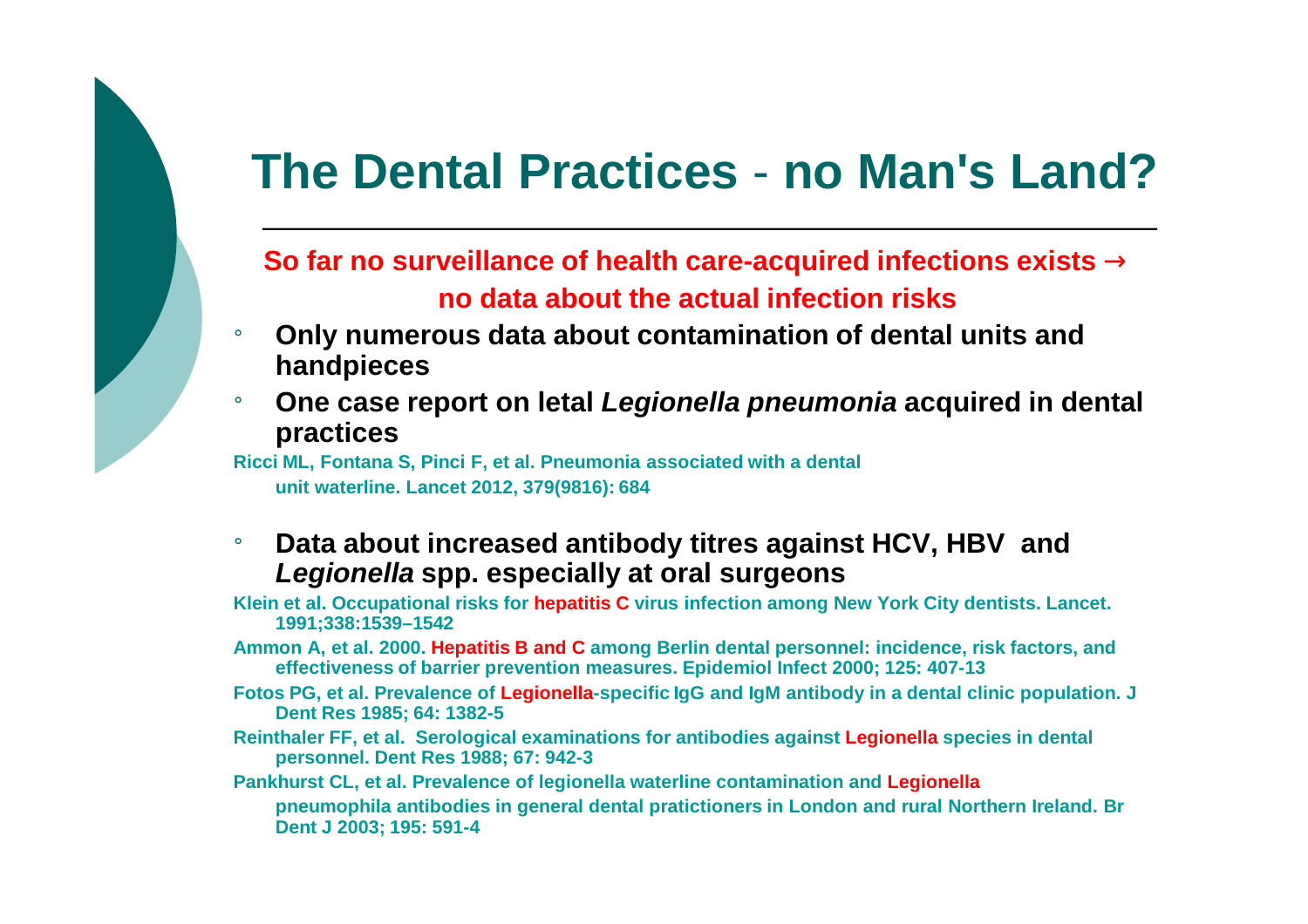# **Results on Contamination of Water Systems in Dental Units**

#### **In 208 water samples**

- ¡ *9.1% L. pneumophila,* **in 7.5% > 10<sup>3</sup>cfu/ml**
- ¡ **41.4%** *P. aeruginosa,* **in 36.3% > 10<sup>3</sup>cfu/ml**

**Veronesi L, et al. Legionella contamination in the water system of hospital dental settings. Acta Biomed 2007;78: 117-22**

#### **In 101 air/water syringes**

#### ¡ **21.8%** *L. pneumophila* **(serogroup 1 and 3)**

**Zanetti F, et al. Water characteristics associated with the occurrence of Legionella pneumophila in dental units** 

#### **In 35 dental units** (**air/water syringes)**

- ¡ **free-living amoebae up to 330/mL**
- ¡ **biofilms augment the number of free-living amoebae in dental unit waterlines**

**Barbeau J, Buhler T. Biofilms augment the number of free-living amoebae in dental unit waterlines. Res Microbiol 2001; 152: 753–60**

#### **In 99 dental units** (**air/water syringes)**

¡ **33%** *Legionella***, predominantly** *L. pneumophila* **serogroups 2–14**

**Singh T, Coogan MM. Isolation of pathogenic Legionella species and legionella-laden amoebae in dental unit waterlines. J Hosp Inf 2005; 61: 257–62**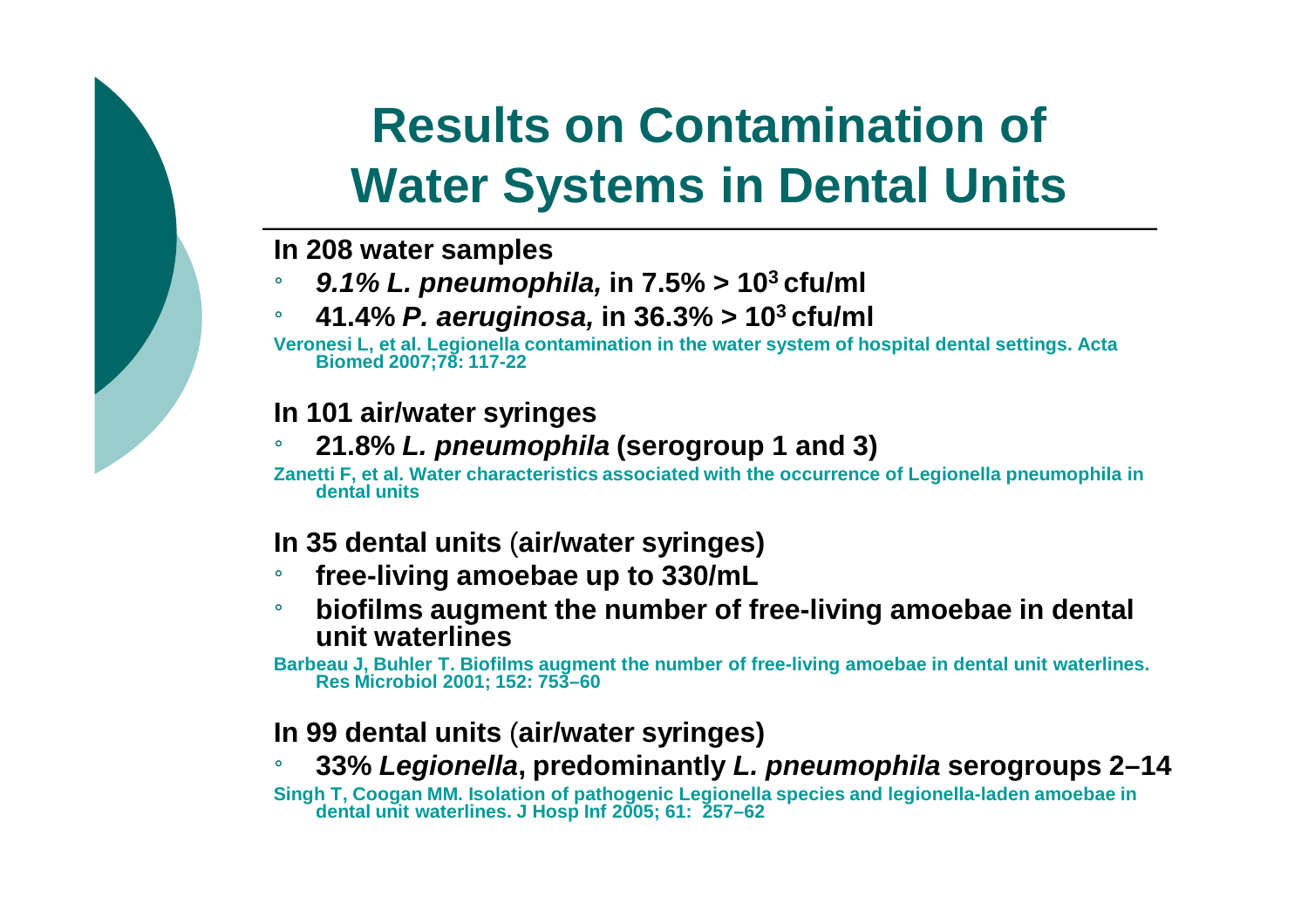# *but absence of evidence is not evidence of absence!*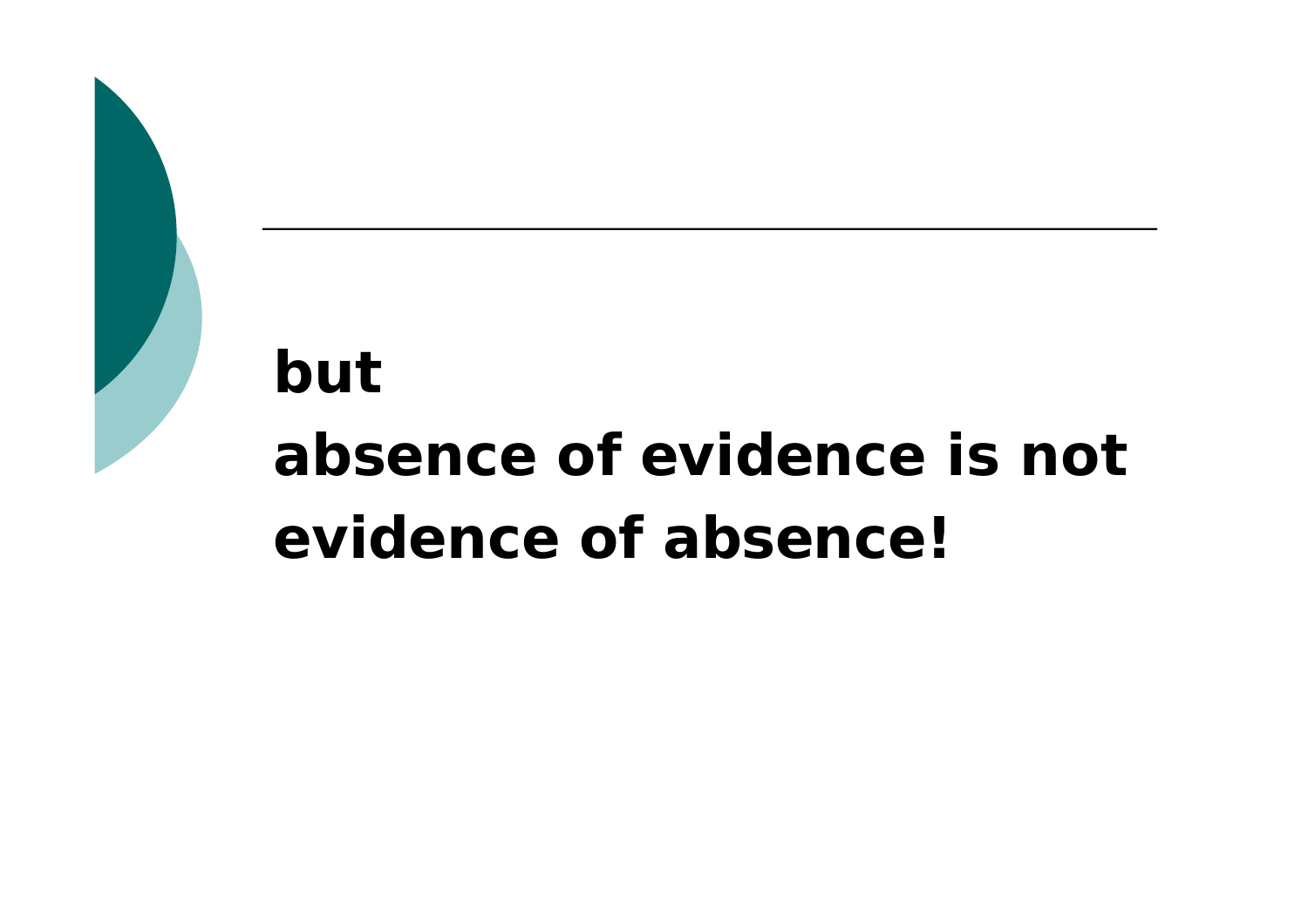# **Possible Sources for Infections in Dental Practices**



**· dentures**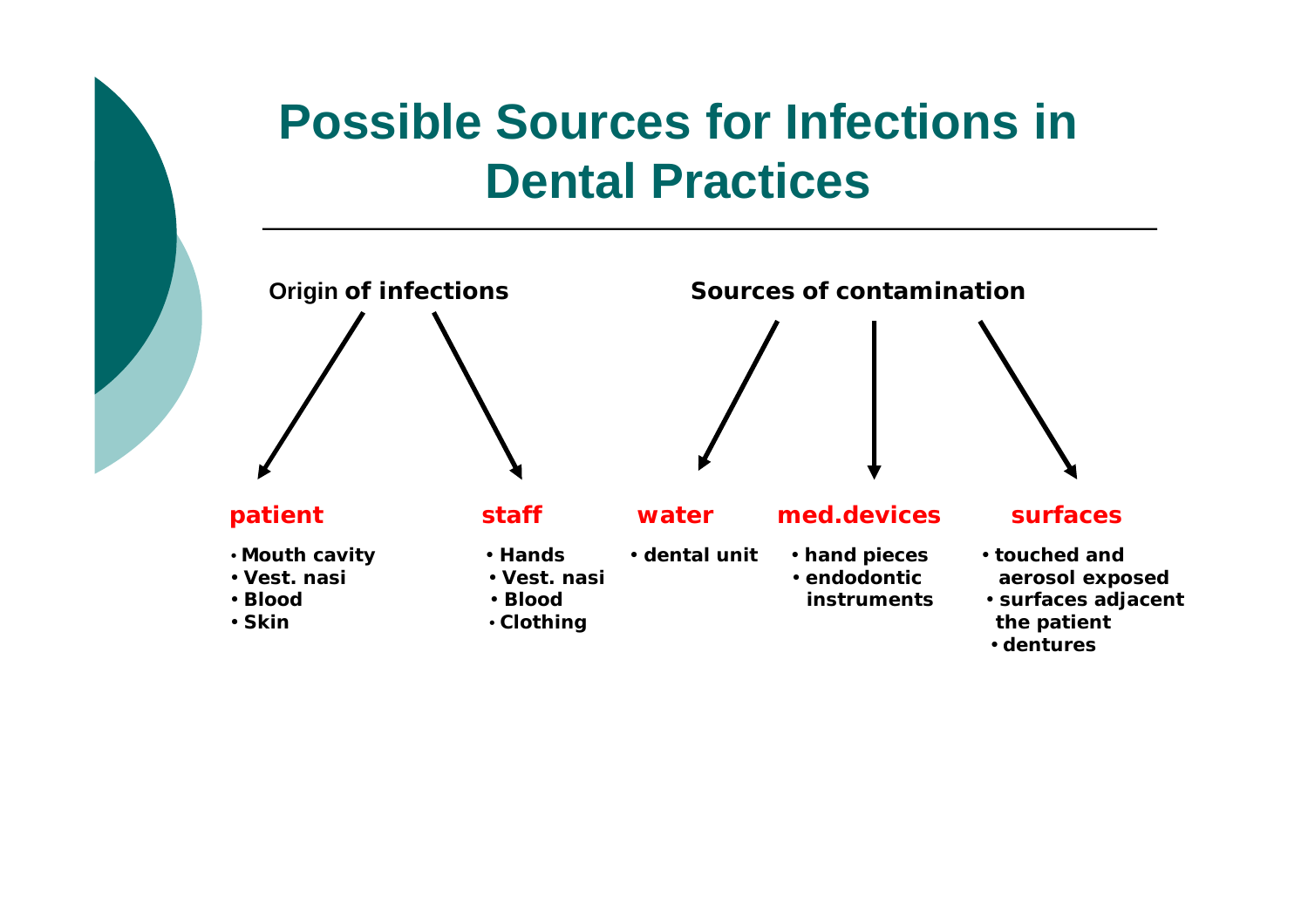# **Transmission Routes for Nosocomial Pathogens in Dental Practices**

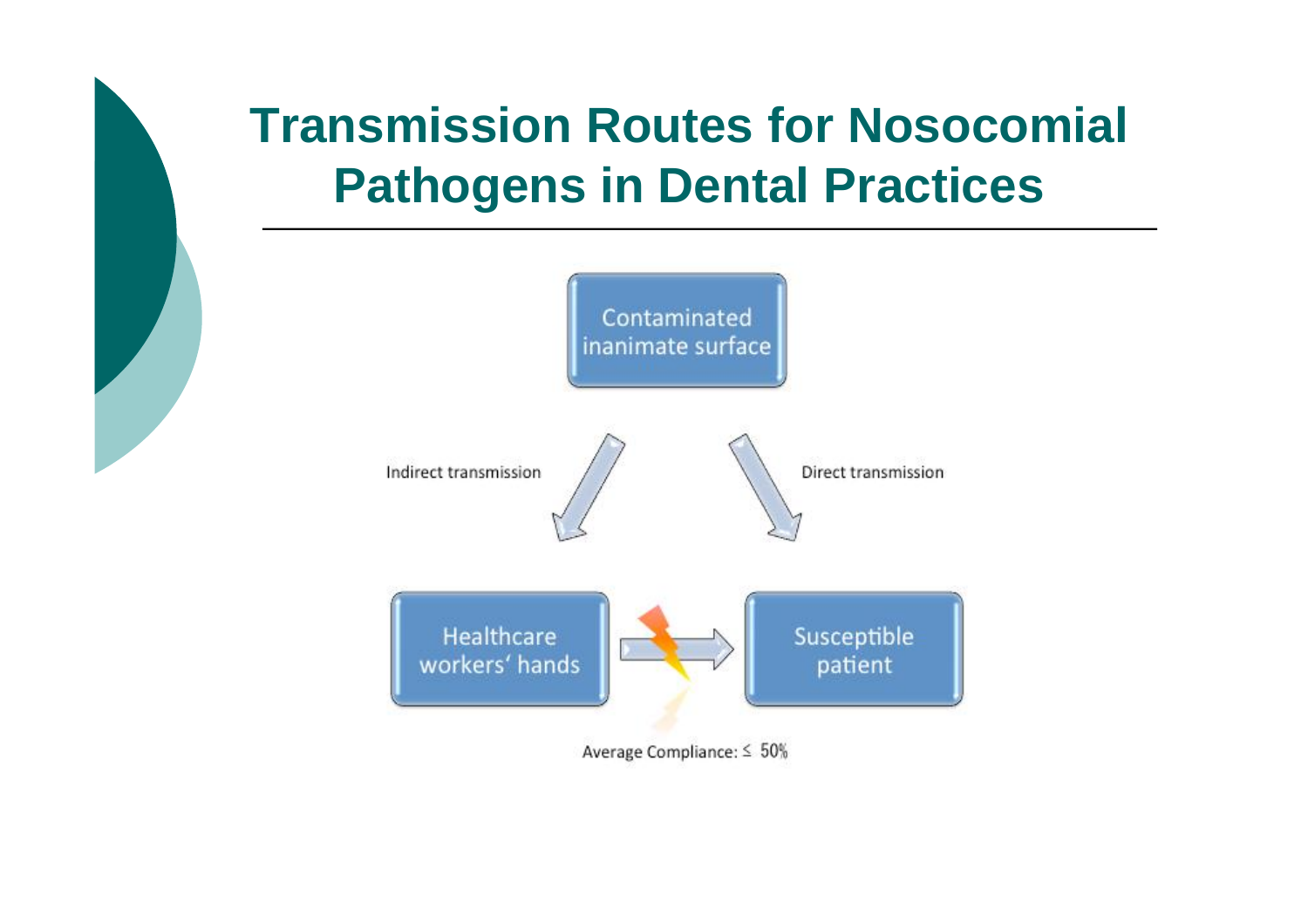# **Pitfalls of Pathogens**

- ¡ **Persistence on inanimate surfaces**
- ¡ **Biofilm formation in dental units**
- ¡ **Development of resistance**
- ¡ **Invisible colonization from patients and staff**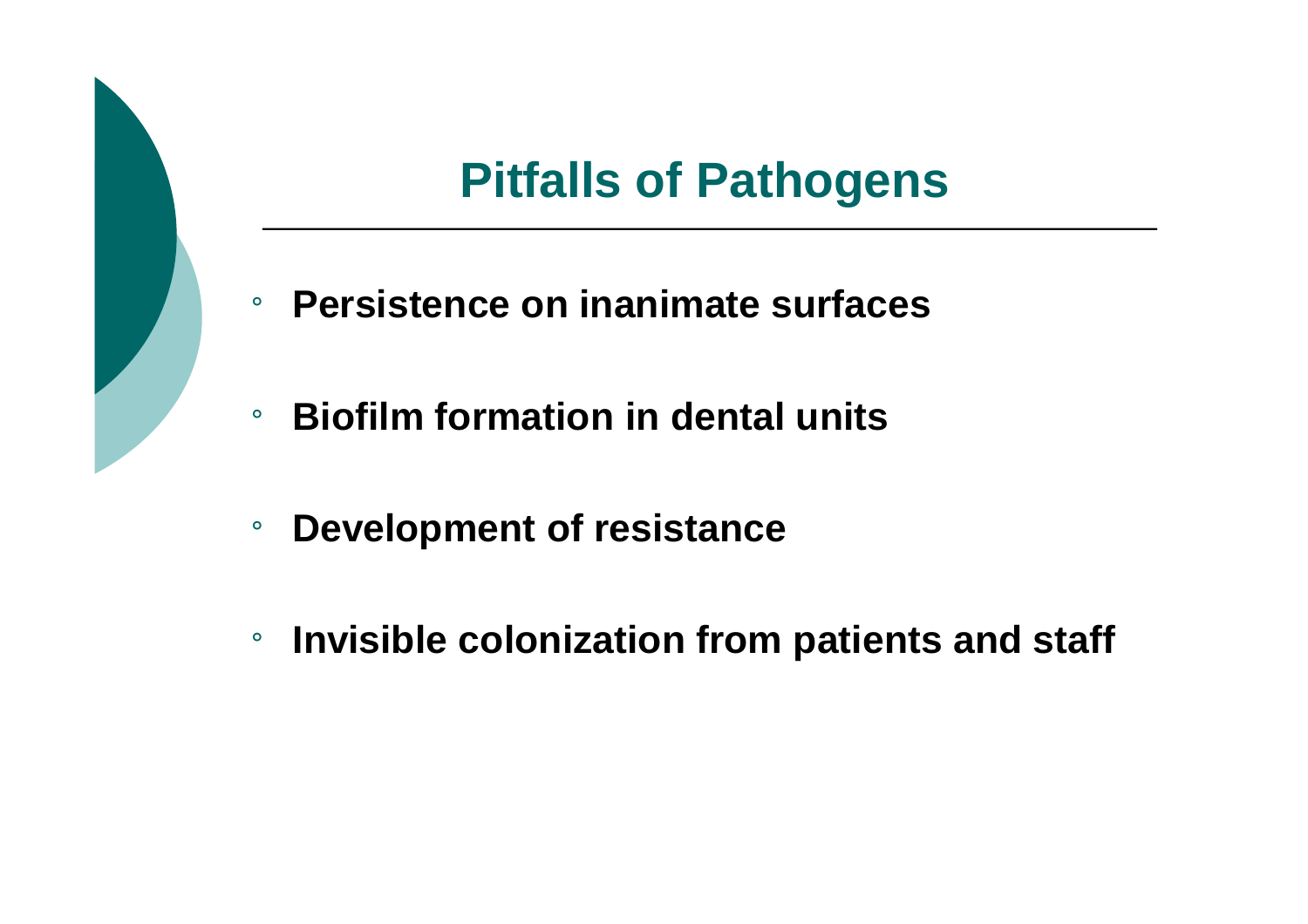## **Persistence on Inanimate Surfaces**

| <b>Bacterium</b>            | <b>Range of survival</b> |
|-----------------------------|--------------------------|
| Acinetobacter spp.          | 3 days to 1 year         |
| Enterococcus spp. incl. VRE | 5 days to 30 months      |
| E. coli                     | 1.5 hours to 16 months   |
| Klebsiella spp.             | 2 hours to $>$ 30 months |
| Pseudomonas aeruginosa      | 6 hours up to 16 months  |
| Serratia marcescens         | 3 days up to 2 months    |
| <b>MSSA, MRSA</b>           | 7 days up to 1 year      |
| Streptococcus pneumoniae    | 1 day up to 30 month     |

**Kramer A, Assadian O. Survival of microorganisms on inanimate surfaces. In: Use of Biocidal Surfaces in Clinical Settings for the Reduction of Healthcare Acquired Infections. Springer: New York, in print**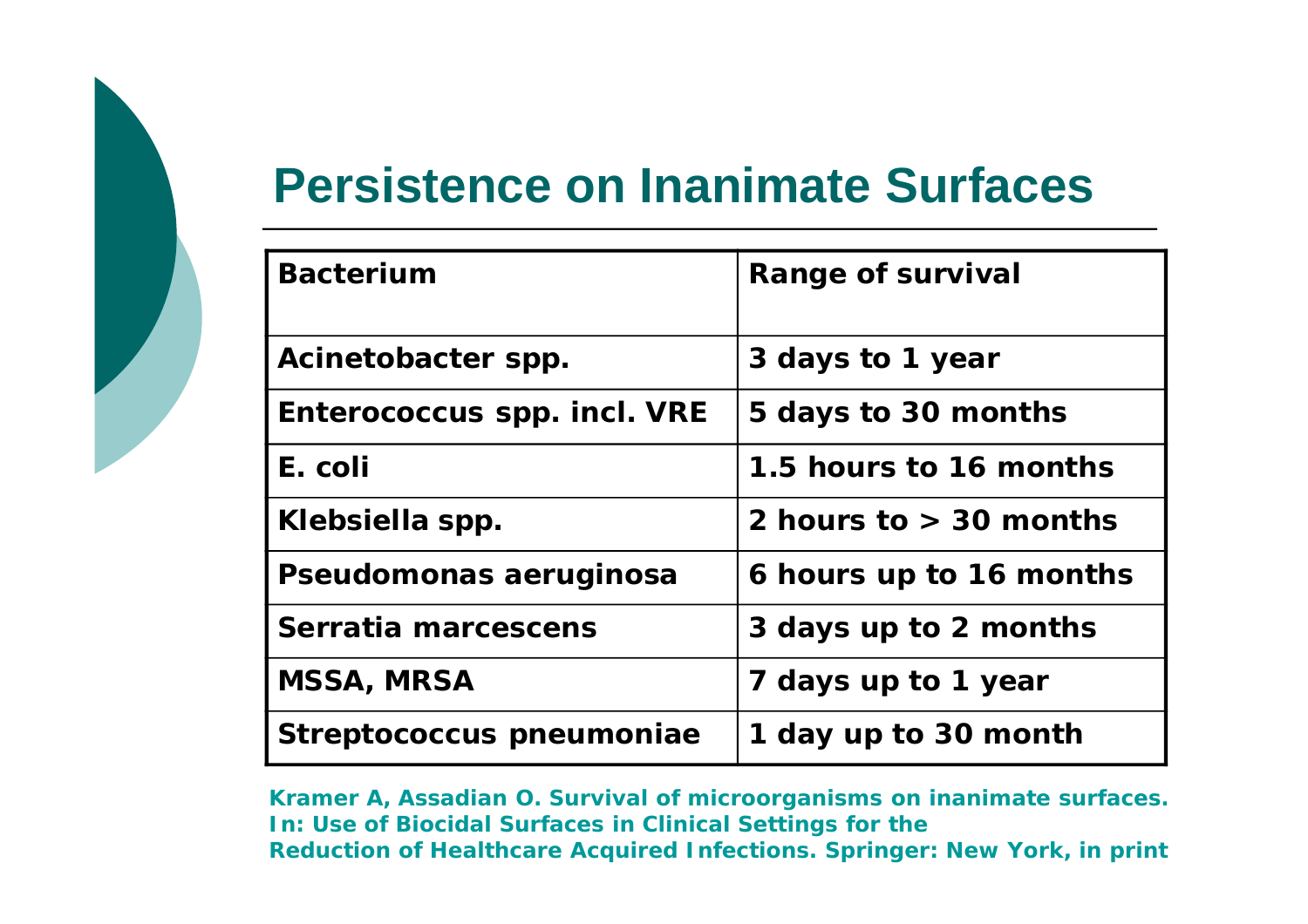# **Legal Basis for Infection Control in Germany**

- ¡ **German Infection Prevention Act**
- → **Hygiene plan with SOPs for the dental practice**
- → **link physician for infection control (40 hour curriculum)**
- → **governmental monitoring of dental practitioners**
- → **one specialist in the practice with special expertise for reprocessing (at present only recommendation)**
- ¡ **Medical Device Directive (European law)**
- ¡ **Guidelines of the Commission of Hospital Hygiene and Infection Control at the Robert Koch-Institute (mandatory since 2011)**
- **® Guideline for Infection Control in Dentistry (1998, 2006)**
- **Drinking water regulation**
- ¡ **Accident Prevention Regulation Health Service**
- ¡ **Code of Social Law ® quality assurance**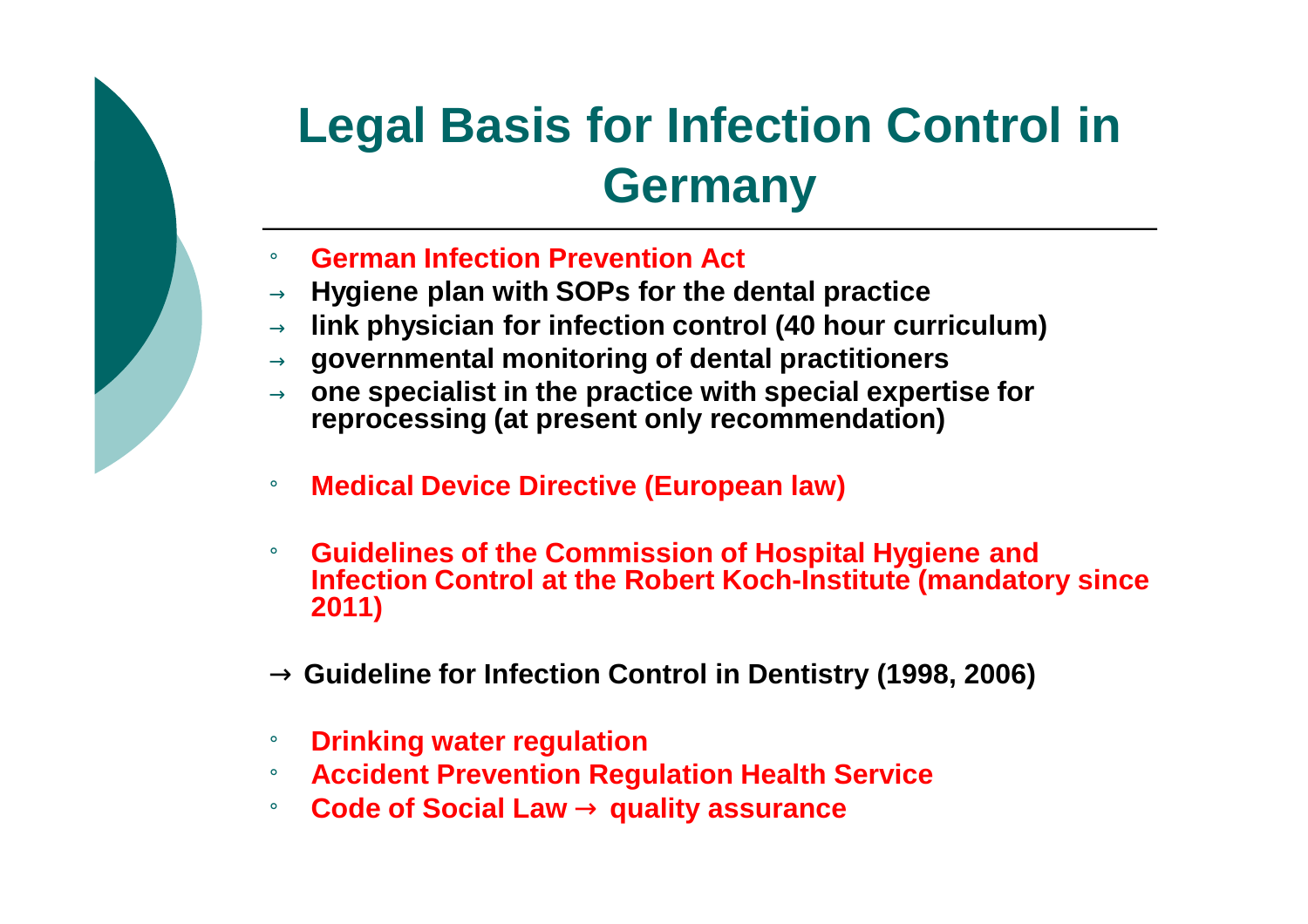# **Hygiene Status in German Dental Practices – results of questionnaires**

**Origin of the cited results**

- ¡ **Kramer A, Meyer G, Ertzinger S, Kietz K, Schrader O, Martiny H. Multicenter study on the realization of selected hygiene measures in 331 dental practices. Hyg Med 2008; 33 (3): 64–73 (Berlin, Magdebeurg, Greifswald: sample size 335)**
- ¡ **Meyer VP, Jatzwauk L. Management of hygiene in dental practices –results of a nationwide Online survey in Germany. IDZ Informat 2010, Issue 2 (Germany: sample size 500)**
- ¡ **Hübner NO, Handrup S, Meyer G, Kramer A. Impact of the "Guidelines for infection prevention in dentistry" (2006) by the Commission of Hospital Hygiene and Infection Prevention at the Robert Koch-Institute (KRINKO) on hygiene management in dental practices – analysis of a survey from 2009. GMS Krankenhaushyg Interdiszip 2012; 7(1):Doc14 (20120404) (Greifswald: sample size 35)**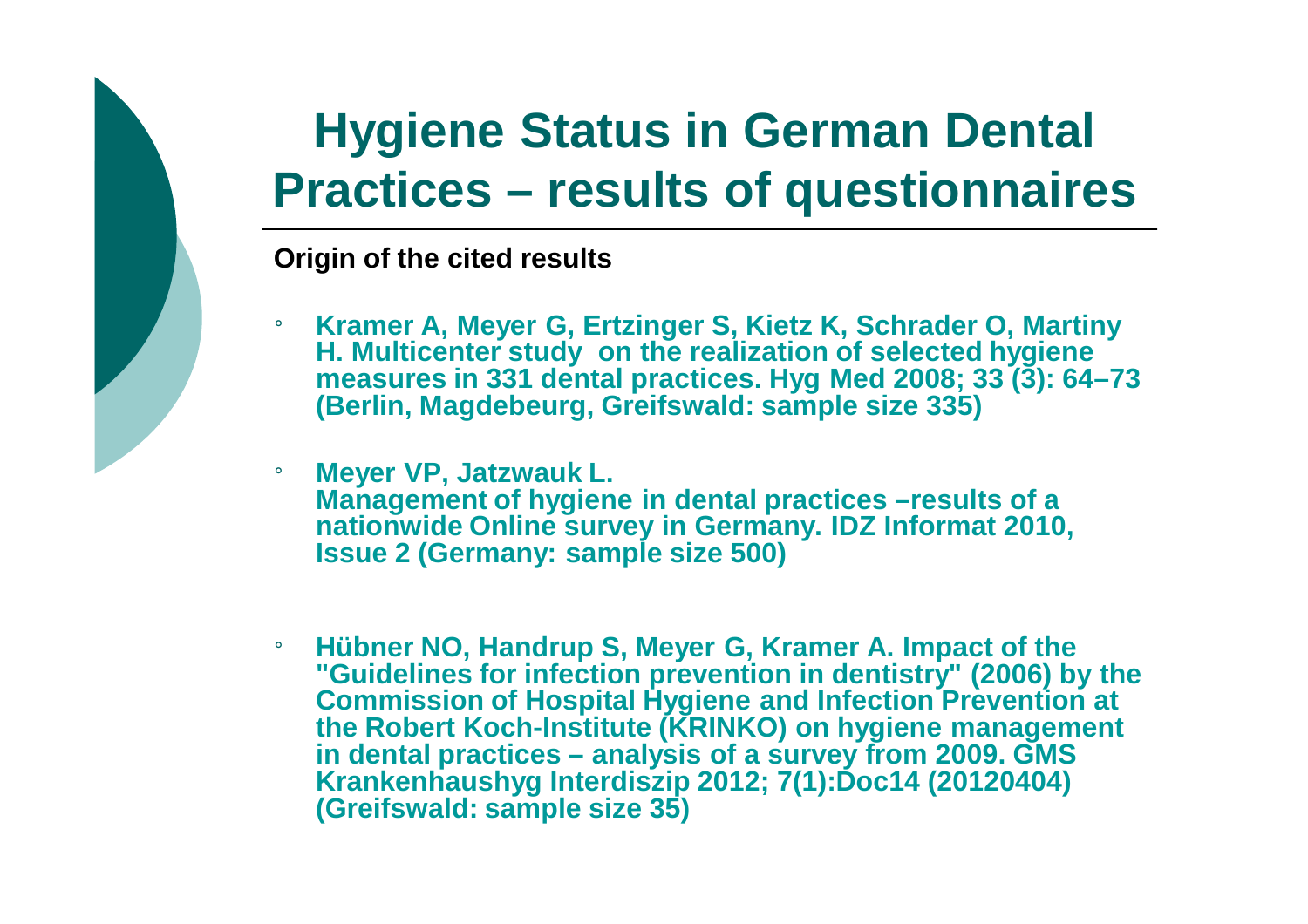# **Realisation of Infection Anamnesis and Appointment System Considering the Infection Risk (n=400)**

| I tem                                          | <b>Berlin</b><br>(2002)<br>[%] | Magdeburg<br>(2002)<br>[%] | <b>Greifswald</b><br>(2002)<br>[%] | (2009) |
|------------------------------------------------|--------------------------------|----------------------------|------------------------------------|--------|
| <b>Infection anamnesis</b>                     | 80                             | 82                         | 84                                 | 89     |
| <b>Appointment system</b><br>for risk patients | 34                             | 36                         | 43                                 | 90     |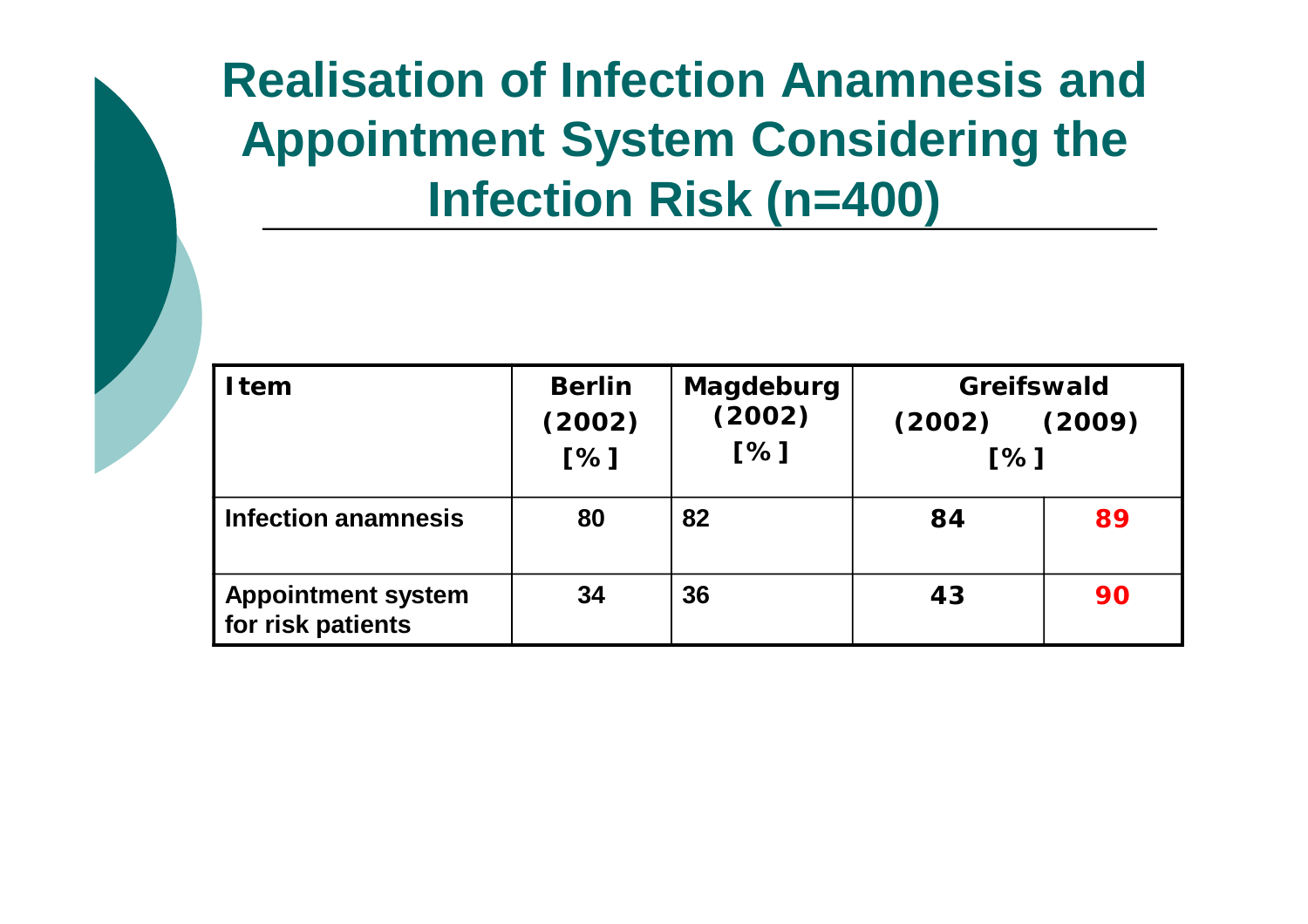# **Proportion of Vaccinated Staff**

| <b>Vaccination</b>     | <b>Greifswald</b><br><b>Magdeburg</b><br><b>Berlin</b> |      |      |         |  |  |
|------------------------|--------------------------------------------------------|------|------|---------|--|--|
|                        |                                                        | `%]  |      |         |  |  |
|                        | 2002                                                   | 2002 | 2002 | 2009    |  |  |
| H. influenzae          | 10                                                     | 4    | 4    | 4       |  |  |
| <b>Pertussis</b>       | 1                                                      | 56   | 56   | 57      |  |  |
| <b>Diphtherie</b>      | 14                                                     | 77   | 77   | 97      |  |  |
| <b>Tetanus</b>         | 75                                                     | 92   | 92   | 100     |  |  |
| <b>Hepatitis A</b>     | 37                                                     | 69   | 69   | 69      |  |  |
| <b>Hepatitis B</b>     | 77                                                     | 94   | 94   | 94      |  |  |
| <b>Rubella</b>         | 20                                                     | 40   | 40   | no data |  |  |
| <b>Chickenpox</b>      | 5                                                      | 28   | 28   | 34      |  |  |
| <b>Mumps</b>           | 11                                                     | 40   | 40   | 63      |  |  |
| <b>Measles</b>         | 10                                                     | 49   | 49   | 63      |  |  |
| <b>Poliomyelitis</b>   | 61                                                     | 77   | 77   | no data |  |  |
| <b>Viral influenza</b> | 71                                                     | 72   | 42   | 34      |  |  |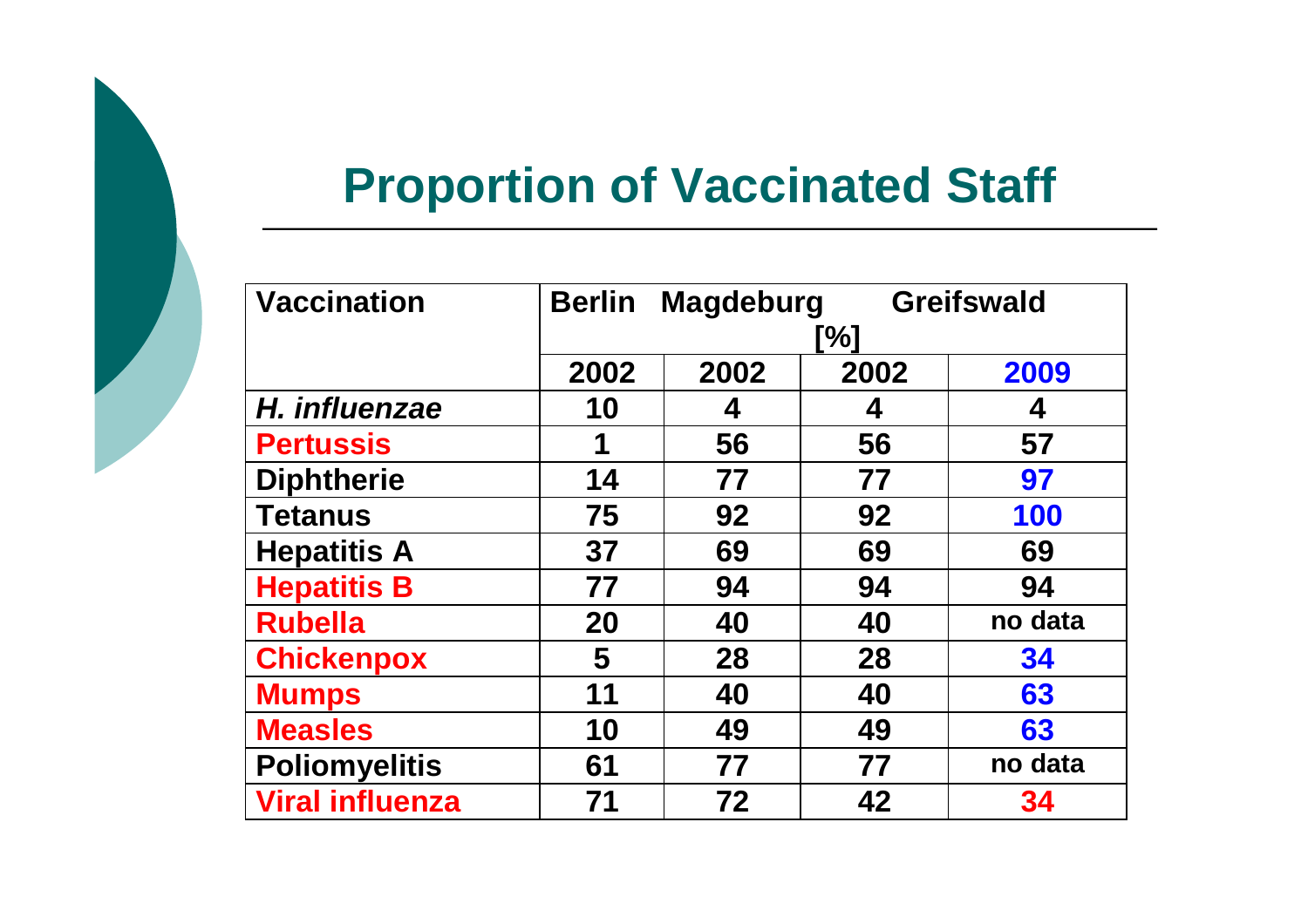# **Efficacy of Vaccination**

¡ **Influenza Morbidity was sign. lower (p <0.001) despite higher viral loads in throat swabs in HCWs with contact to patients with flu (p = 0.035)**

**Chu TP, Li CC, Wang L, et al. A surveillance system to reduce transmission of pandemic H1N1 (2009) influenza in a 2600-bed medical center. PLoS One 2012, 7(3) e32731**

- ¡ **Infectious childhood diseases are completely preventable as well as polio, tetanus, diphtheria**
- ¡ **HBV preventable apart from so-called non responder**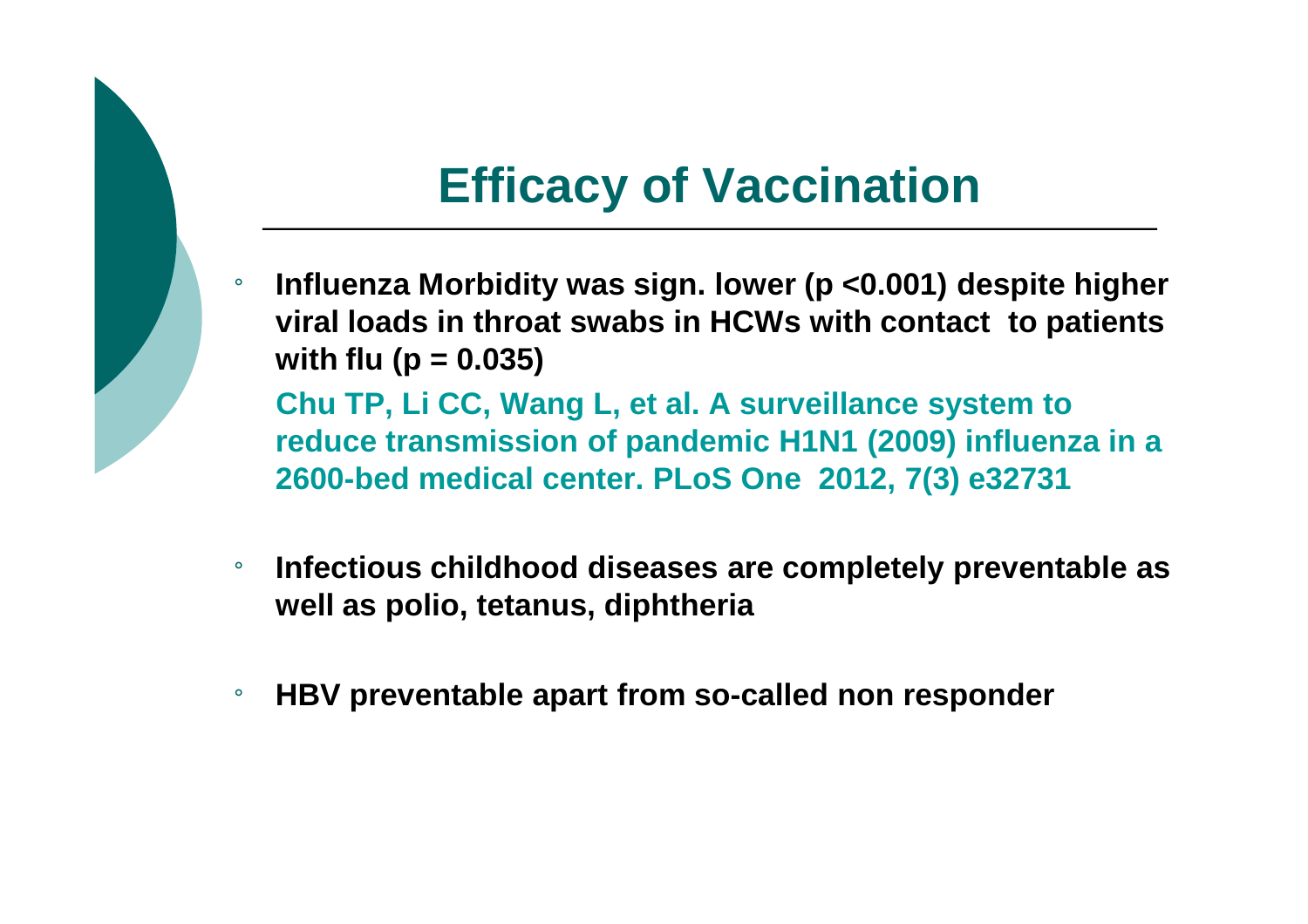## **Conclusion**

**In order to realize the aim of > 90 % vaccination rate, education about risks for dentists and for their patients is needed!**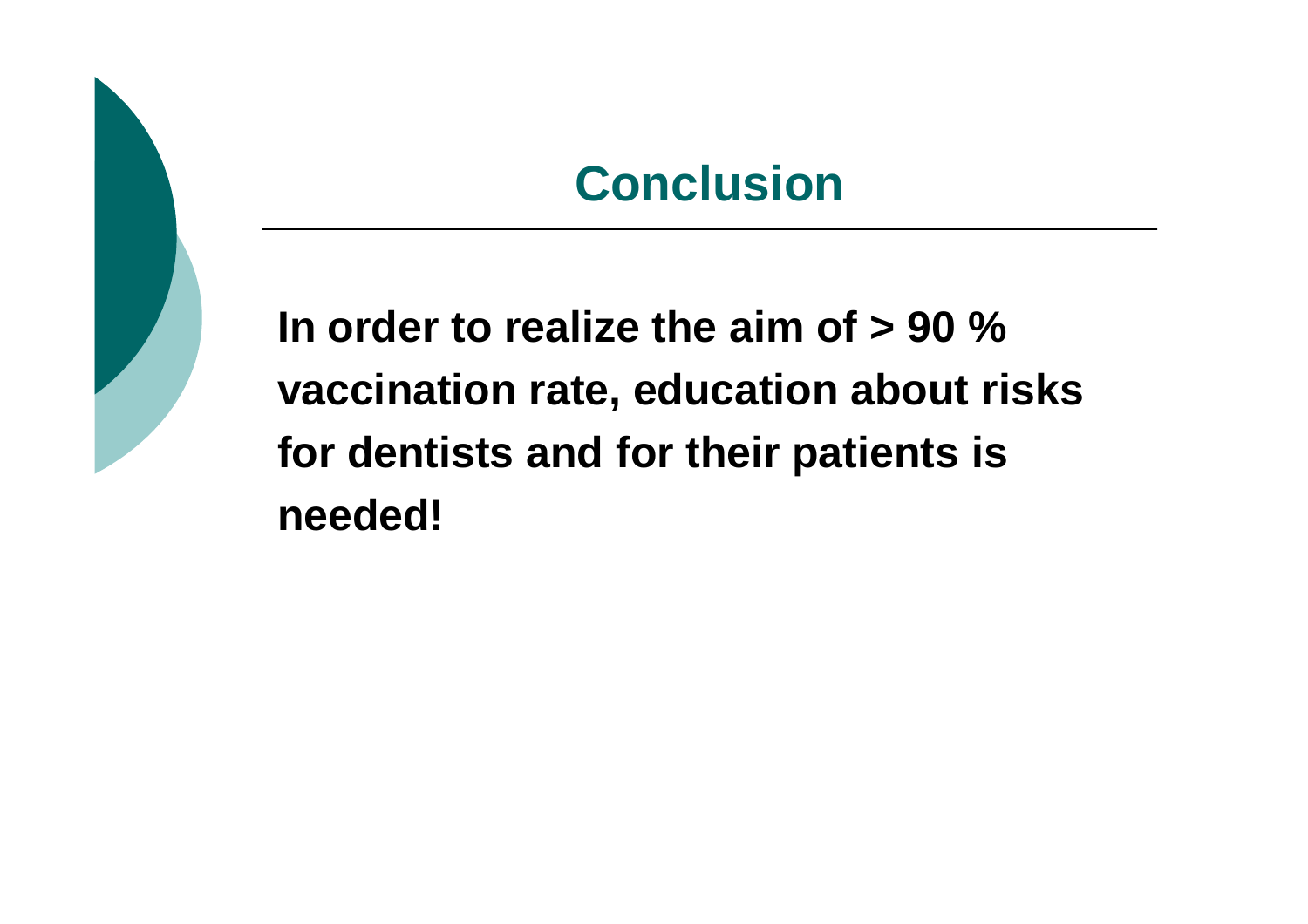# **Hand Hygiene**

| <b>I</b> tem                                              | <b>Berlin</b><br>(2002) | Magde-<br>burg<br>(2002) |    | Greifswald<br>$(2002)$ $(2009)$ | Germany<br>(2009,<br>$n = 500$ |
|-----------------------------------------------------------|-------------------------|--------------------------|----|---------------------------------|--------------------------------|
| <b>Disinfection before</b><br>and after each<br>treatment | 20                      | 34                       | 50 | 89                              | 76                             |
| <b>Surgical</b><br>hand disinfection                      | 39                      | 92                       | 92 | 100                             | 73                             |
| <b>Gloves</b>                                             | 75                      | 59                       | 61 | 85                              | 87                             |
| No changing of<br>gloves                                  | 68                      | 35                       | 31 | $49*$                           |                                |

\*changing when visible soiling or damage and after treatment of risk patients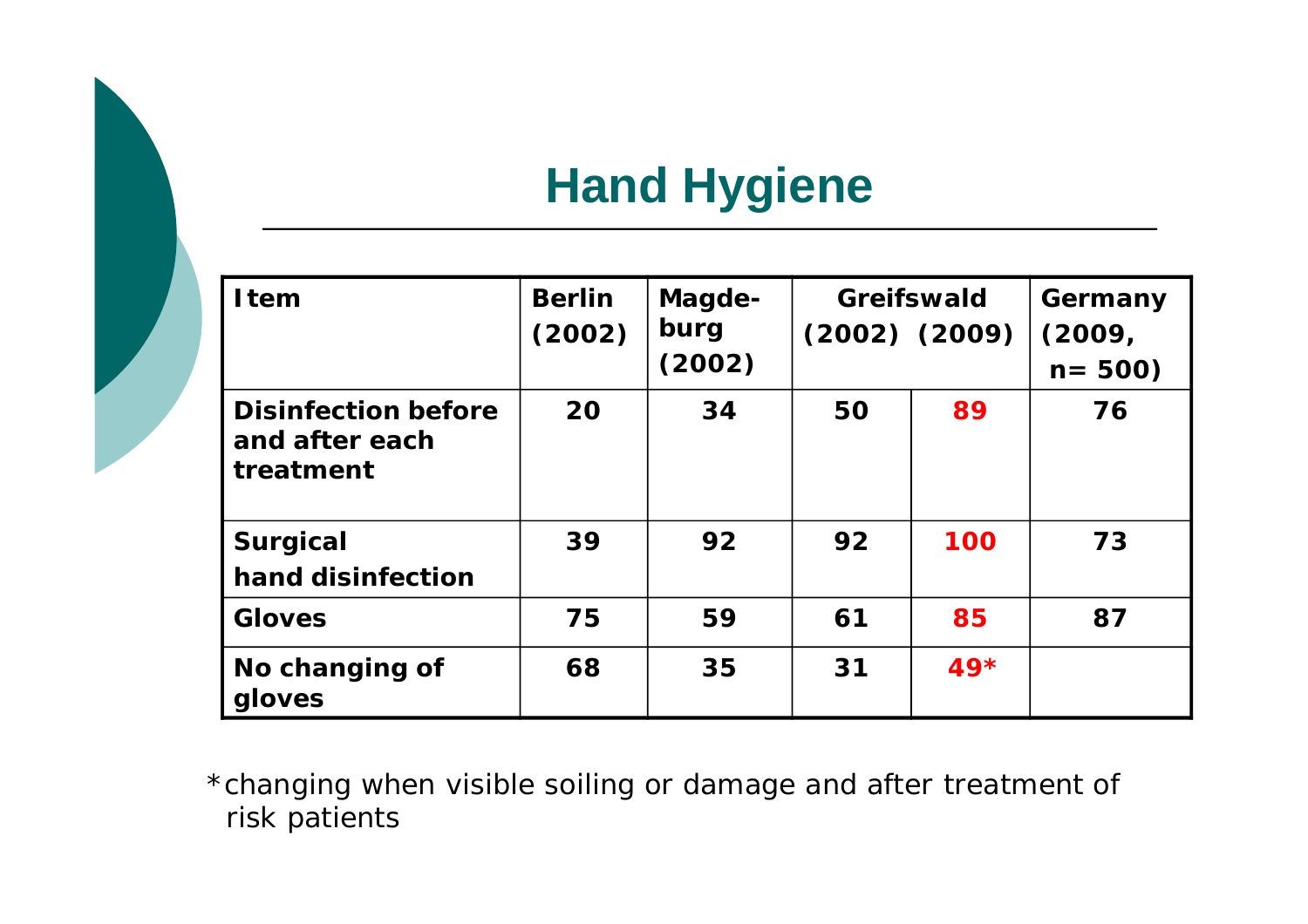# **Conclusion: The 5 Moments of Hand Hygiene are also valid in Dental Practices**



**+ disinfection after removing gloves**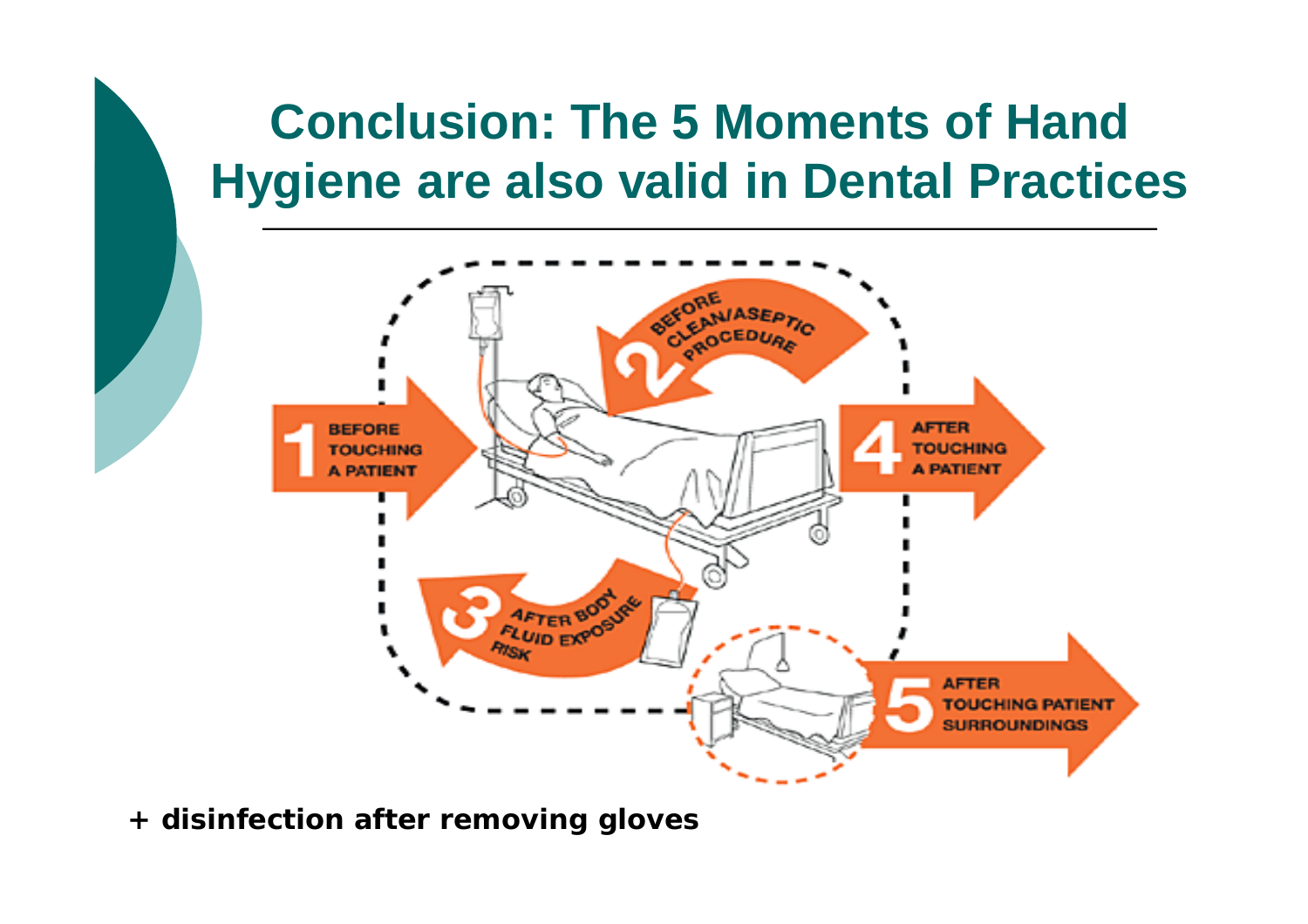# **News in Surgical Hand Rub**

- ¡ **Exposure time 1.5 instead of 3 min**
- ¡ **Eschewal of handwashing as part of surgical hand rub, latest 10 min before intervention**
- ¡ **No use of iodophores because of toxic risks**
- ¡ **Skin protection does not influence the efficacy of hand rubs**
- ¡ **Dermal alcohol absorption is not critical**
- ¡ **Hübner NO, Kramer A. Effect of a 1 min hand wash on bactericidal efficacy of standard alcohols for surgical hand disinfection and on skin hydration. Int J Hyg Environ Health 2006; 208: 285-91.**
- ¡ **Hübner NO, Kramer A. Does a preceding hand wash and drying time after surgical hand disinfection influence the efficacy of a propanol-based hand rub? BMC Microbiol 2006;6: 57.**
- ¡ **Kramer A et al. Improving adherence to surgical hand preparation. J Hosp Inf 2008; 70 Suppl 1: 35-43**
- ¡ **Hübner NO, Kramer A. Determination of antiseptic efficacy of rubs on the forearm and consequences for surgical hand disinfection. J Hosp Inf 2011, 78(1): 11-5**
- ¡ **Kramer A et al. Quantity of ethanol absorption after excessive hand disinfection using three commercially available hand rubs is below toxic levels for humans. BMC Inf Dis 2007; 7: 117**
- ¡ **Below H, Kramer A. Dermal and pulmonary absorption of propan-1-ol and propan-2-ol from hand rubs. ICHE 2011.**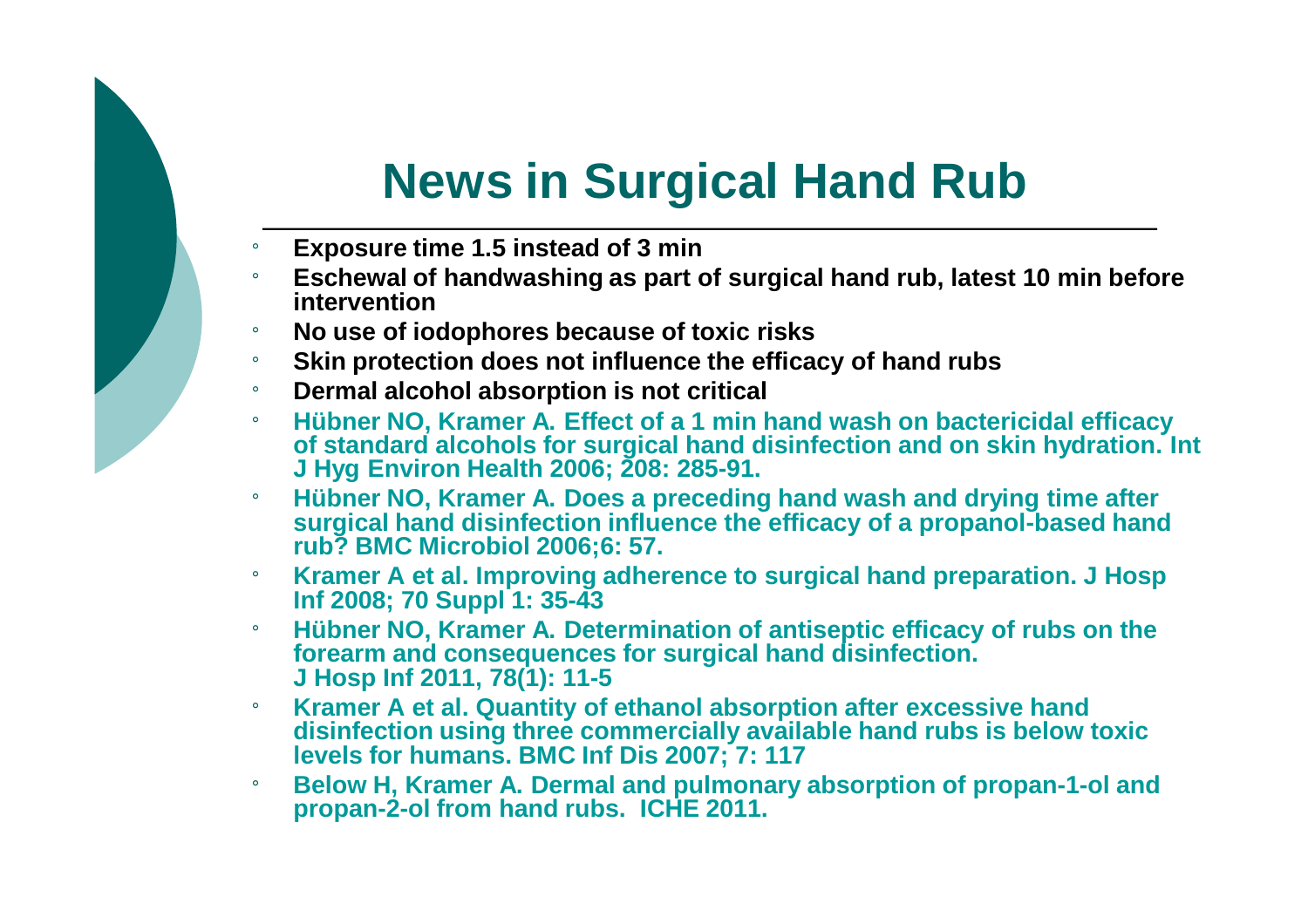# **Surgical hand rub - practise**

**After 10 s exposure, the efficacy on underarms is as effective as 15 s of skin antisepsis on the upper arm (proof according to the German test model)** 

#### **modifyed technique of surgical hand disinfection**

**the procedure begins with application on both hands, thereafter directly two successive applications on lower arms, 10 s each, afterwards only rub-in technique: total disinfection time 1.5 min**



**Kramer, Hübner N, Below et al. Improving adherence to surgical hand preparation. J Hosp Infect 2008; 70 Suppl 1: 35-43 Hübner, Kellner, Kramer. Determination of antiseptic efficacy of rubs on the forearm and consequences for surgical hand disinfection. J Hosp Infect 2011,78: 11-5.**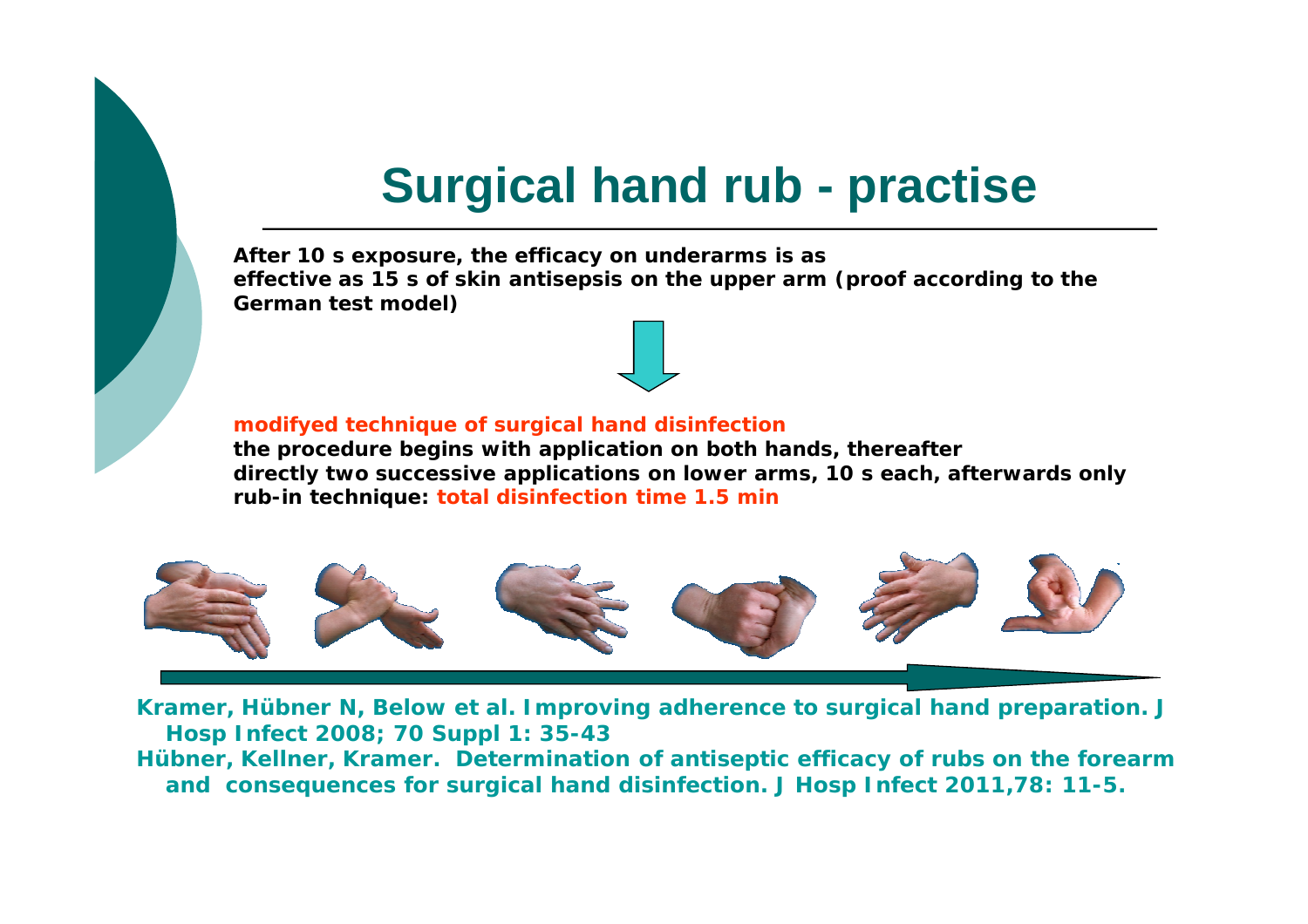# **Conclusion**

**Optimization of compliance up to nearly 100%**

- ¡ **Choice of well tolerable alcohol-based formulations with moistures, but without remanent additives**
- ¡ **comfortable dispensers – sensor and registration of usage**
- ¡ **Skin safety plan for protection and care**
- ¡ **Education, training and supervision**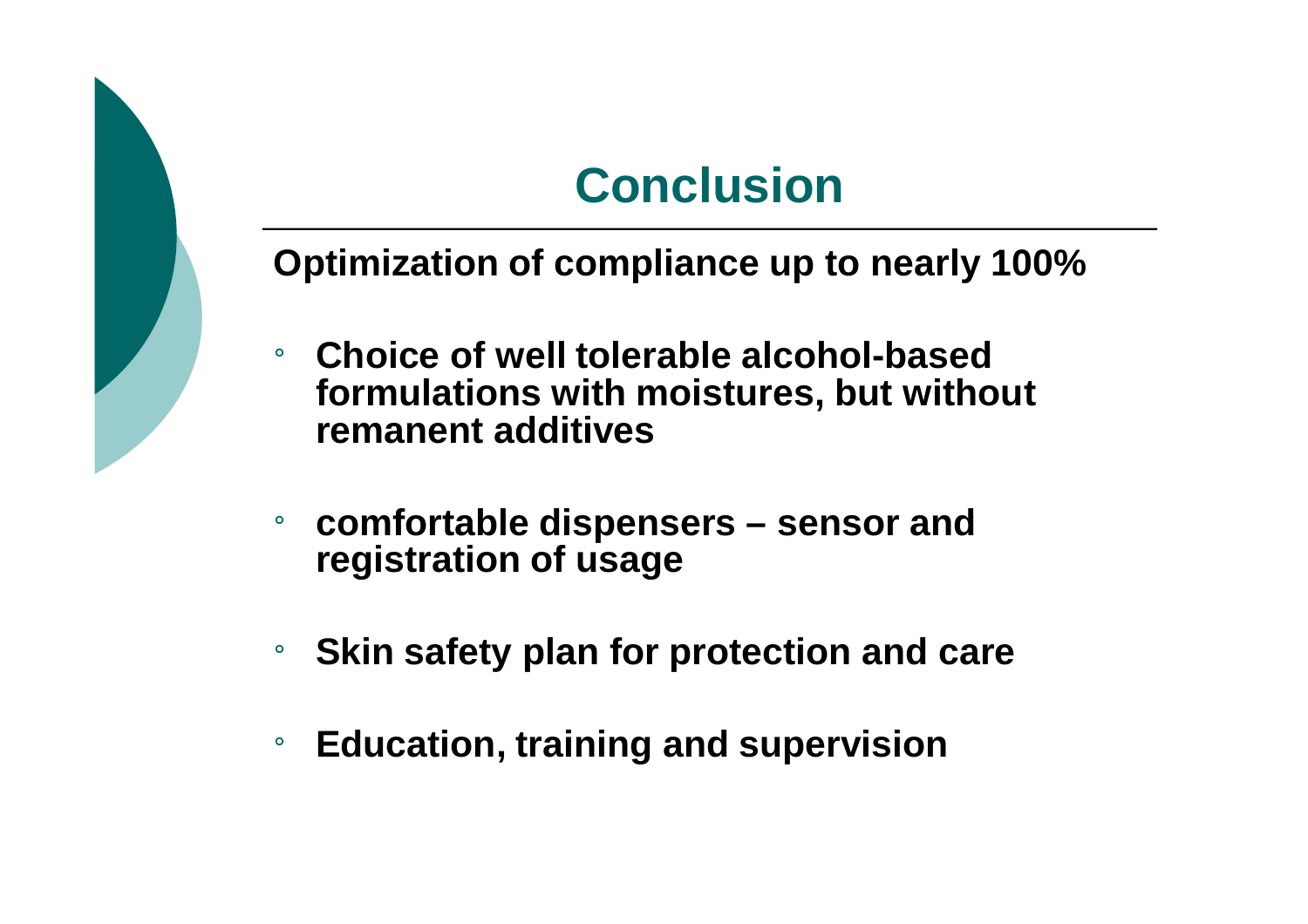# **Surface Disinfection after each Patient Treatment**

| <b>I</b> tem                                    | <b>Berlin</b><br>(2002) | <b>Greifswald</b><br>(2002) | Magdeburg<br>(2002) |
|-------------------------------------------------|-------------------------|-----------------------------|---------------------|
| <b>Hand contact</b><br>surfaces                 | 59                      | 65                          | 59                  |
| Dental<br>prostheses                            | 90                      | 99                          | 97                  |
| <b>Tube opening</b><br>of the suction<br>system | 37                      | 28                          | 15                  |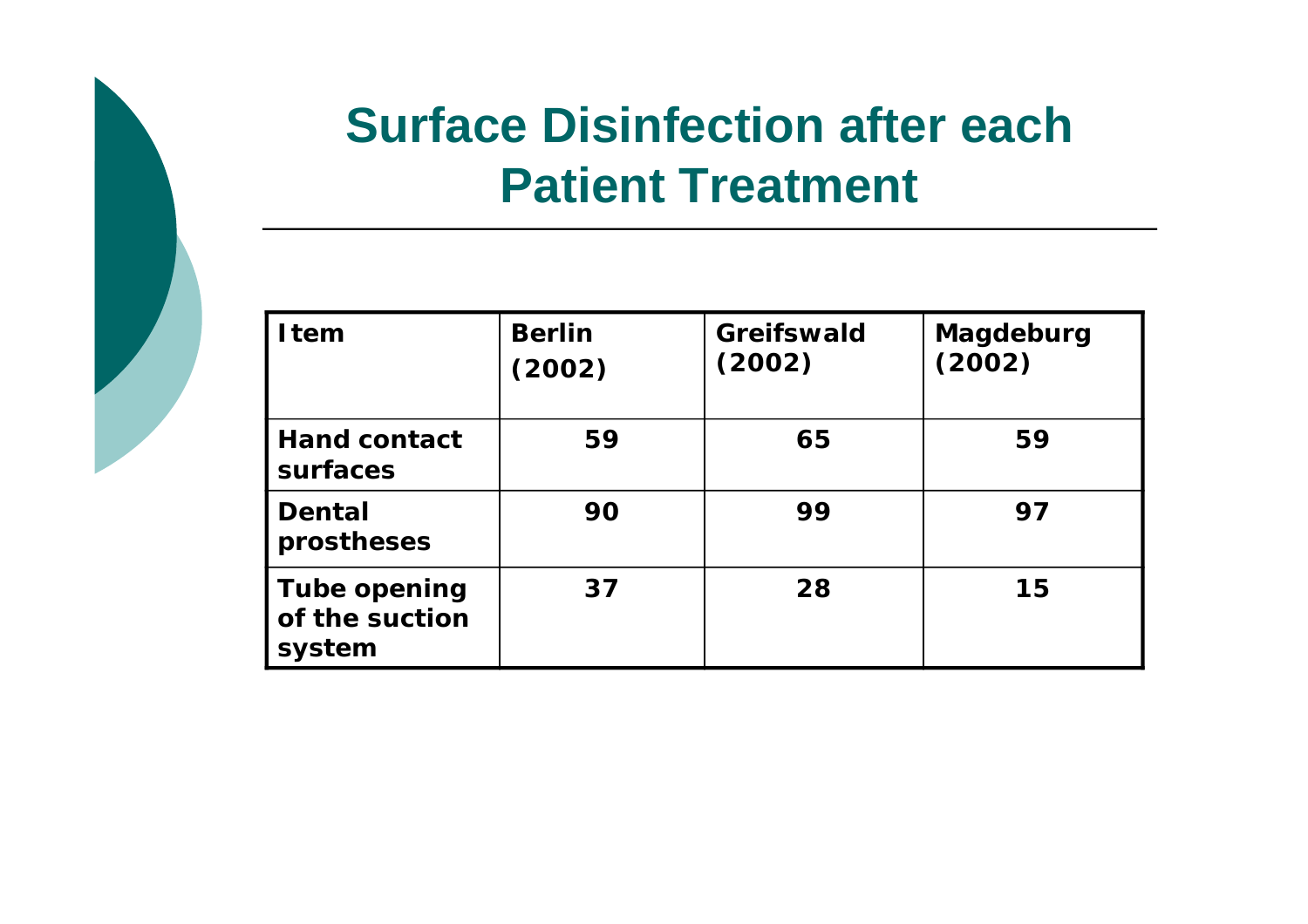# **Conclusion**

**In order to realize the aim of 100% disinfection of relevant surfaces**

- ¡ **Choose well tolerable active agents without unpleasant odor; i.e. alcohols, oxidants, formic acid**
- ¡ **comfortable usage; i.e. wipe dispensing systems**
- ¡ **Education, training and supervision**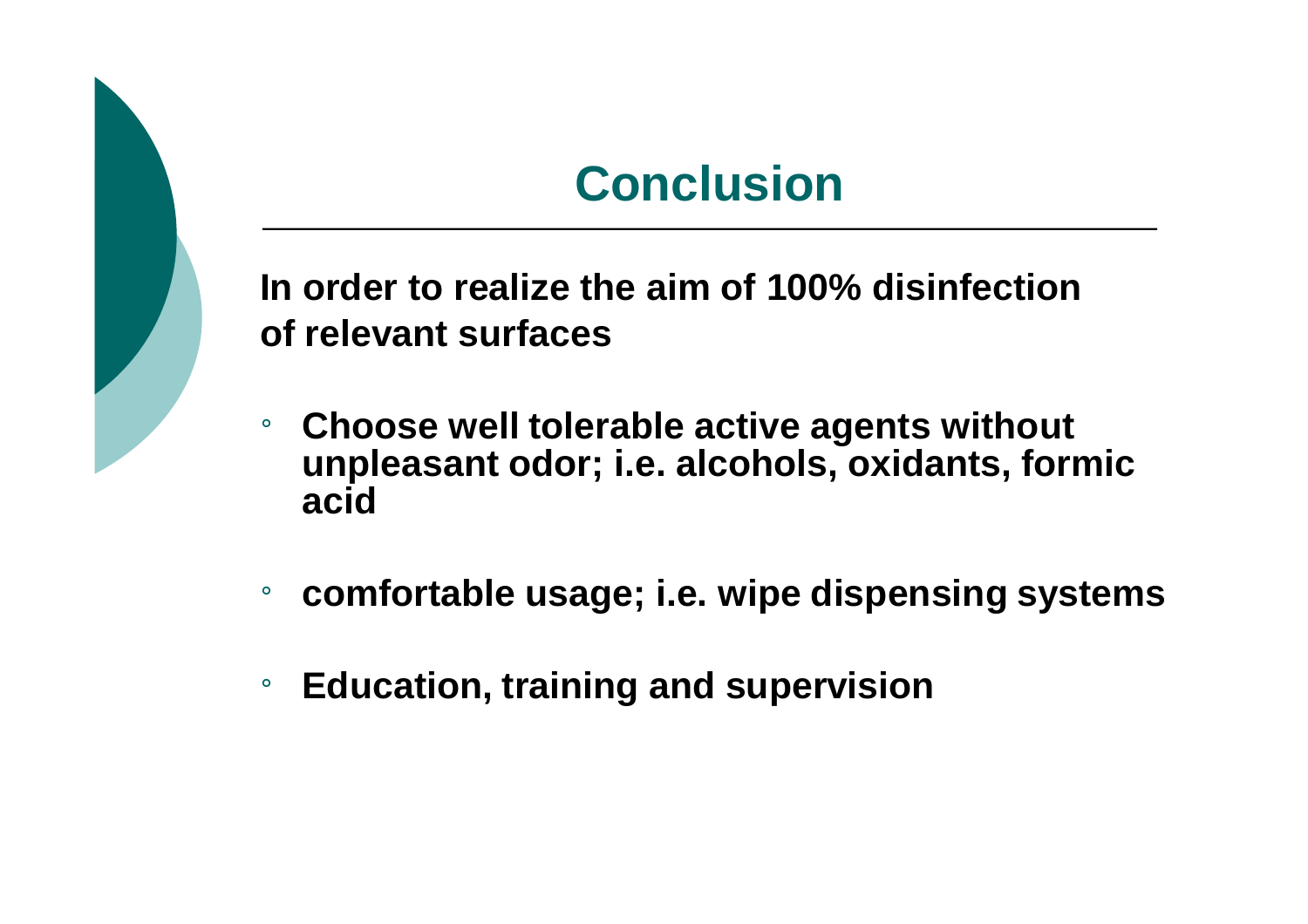# **Protective Clothing**

| <b>I</b> tem                                 | <b>Berlin</b> | Magdeburg | Greifswald |         | Germany |
|----------------------------------------------|---------------|-----------|------------|---------|---------|
|                                              | (2002)        | (2002)    | (2002)     | (2009)  | (2009)  |
| <b>Masks</b>                                 | 39            | 56        | 39         | 85      | 87      |
| <b>Masks</b><br>before oral<br>surgery       | 54            | 88        | 70         | 100     | no data |
| <b>Protective</b><br>goggles                 | 64            | 60        | 63         | 85      | 64      |
| <b>Gloves for</b><br>surface<br>disinfection | 68            | 82        | 88         | no data |         |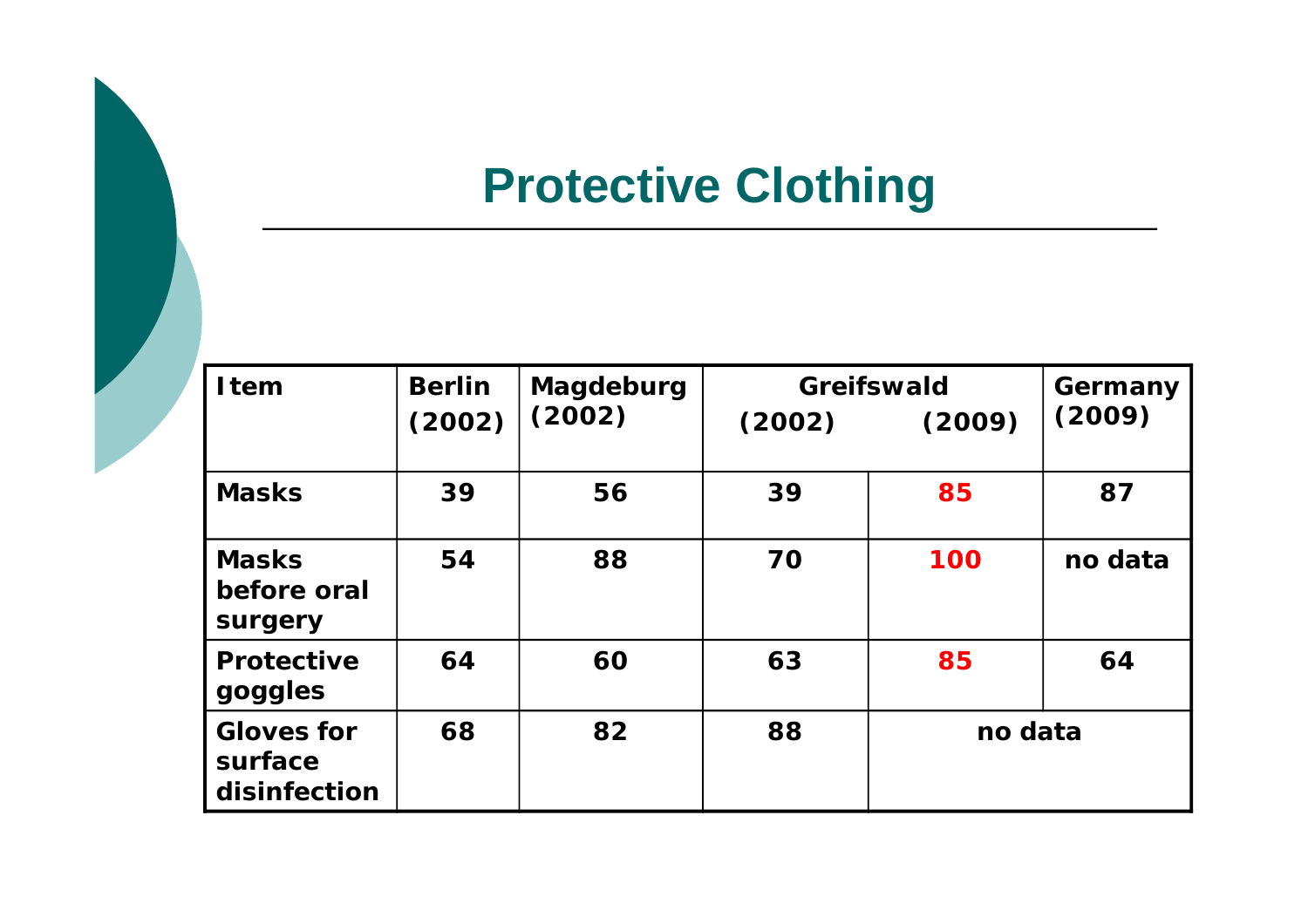## **Conclusion**

- ¡ **Information on the risks**
- ¡ **Supply of personal protective equipment**
- ¡ **Education and unexceptional realization**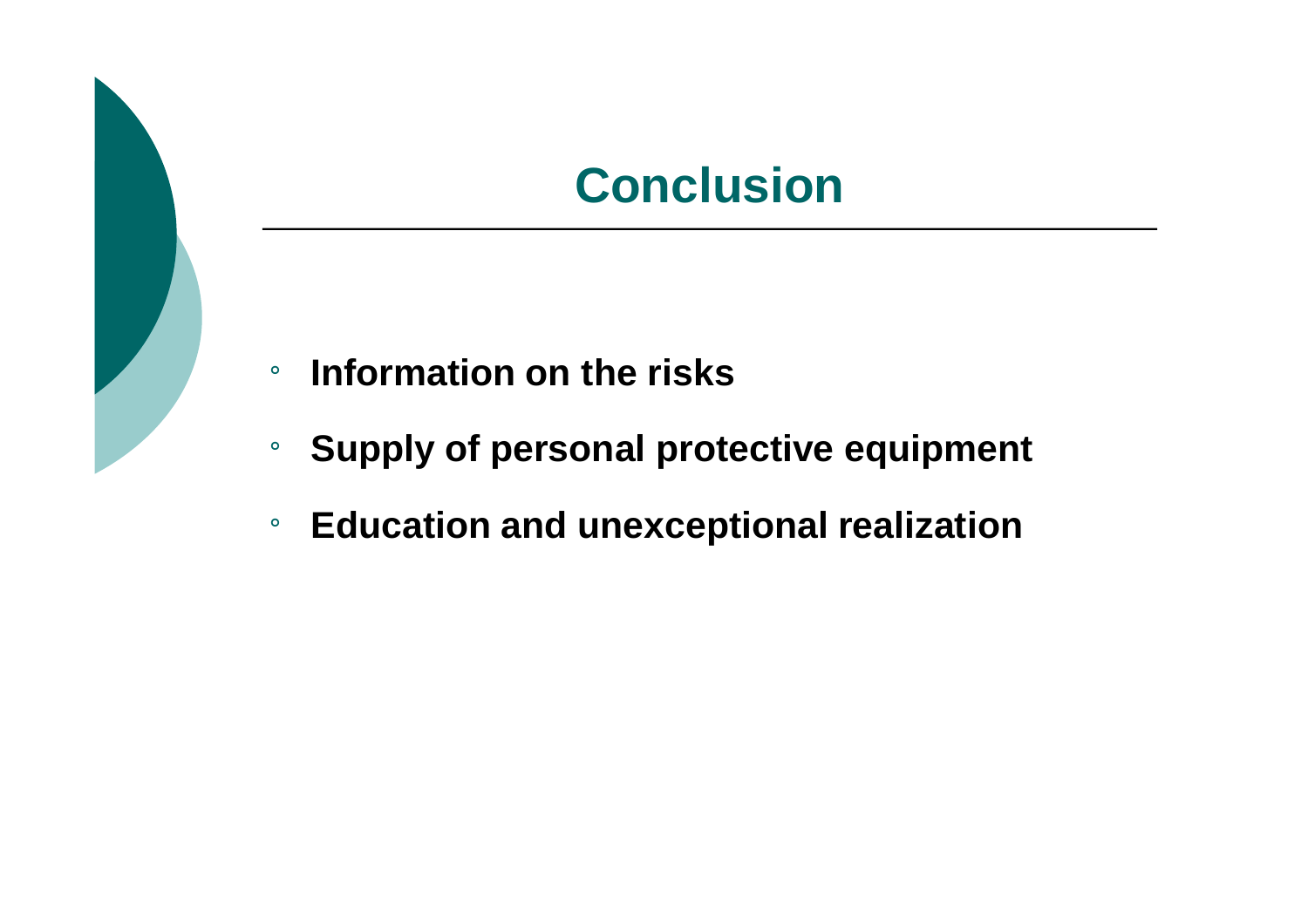# **Antisepsis**

| <b>Before</b>                | <b>Berlin</b><br>(2002) | <b>Greifswald</b><br>(2002) | Magdeburg<br>(2002) |
|------------------------------|-------------------------|-----------------------------|---------------------|
| Periodontal<br>therapy       | 23                      | 77                          | 79                  |
| <b>Endodontic</b><br>therapy | $\overline{2}$          | 24                          | 27                  |
| <b>Tooth</b><br>extraction   | 14                      | 40                          | 30                  |
| <b>Oral surgery</b>          | 24                      | 75                          | 79                  |
| <b>Mucosal</b><br>injection  | $\overline{2}$          | 18                          | 20                  |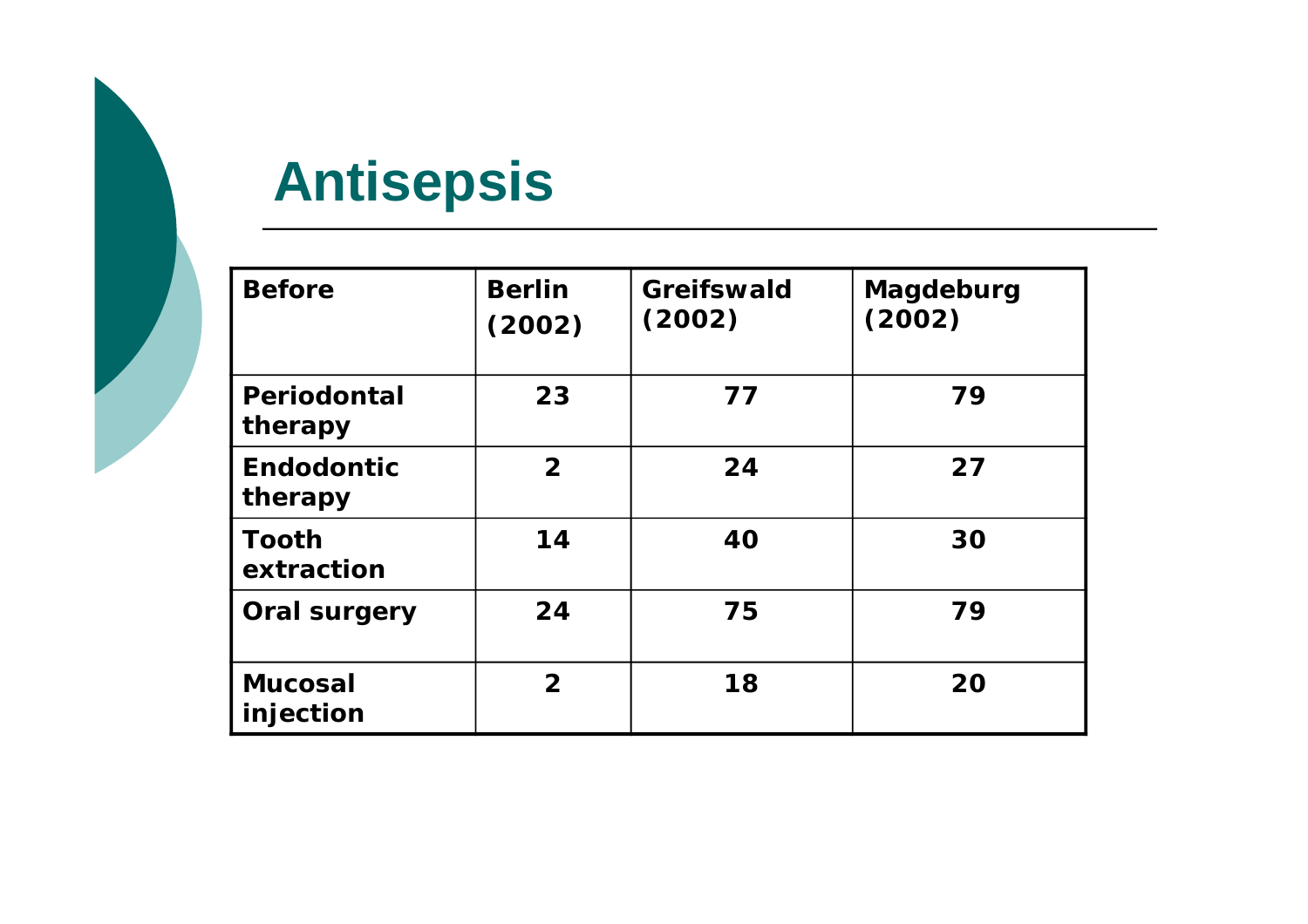## **Conclusion**

- ¡ **Information on the risks of failure of antisepsis**
- ¡ **Education and training**
- **ln Germany there is a current change from chlorhexidine to octenidine because**
	- **- identical efficacy but**
	- **- no risk of side effects**

**Hübner NO, Siebert J, Kramer A. Octenidine dihydrochloride, a modern antiseptic for skin, mucous membranes and wounds. Skin Pharmacol Physiol 2010;23(5):244-58**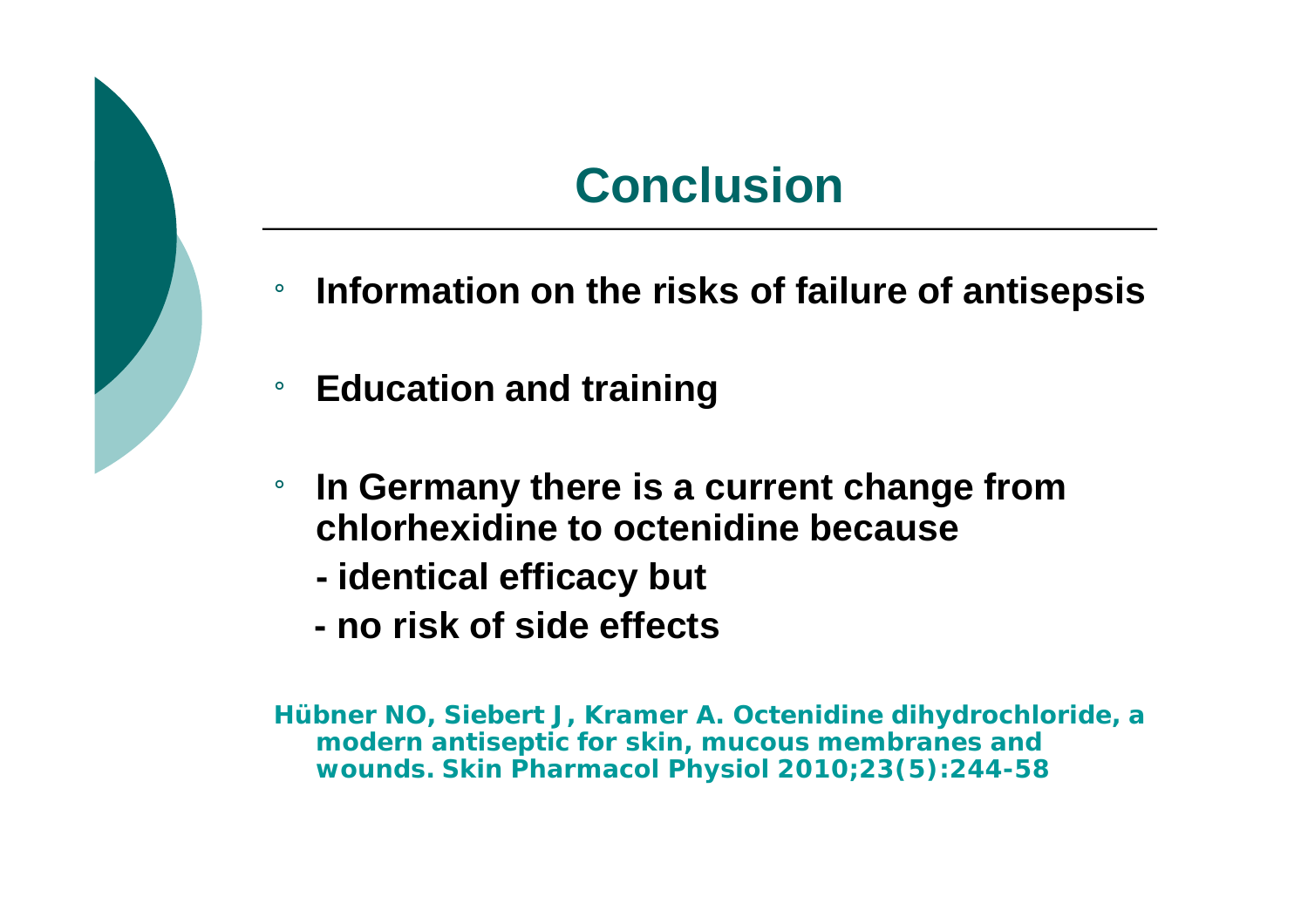## **Prevention of Endocarditis**

| I tem                     | <b>Berlin</b> | Greifswald | Magdeburg |
|---------------------------|---------------|------------|-----------|
|                           | (2002)        | (2002)     | (2002)    |
| Antibiotic<br>prophylaxis | 92            | 87         | 73        |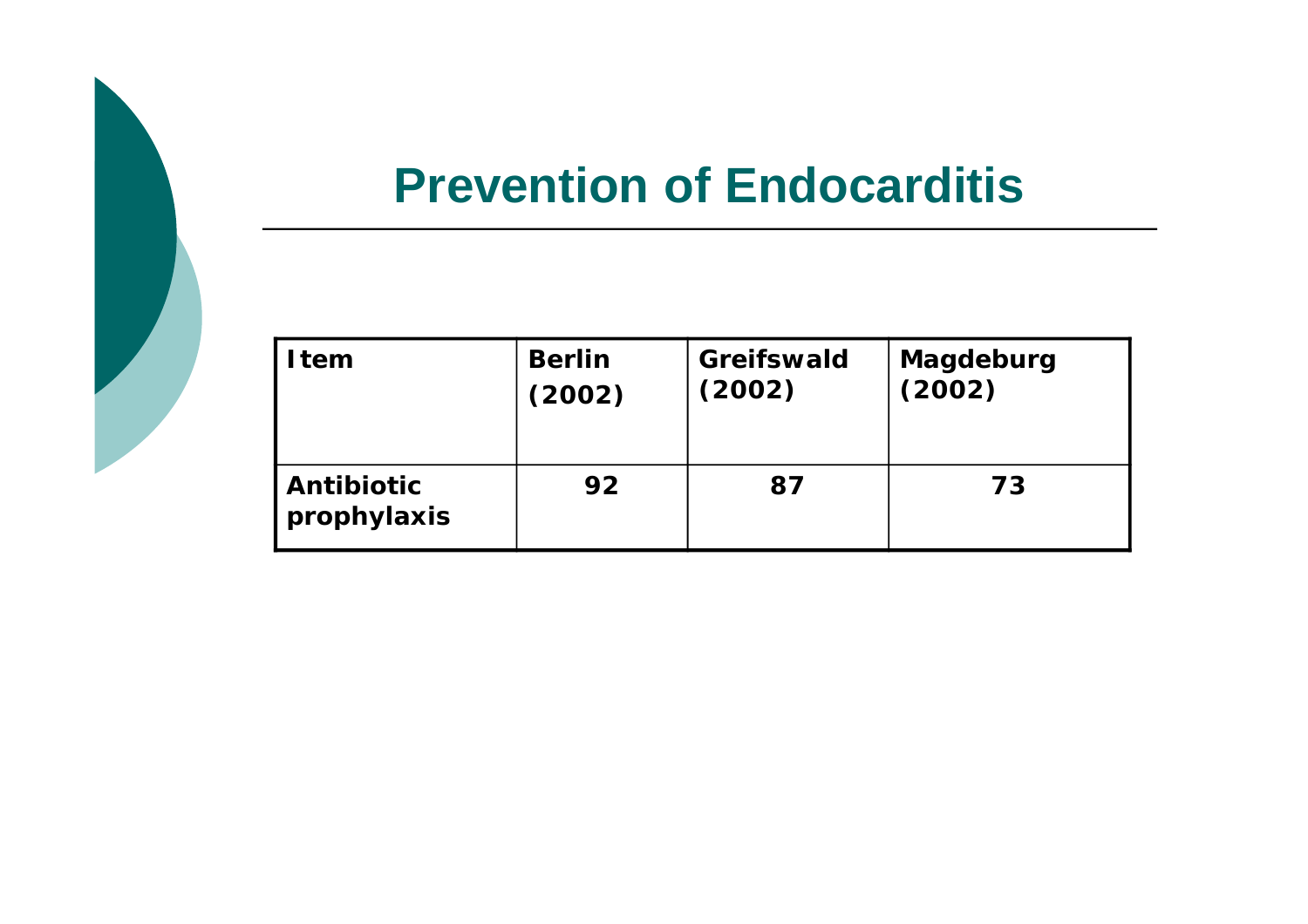## **Conclusion**

- ¡ **Information on the risks and consequences including legal aspects**
- ¡ **Education and training**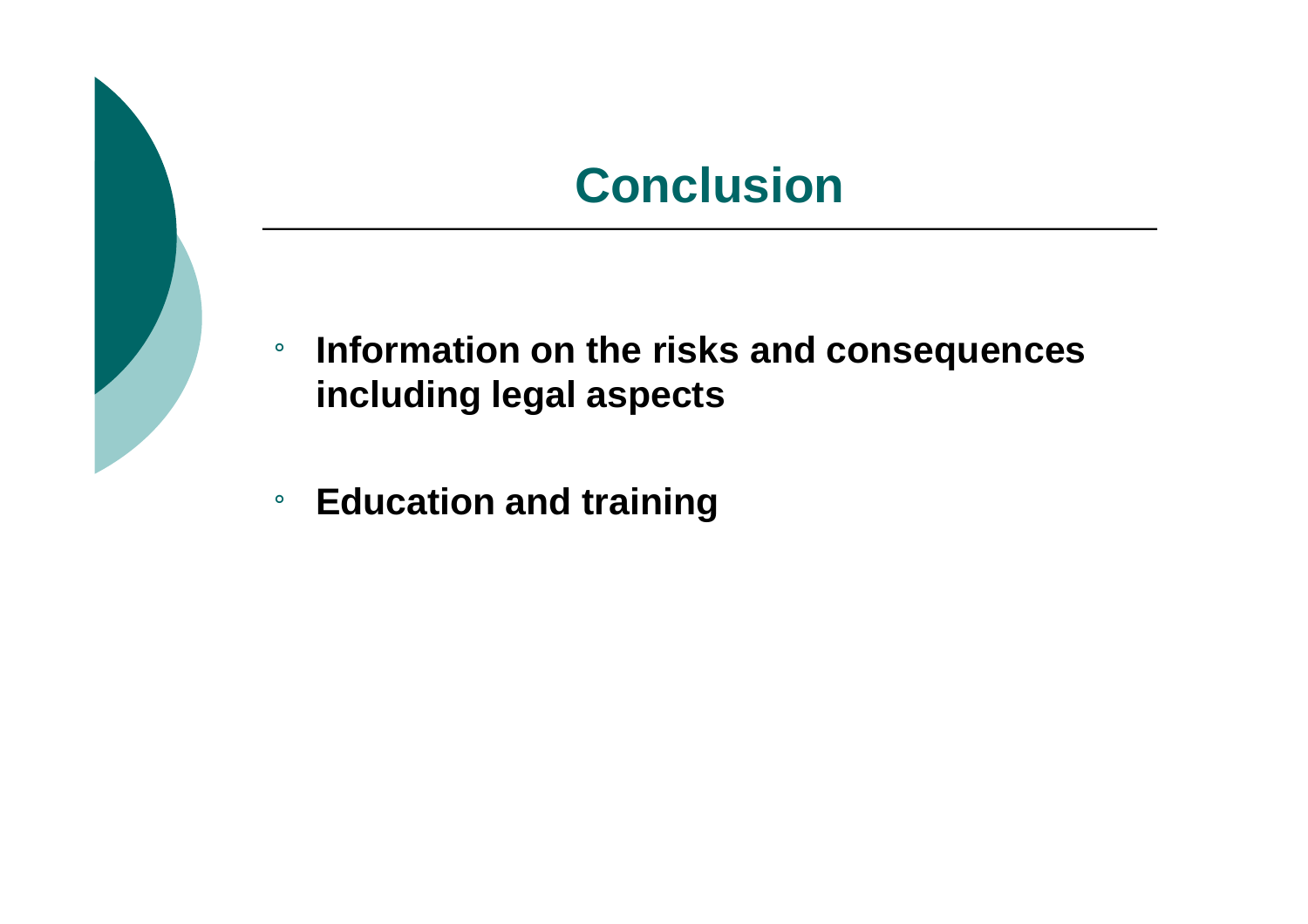# **Reprocessing of Medical Devices**

| Reprocessing<br><b>of</b>                         | <b>Berlin</b><br>(2002) | Magdeburg<br>(2002) | <b>Greifswald</b><br>(2002) | (2009) | Germany<br>(2009) |
|---------------------------------------------------|-------------------------|---------------------|-----------------------------|--------|-------------------|
| <b>Handpieces</b><br>after each<br>patient        | 26                      | 8                   | 10                          | 43     | 89                |
| <b>Handpieces</b><br>at the end of<br>working day | 94                      | 96                  | 94                          | 99     |                   |
| <b>Endodontic</b><br><b>instruments</b>           | 99                      | 100                 | 100                         | 100    | no data           |
| No control of<br>sterilisation                    | 13                      | 5                   | $\overline{2}$              | 20     |                   |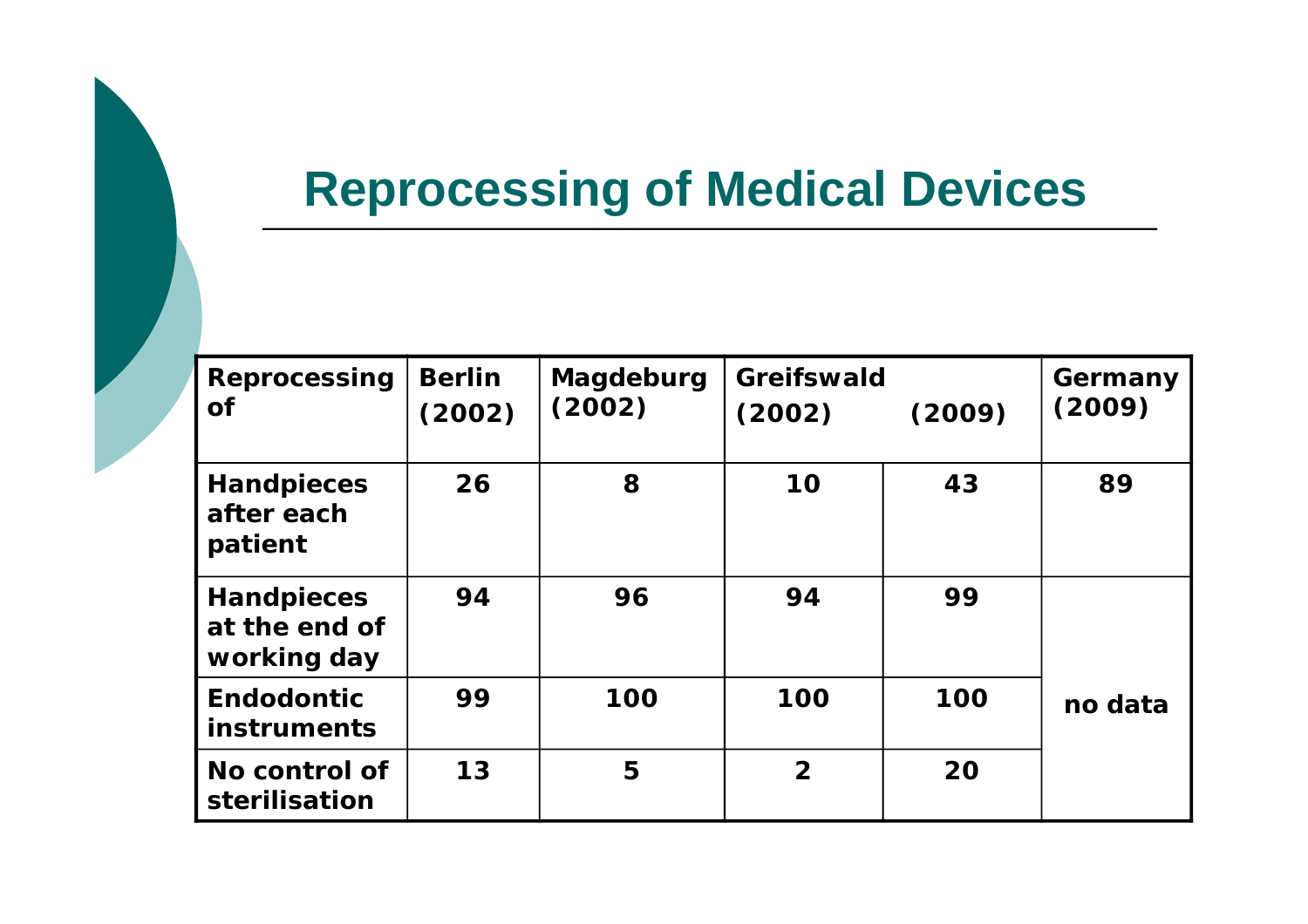# **Reprocessing of Medical Devices**

| <b>I</b> tem                                    | Greifswald<br>(2009) | Germany<br>(2009) |
|-------------------------------------------------|----------------------|-------------------|
| <b>Classification</b><br>of medical<br>devices  | 89                   | 87                |
| <b>SOP for</b><br>reprocessing of<br>handpieces | 94                   | 89                |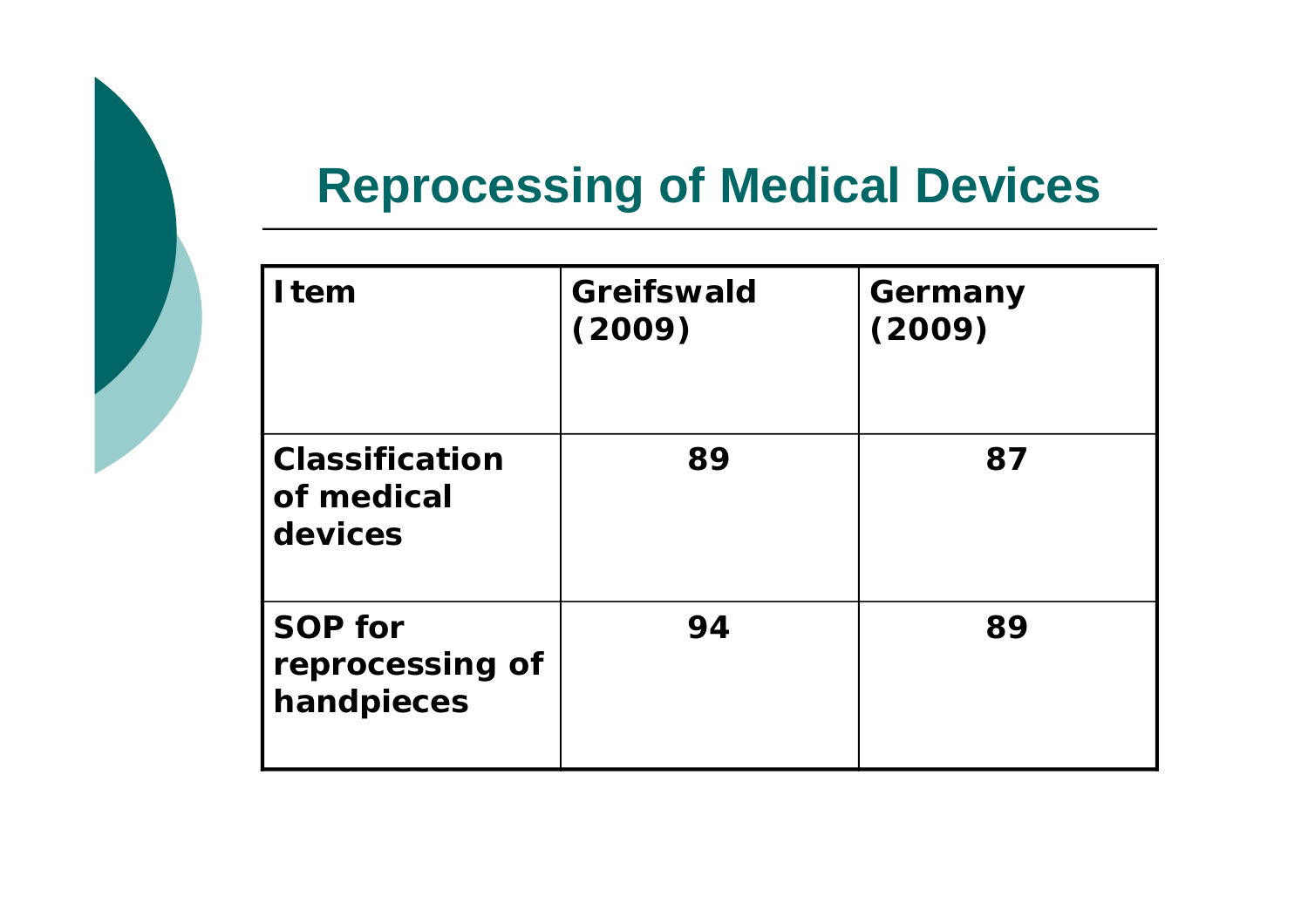## **Cross-Infection Risk by Handpieces**



**Drilling (25 x 1 s) at tooth surface cause contamination (dye tracers, HBV DNA, proviral HIV DNA) of the air/water hoses of handpieces independent of reflux blocking ventil**

**Lewis Dl, Boe RK. Cross-infection risks associated with current procedures for using high-speed dental handpieces. J Clin Microbiol 1992; 30: 401–6**

**Lewis Dl, et al. Cross-contamination potential with dental equipment. Lancet 1992; 340: 1252–4**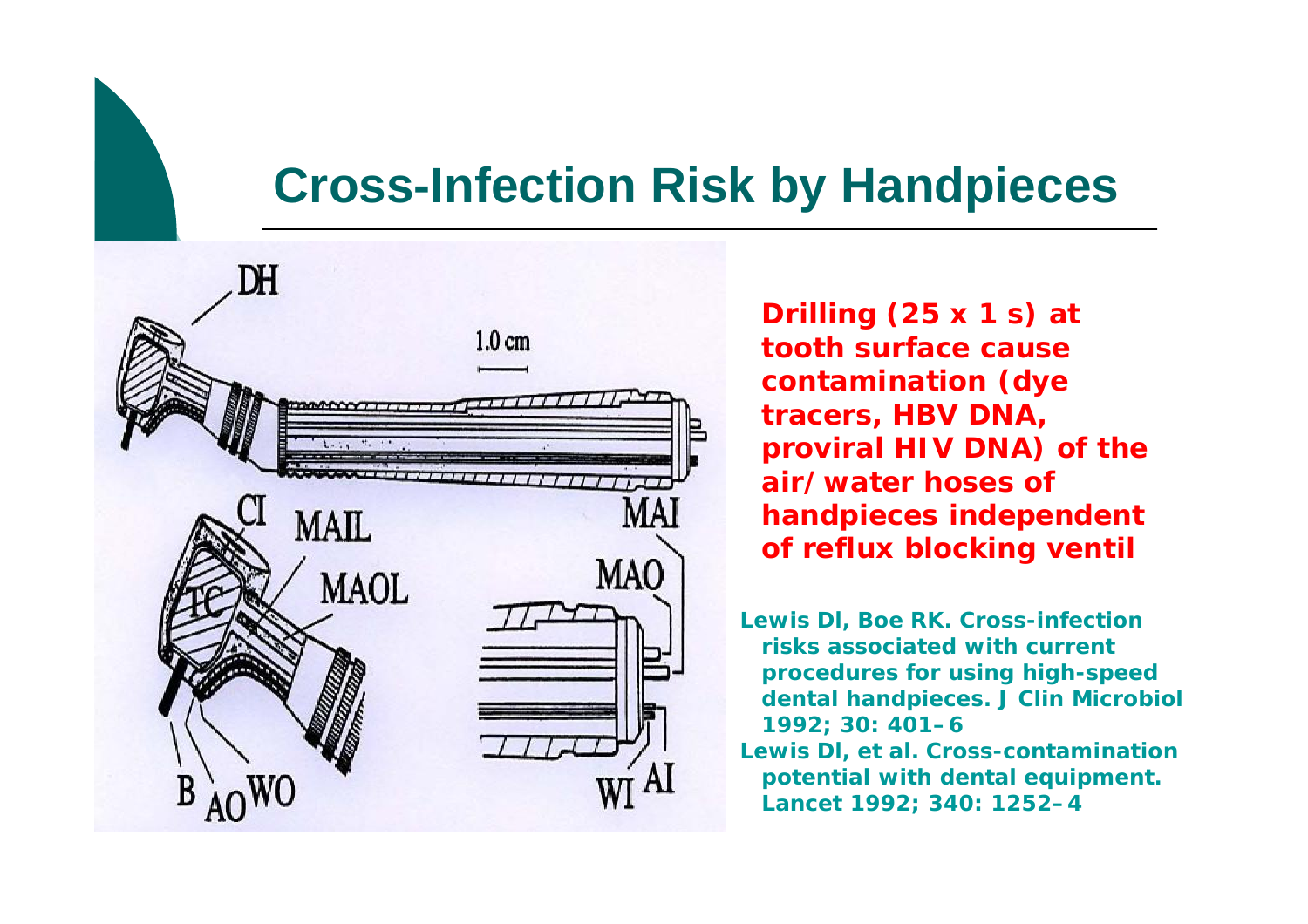## **Serious Deficiencies in Reprocessing of Medical Devices (Data of Greifswald 2009)**

- ¡ **No willingness to participate in further training in this complex field: 23%**
- ¡ **No taking a course for reprocessing of medical devices: 23%**
- ¡ **No person designated who is responsible for reprocessing: 20%**
- ¡ **No validation of sterilizers: 20%**
- ¡ **No chemical indicator for the batch control: 23%**
- ¡ **No use of helix test (PCD): 32%**
- ¡ **No knowledge, which type of sterilizer in the practice: 17%**
- ¡ **Use of type N sterilizer, which is obsolete for semicritical medical devices B: 6%**
- ¡ **Only manual reprocessing: 34%, thereoff 6% without final sterilization**
- ¡ **No ultrasonic bath: 37%**
- ¡ **No new suction cannula after every treatment: 3%**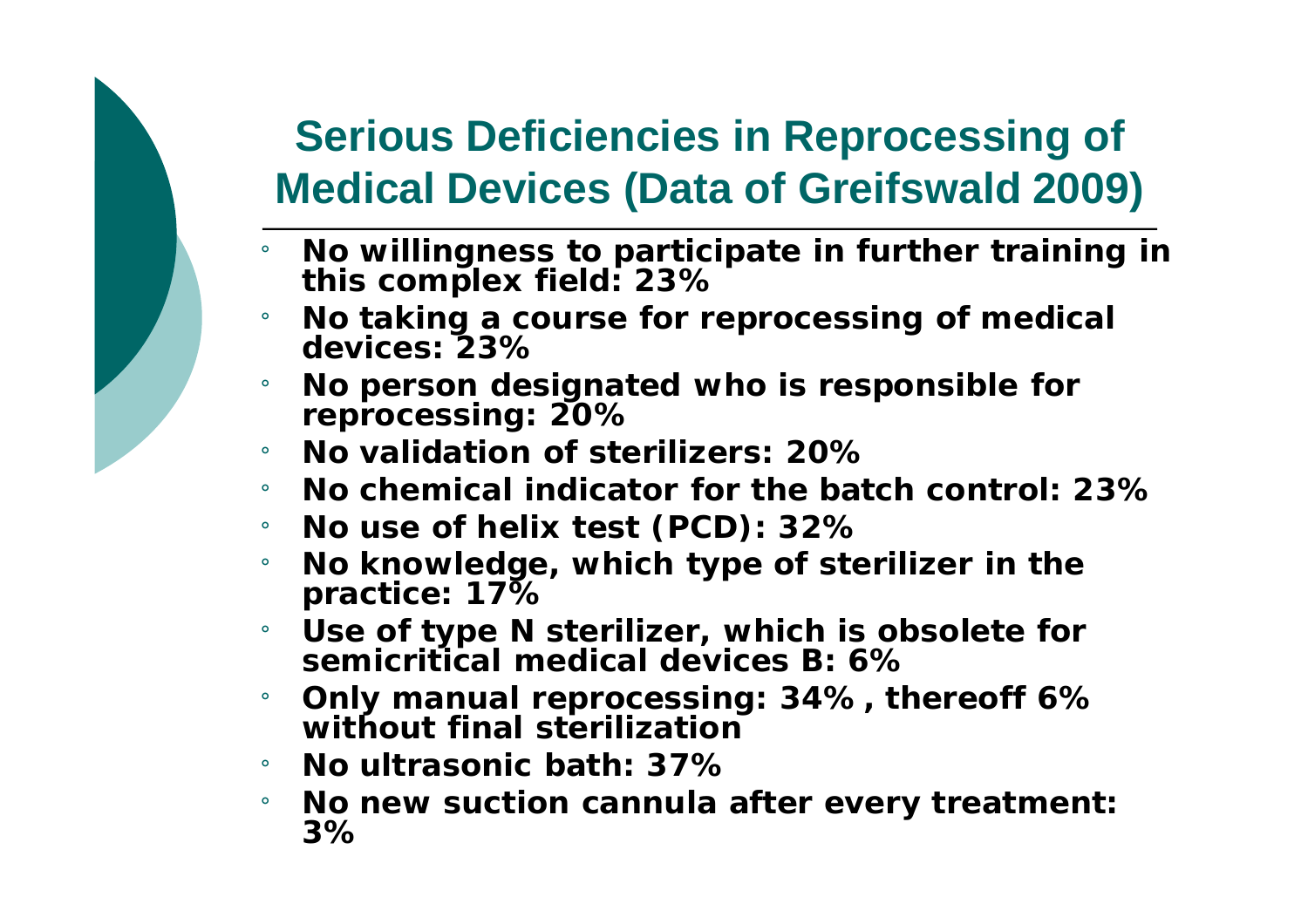## **Conclusion**

- <sup>Ø</sup> **Basis for reprocessing is the classification of medical devices in non-critical, semi-critical A/B and critical A/B/C**
- $\mathbf{p}$  **non critical**  $\rightarrow$  cleaning (C)  $\rightarrow$  disinfection(D)
- $\mathbf{s}$ **semi-critical**  $\rightarrow$  **(A)** C + D
	- $\rightarrow$  (B) precleaning (P) immediately after use,  $C \rightarrow D$ , preferably mechanically inclusive lumen
- $\mathsf{c}$  **critical**  $\rightarrow$  (A) optionally  $\mathsf{P} \rightarrow \mathsf{C} \rightarrow \mathsf{D} \rightarrow$  steam sterilization
	- $\rightarrow$  (B) P  $\rightarrow$  generally mechanically C + D  $\rightarrow$  steam sterilization

**ß**

sterilization assistant or education in instrument´s reprocessing in dental practices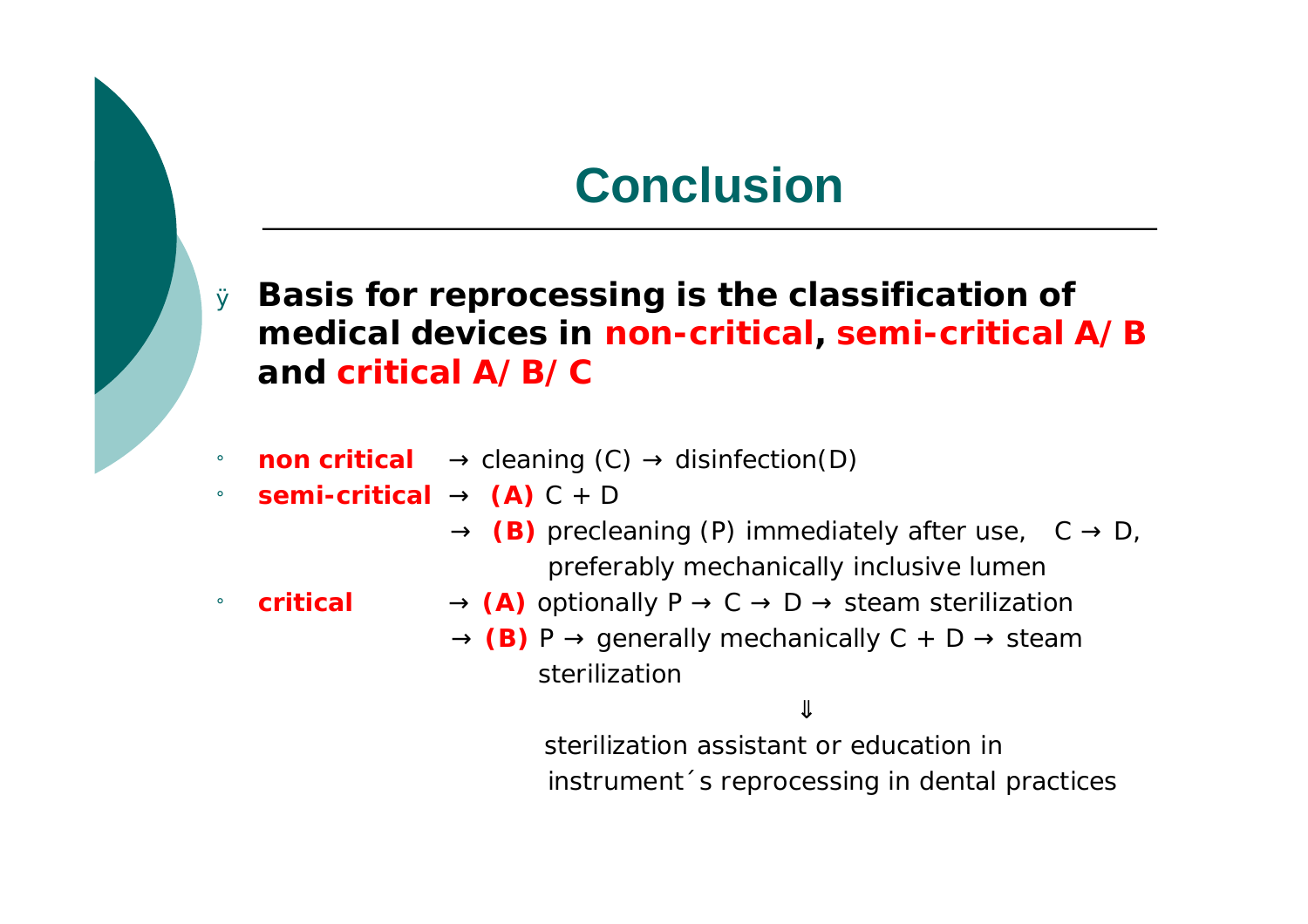## **Conclusion**

- ¡ **Validated reprocessing of dental instruments is a fully controllable risk.**
	- **Efficient cleaning of instruments contaminated with blood, secretion, or remnants of tissue is a critical prerequisite for the following disinfection or sterilization. The recommended standard is the use of machinebased processes.**
- ¡ **The whole reprocessing process has to be defined in a SOP.**
- ¡ **Appropriate education and training is essential for performing the professional reprocessing process based on an educational curriculum**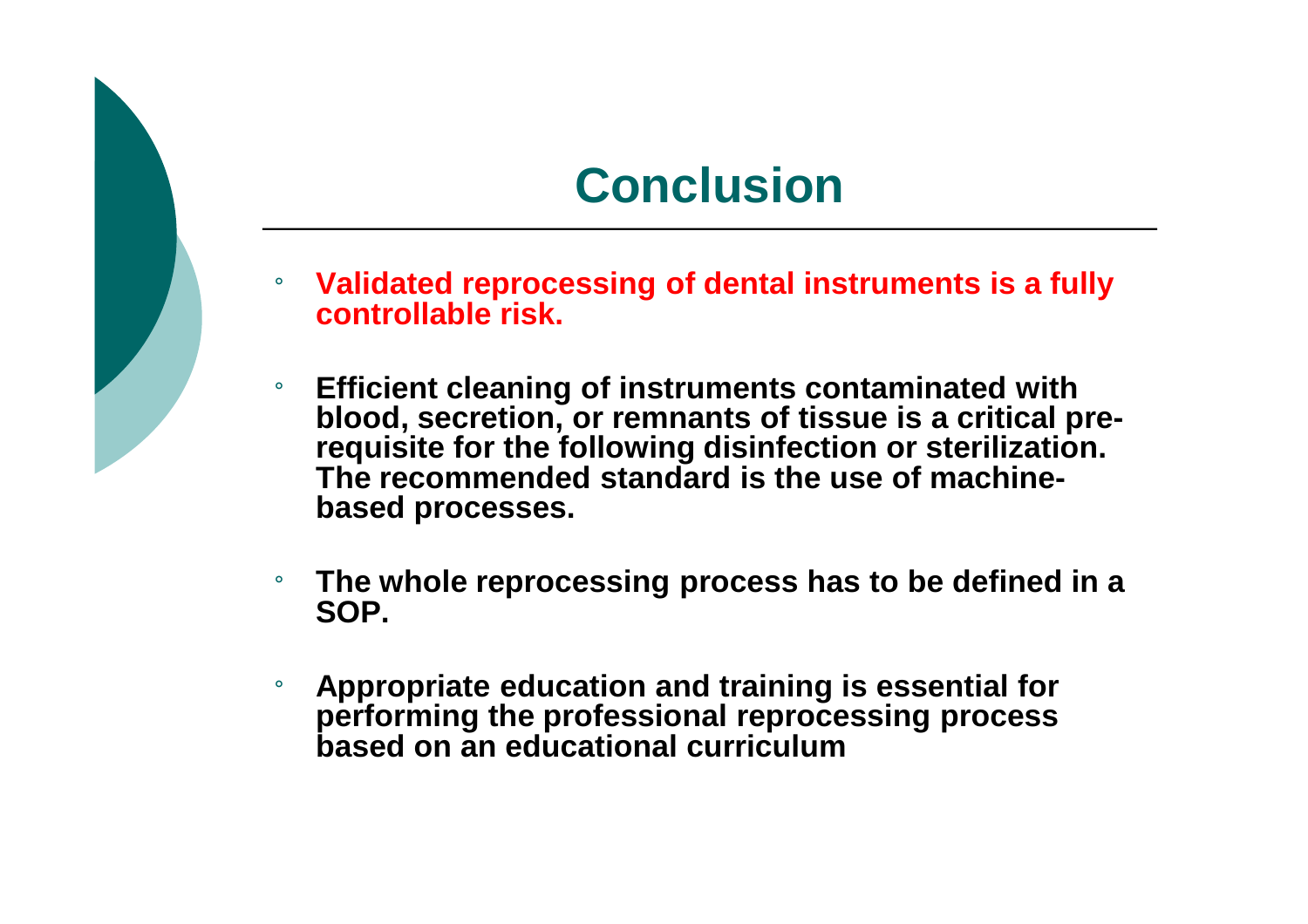#### **Additional Classification by Risk of vCJD or CJD**

- **I.** Disease or suspected vCJD
- **II.** Disease or suspected CJD
- **III.** Related with CJD-patients (except it was a familial genetic unbiassed detected)
- **IV.** Receiver of human growth hormone (non-recombinant) and of corneal or dura mater transplants
- **V.** Patients with unexplained, rapidly progressive disease of the CNS (with and without dementia), without suspected CJD
- **VI. All other patients**

#### **Root canal instruments are highly critical**

**ß**

**At each reprocessing two for prion decontamination effective methods**:

- **Pre-cleaning, thereafter not fixing alkaline cleaning** (pH> 10 for 10 min)
- mechanical chemo-thermal disinfection
- sterilization **134 ° C for 5 min**; if alkaline cleaning not possible, **134 ° C for 18 min**

**or alternatively use of GdSCN and final sterilization**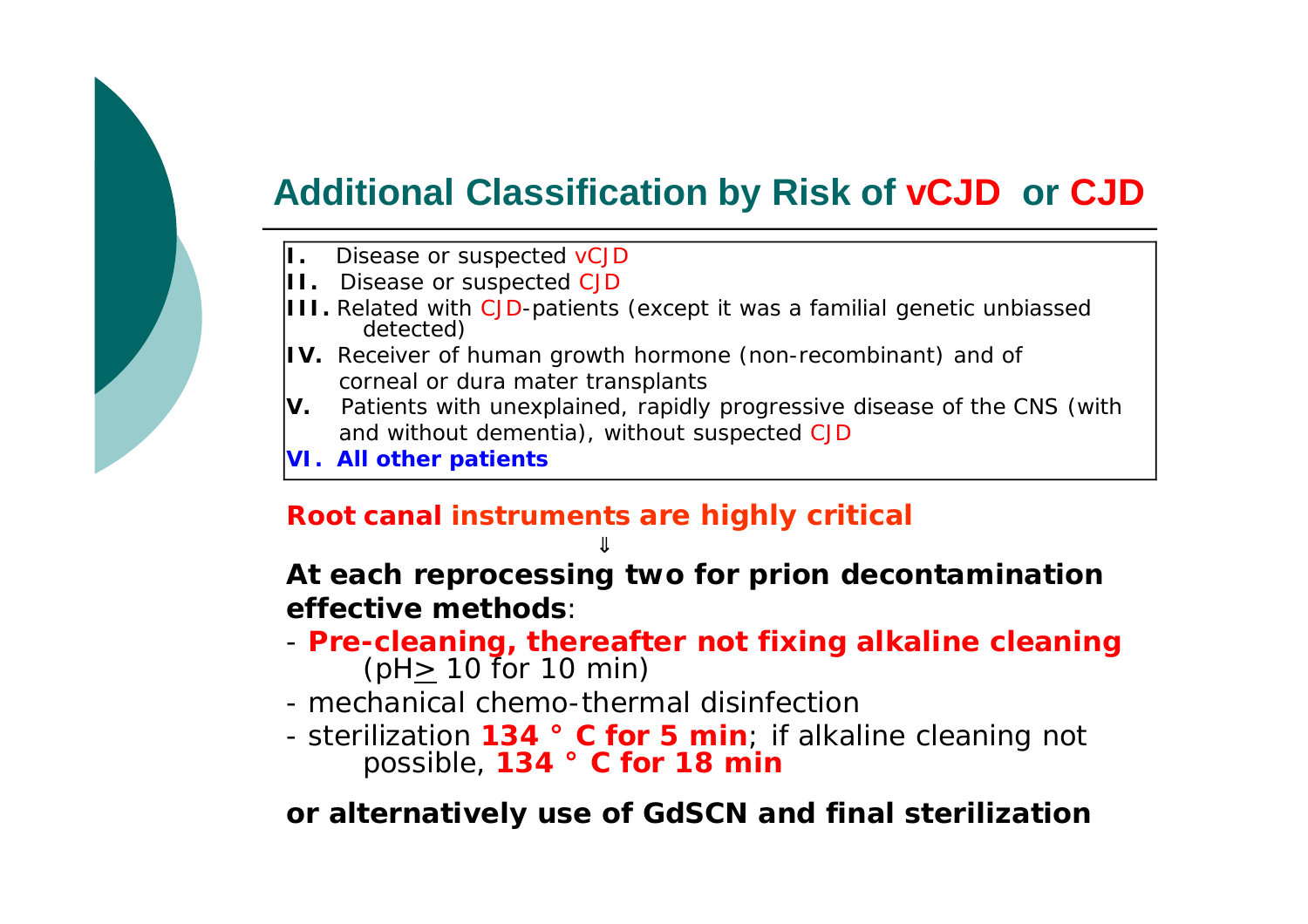### **Study of Influence of GdSCN on the Torsional and Bending Stiffness of Root Instruments**

#### **Method**

¡ **Root canal file EasyShape 25 and 35 mm (Brasseler GmbH, Lemgo, Germany), declared for eigth times reprocessing (steam sterilization)**

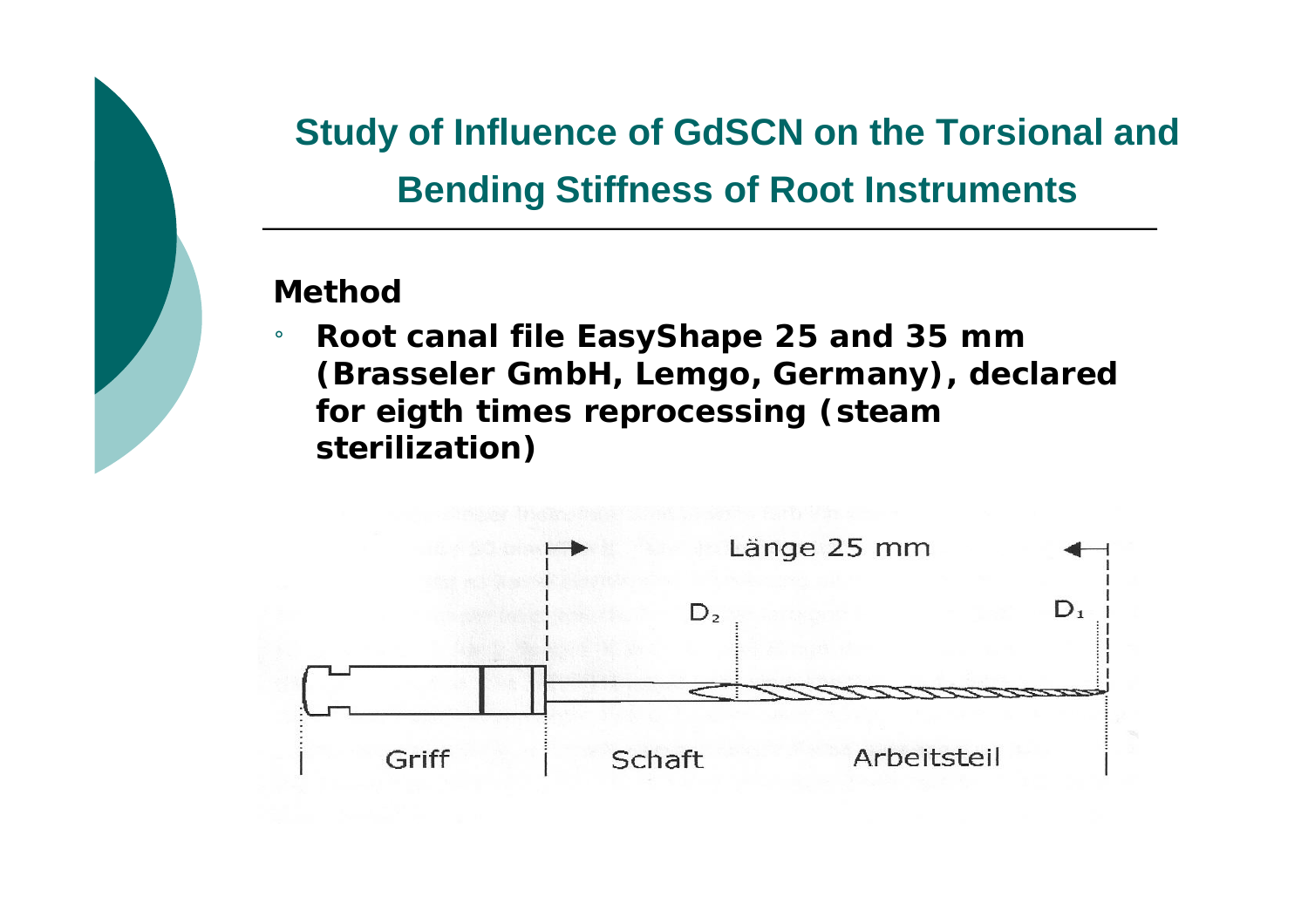# **Study of Influence of GdSCN on the Torsional and Bending Stiffness of Root Instruments moment**

**3 groups**

- ¡ **A: Immersion of files (each n = 18) in 6 mol GdnSCN solution for 15 minutes in 8 sequential cycles; after each exposition rinsing with sterile Aqua dest. and 5 min drying**
- ¡ **B: once immersion in 6 mol GdnSCN for 12 h (to simulate wrong usage)**
- $C:$  **untreated** control  $(n = 12)$

**Measured parameter**

- ¡ **Bending stiffness: Type DRL-I-0,05 (ETH-Messtechnik GmbH Gschwend, Germany)**
- ¡ **Torsional moment and torsional angle: Motor Cap type MC5G and Sensor MT-TS 50 Ncm "P", software CapGraph (Mecmesin GmbH, Schwenningen, Germany)**

**All methods in accordance with DIN EN ISO 3630-1**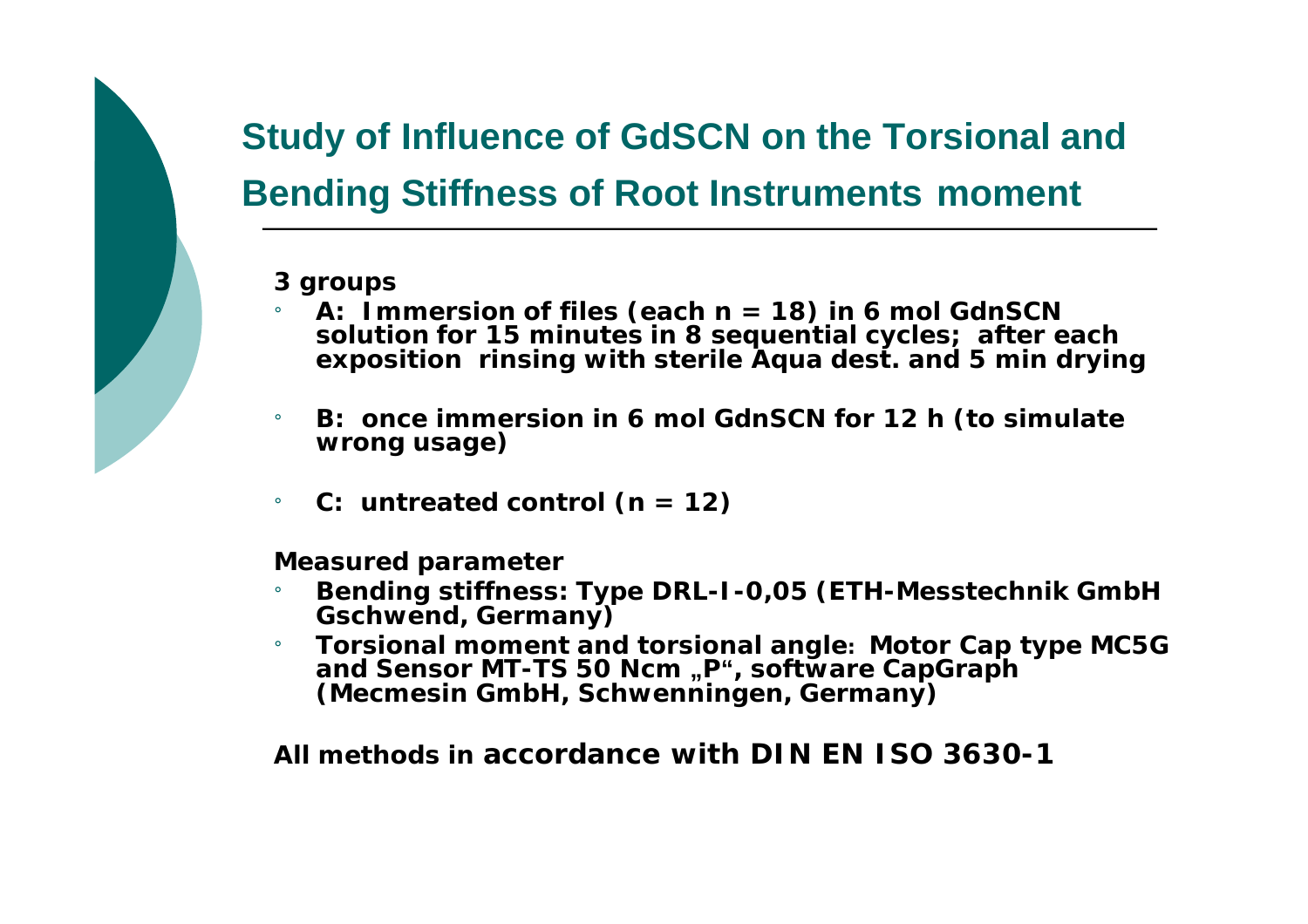### **Results**

| <b>File</b> | Group   | <b>Bending</b><br>stiffness | <b>Torsional</b><br>moment | <b>Torsional</b><br>angle |
|-------------|---------|-----------------------------|----------------------------|---------------------------|
| 25mm        | A vs. C | n.S.                        | n.s.                       | n.s.                      |
|             | B vs. C | $ p = 0,0490$               | p < 0,0001                 | n.s.                      |
| 35mm        | A vs. C | n.S.                        | n.s.                       | n.S.                      |
|             | B vs. C | n.S.                        | n.s.                       | n.s.                      |

**A: 6 mol GdnSCN for 15 minutes in 8 cycles**

**B: once in 6 mol GdnSCN for 12 h**

**C: control**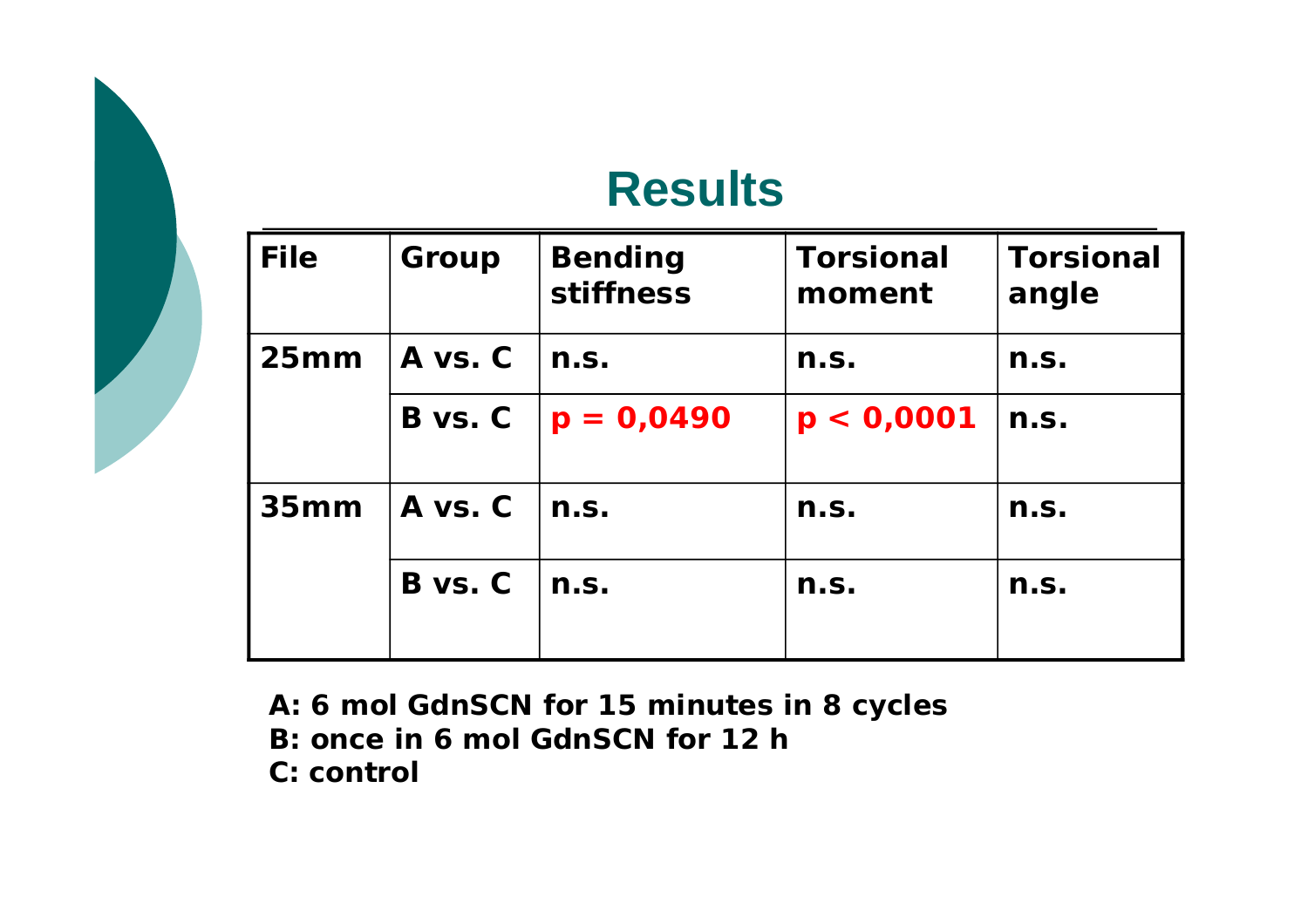## **Conclusion**

- ¡ **6 mol GdSCN is compatibel for the tested root instruments**
- ¡ **A complete destruction of prions is reachable with 4 mol GdSCN in 1 hour or 6 mol GdSCN in 15 minutes – this possibility of prion inactivation is cost efficient and easily performed in the dental practice**

**Our manuscript is prepared for J endodontics**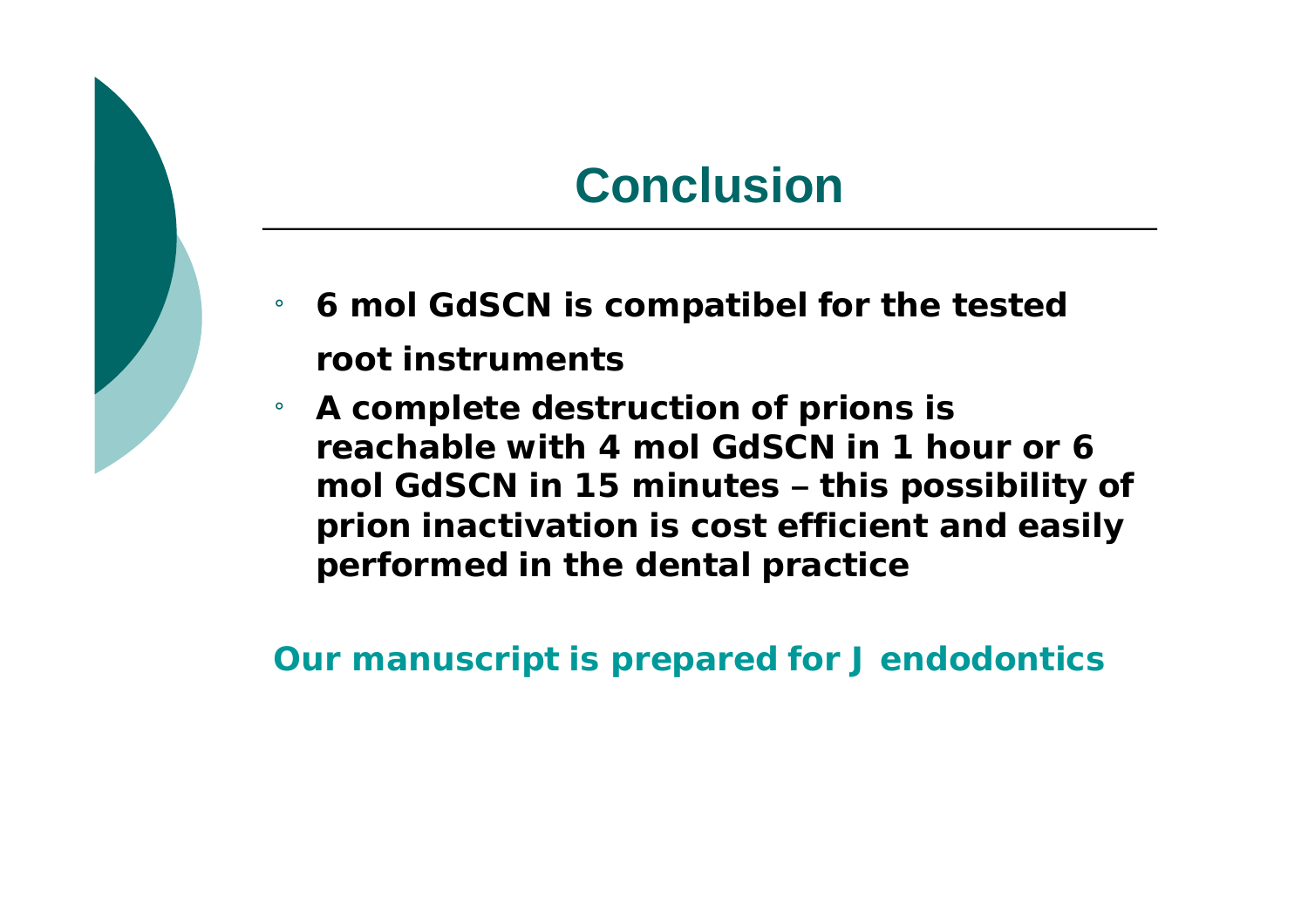# **Water Safety - Cooling of Handpieces for Surgical Intervention**

| Water                                                                        | <b>Berlin</b> | <b>Greifswald</b> | Magdeburg |
|------------------------------------------------------------------------------|---------------|-------------------|-----------|
|                                                                              | (2002)        | (2002)            | (2002)    |
| <b>Sterile cooling</b><br>medium<br>insted water<br>from the<br>water supply | 46            | 26                | 25        |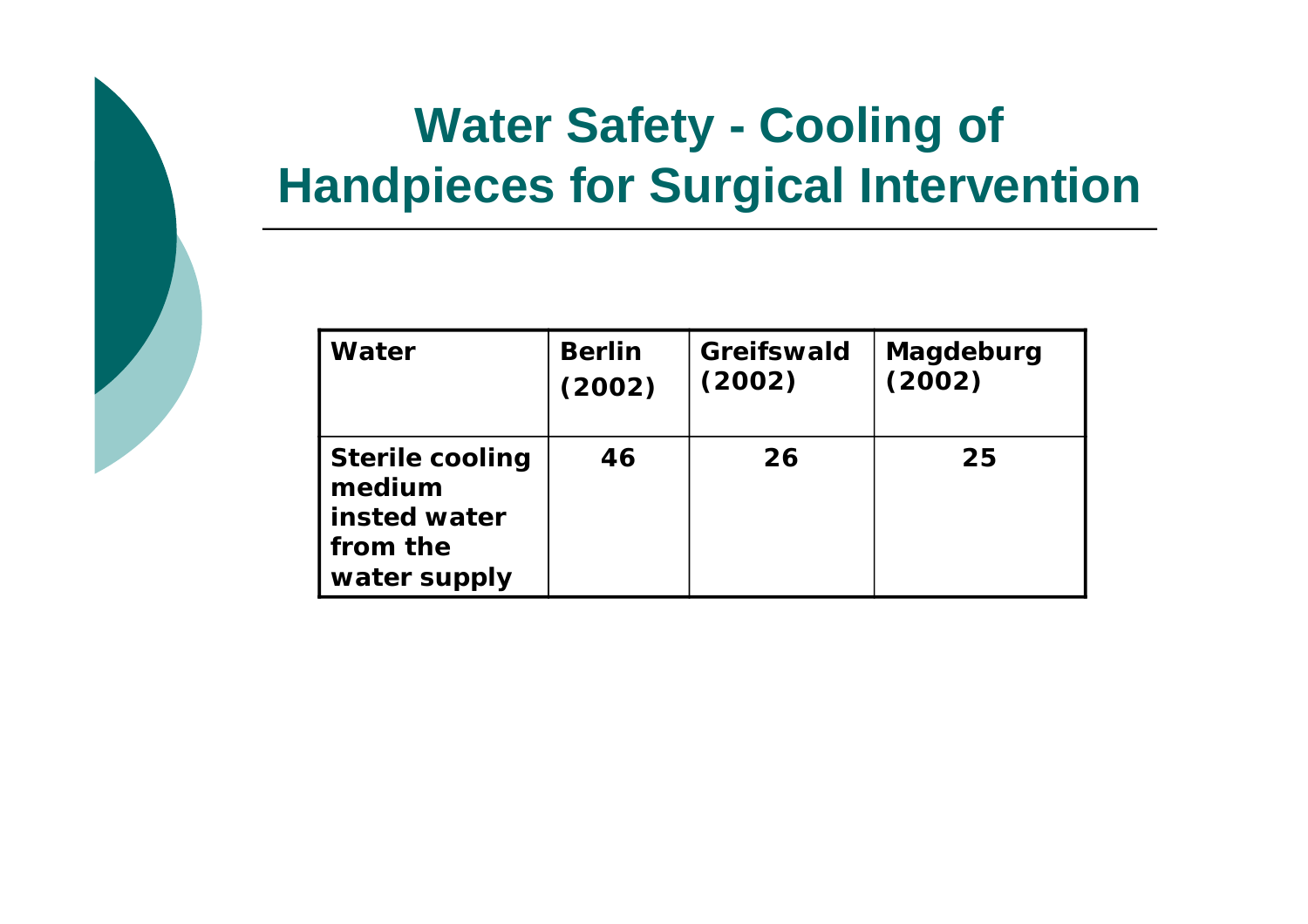# **Water Safety in Dental Units in Greifswald 2009**

**Applied protection measures**

- ¡ **100%: Flushing the water systems for 2 minutes after every treatment and at the beginning of the work day**
- ¡ **6%: once a year water sample of the dental unit for microbiologically control**

**Microbiological quality of water** 

- ¡ **29% average of 550 total cfu/ml (threshold 100 cfu/ml)**
- ¡ **11%** *P. aeruginosa* **between 180 and 200 cfu/100 ml (threshold 0 cfu/100 ml)**
- ¡ *No Legionella* **ssp. was detected**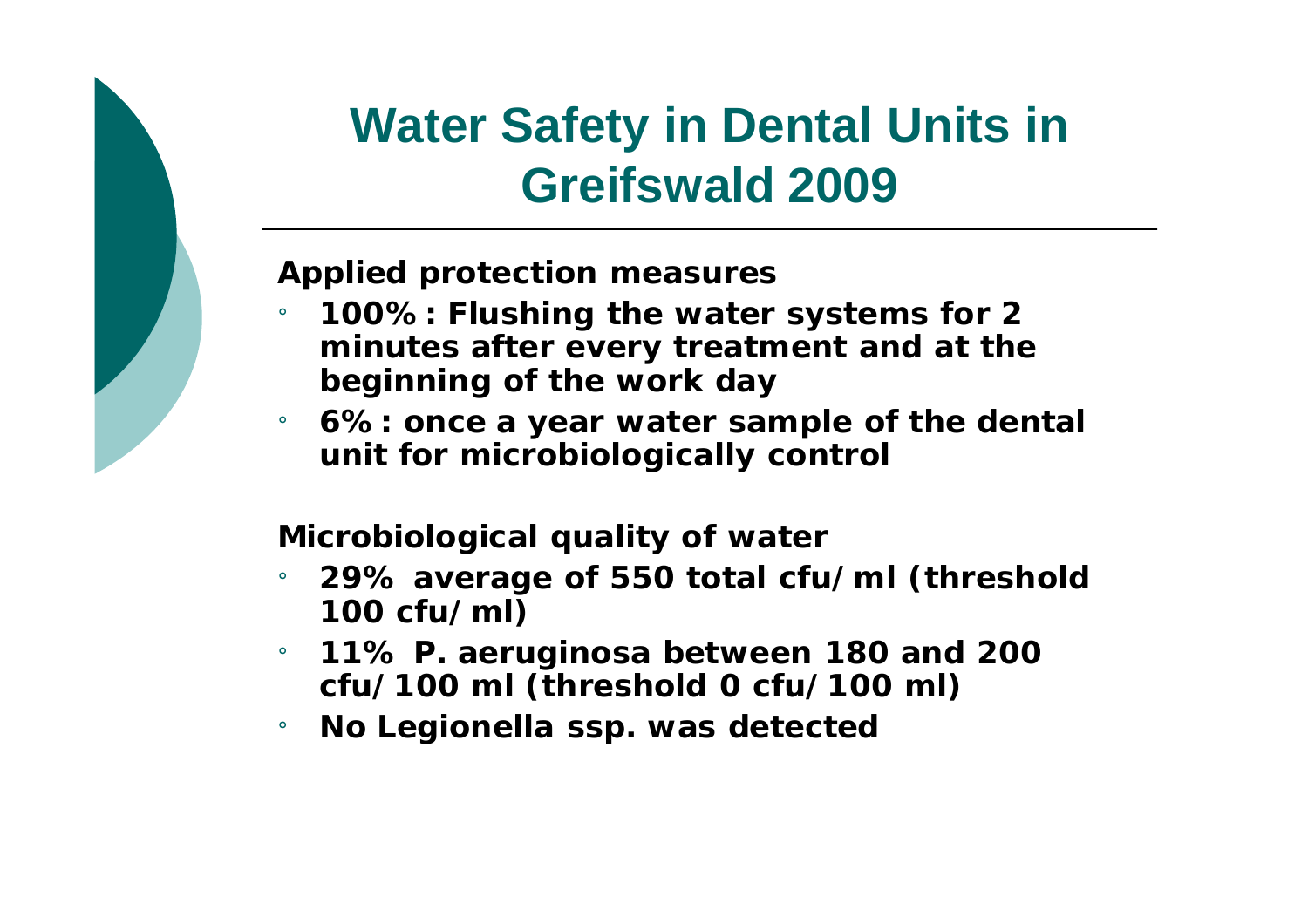## **Conclusion**

#### **Legal situation**

- ¡ **Currently, quality of water of dental units is not covered by specific regulations in the EU**
- ¡ **In Germany drinking water quality is required and at least once a year microbiological control ® <100 total cfu/ml; < 1 cfu** *E. coli* **or** *Coliforme* **/100 ml; < 100 cfu** *Legionella* **spp./100 ml**
- ¡ **In the US only testing for aerobic heterotrophic bacteria is recommended**

#### **Recommendation justified by own experiences**

- **<100 total cfu/ml, < 1 cfu** *E. coli* **or** *Coliforme* **/100 ml;**
- **< 1 cfu** *Legionella* **spp./100 ml; < 1 cfu** *P. aeruginosa* **/100 ml**

**Dyck A, Exner M, Kramer A. Experimental based experiences with the introduction of a water safety plan for a multi-located university clinic and its efficacy according to WHO recommendations. BMC Public Health 2007, 7:3** 

**Because no correlation between the count of aerobic** 

**heterotrophic bacteria and the presence of** *Legionella* **spp.** 

**or** *P. aeruginosa,* **special diagnostic is essential to control the water of dental units**

**Bristela M et al. Testing for aerobic heterotrophic bacteria allows no prediction of contamination with potentially pathogenic bacteria in the output water of dental chair units. GMS Hyg Inf Contr Interdiszip 2012; 7(1):Doc12 (20120404)**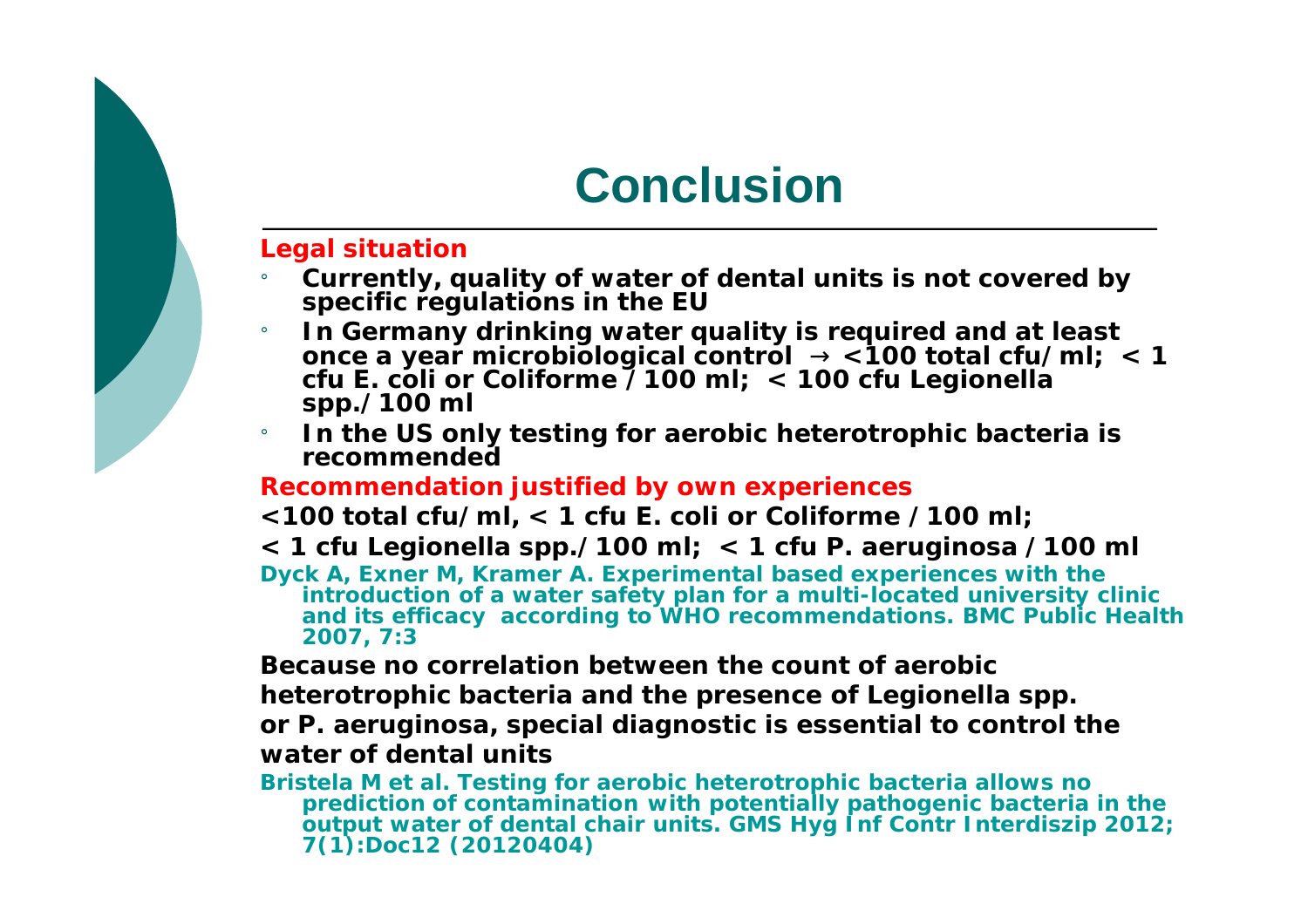# **Efficacy of Decontamination in Dental Units**

#### **Trial 1: Intensification of the purge program of the dental unit**

- ¡ **Situation: 22 contaminated dental units in a dental clinic with aerobic heterotrophic bacteria up to 3.830 cfu/ml and with molds up to 1000 cfu/ml**
- ¡ **The manufacturer's recommended program for cleaning and intensive decontamination was intensified by shortened intervals over a 2-week period: For Sirona units, the automatic purge program instead of once a day was run every morning and evening for 20 min each time, and the intensive decontamination instead of once a month every two weeks; this schedule has been maintained since then. For KaVo units, cleaning with hydroclean function was carried out for 2.5 min every morning and evening. The automatic intensive decontamination was run daily instead of weekly.**
- ¡ **A maintenance log book was introduced, in which the purge was confirmed by the operator's signature.**
- ¡ **Within 5 weeks, all previously contaminated units were decontaminated.**

**Kramer A, Assadian O, Bachfeld D, Meyer G. Purge- and intensive-purge decontamination of dental units contaminated with biofilm. GMS Hyg Inf Contr Interdiszip 2012; 7(1):Doc11 (20120404)**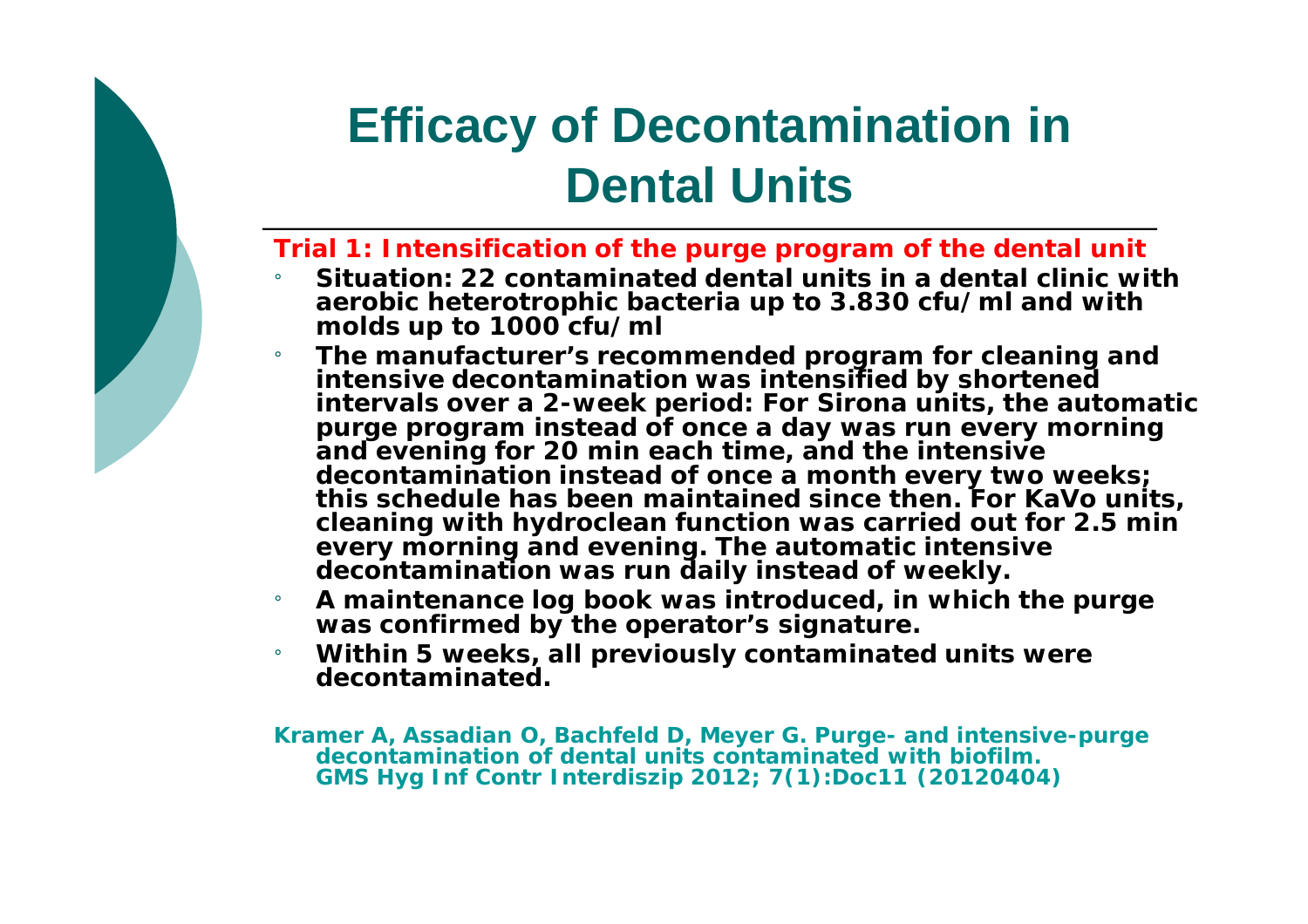# **Efficacy of Decontamination in Dental Units**

**Trial 2: Use of the PotoClean® Technology, based on anodic oxidation of NaCl in water ® active agents sodium hypochlorite 0.02%, ozone 0.009%, hydrogen peroxide 0.00005%, oxygen 0.0013%**

- Situation:
	- **- two 15 years old contaminated dental units: 310 cfu aerobic heterotrophic bacteria + 30 cfu molds/ml**
	- **- one 5 years old contaminated dental unit: 300 cfu molds/ml**
- ¡ **Initially shock decontamination (20 mg Cl/ml for 2 hours), repeat after 2 and 4 month, in the remaining time continous dosing of 1 mg Cl/L**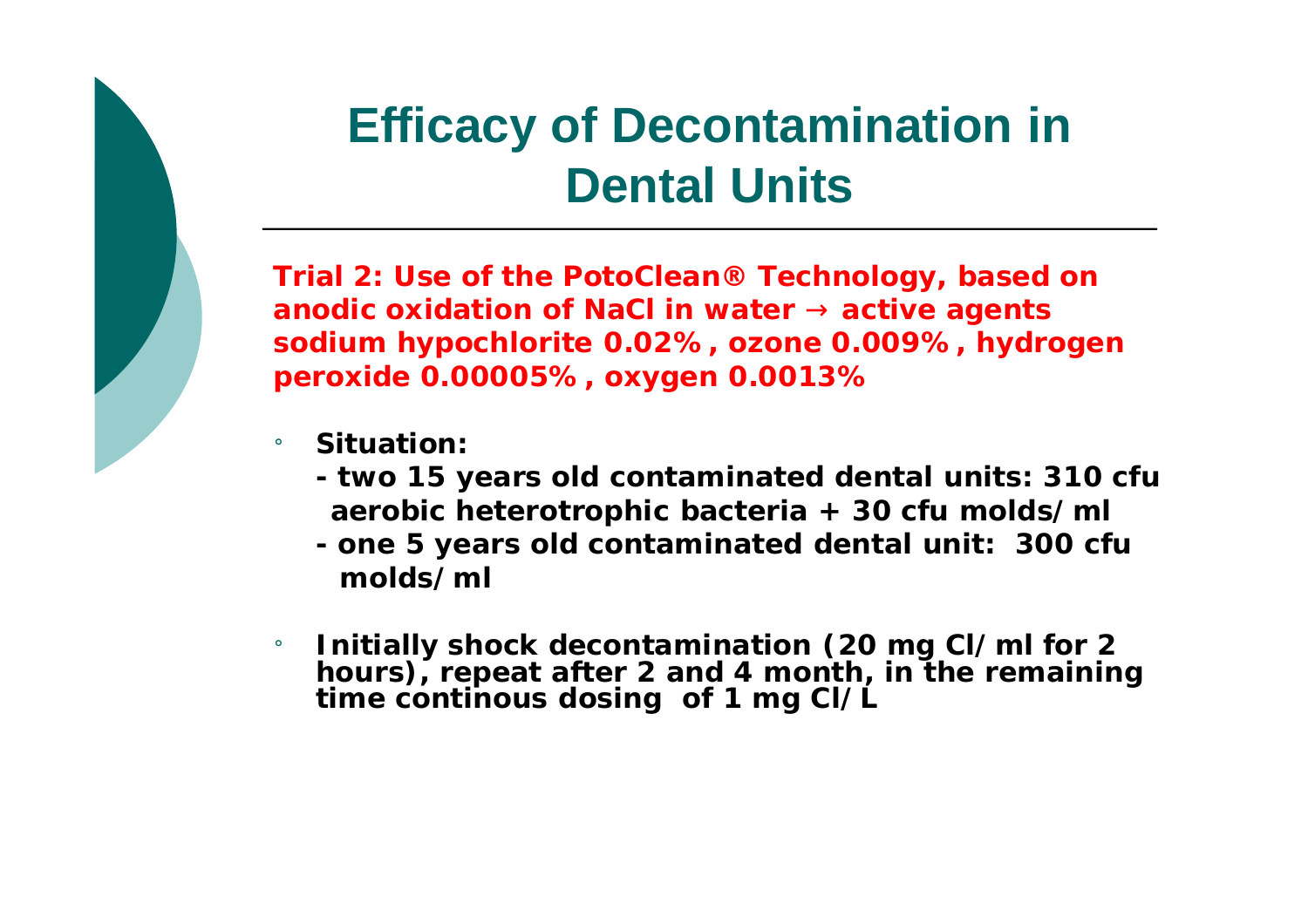# **Trial 2: Efficacy Against Mold in the 5 Years-old Dental Units**

¡ **Already after the first shock decontamination no bacterial contamination of the water was detectable in any of the samples followed by its continued use at the concentration of 0.1 mg Cl/L**

**Fischer S, Meyer G, Kramer A. Economic comparison of conventional maintenance and electrochemical oxidation to warrant water safety in dental unit water lines. GMS Hyg Inf Contr Interdiscip 2012; 7(1):Doc08 (20120404)**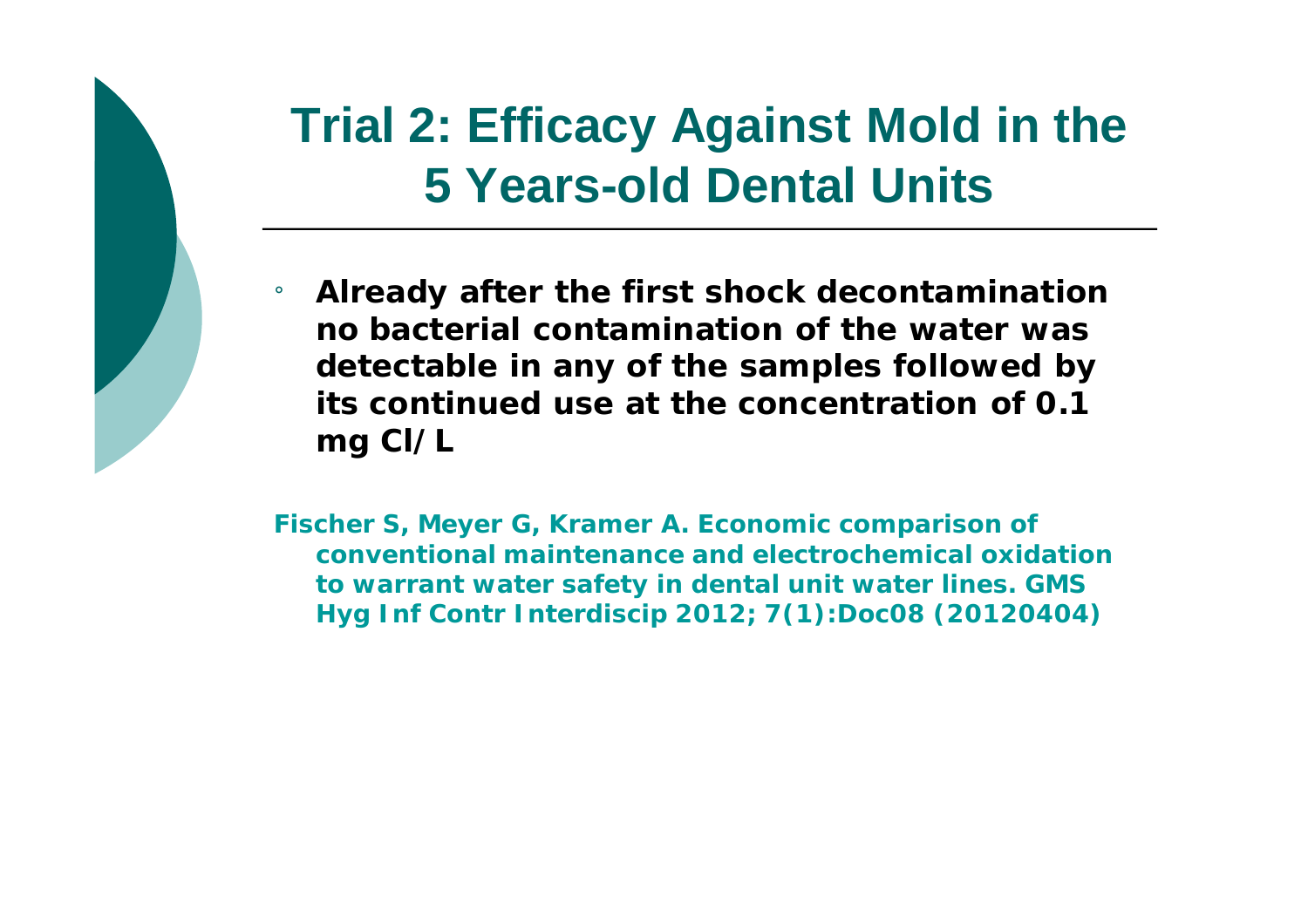# **Trial 2: Efficacy Against Bacteria in the 15 Years-old Dental Units**



**white arrows = shock decontamination**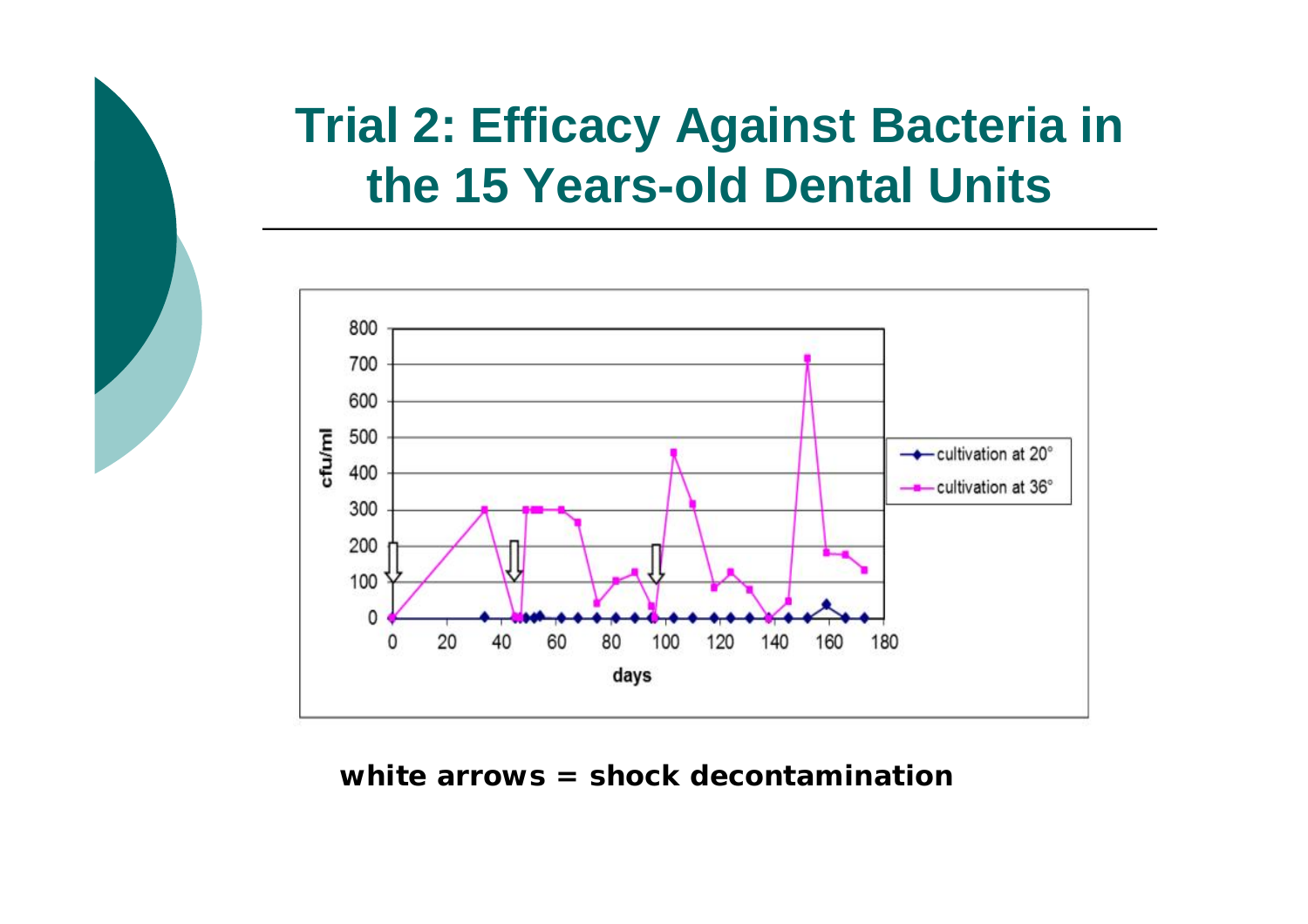# **Trial 2 : Efficacy Against Molds in the 15 Years-Old Dental Units**



**In the turbines of the older design with intensive biofilm formation, the PotoClean® technology was not effective**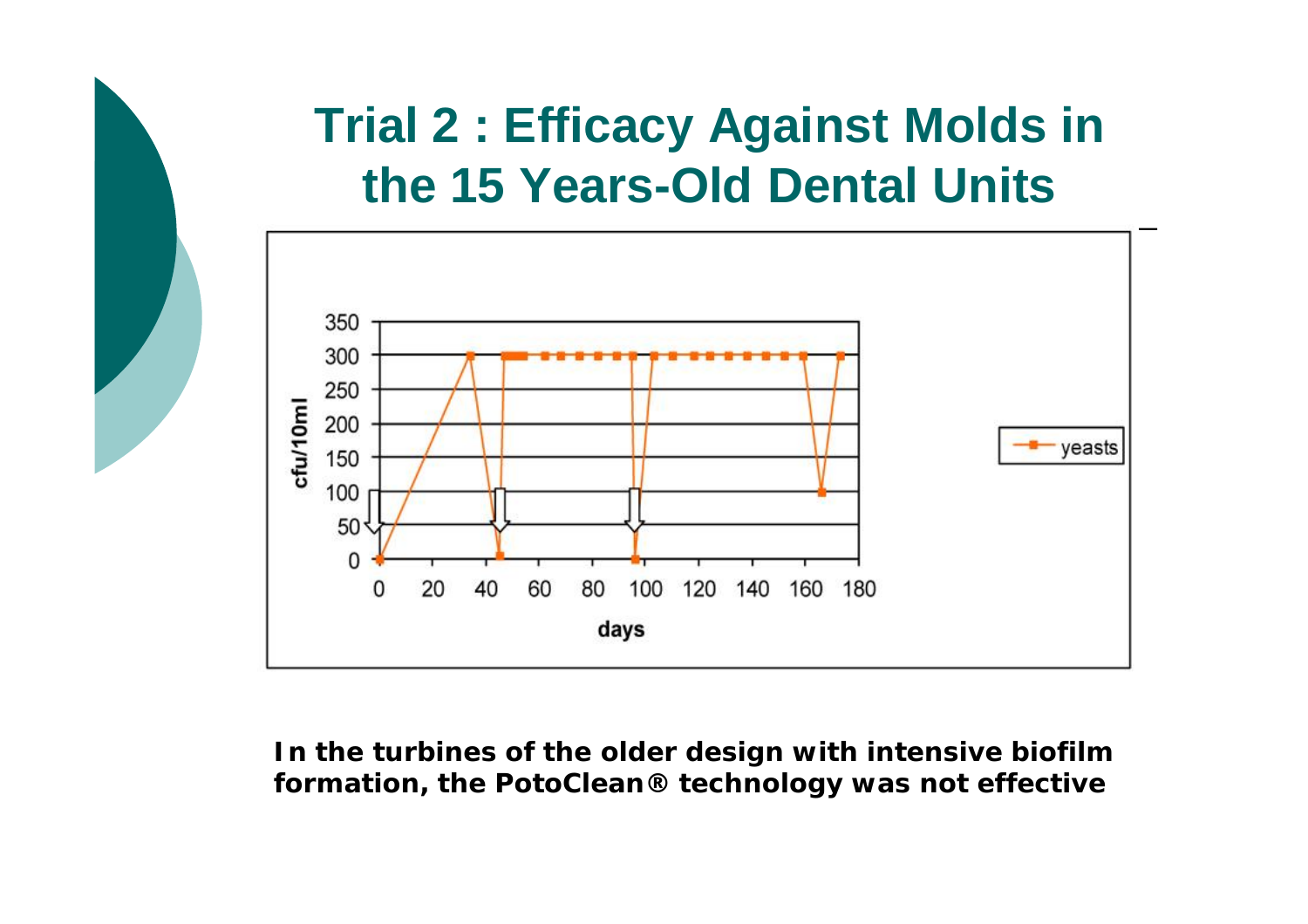# **Efficacy of Decontamination in Dental Units**

**Trial 3: Use of the ActiDes-Blue Technology, Based on anodic oxidation of NaCl ® active agents hypochloric acid, sodium hypochlorite + further radicals (no detailed declaration)**

- ¡ **6 dental units: up to 110 cfu** *L. pneumophila***/100 ml; up to 10 cfu** *P. aeruginosa***/100 ml**
- ¡ **shock decontamination 7 and 11 month after the start of decontamination, in the remaining time continous dosing**
- ¡ **Results: Elimination of** *L. pneumophila* **after 3 weeks, but sometimes 1-2 cfu of** *P. aeruginosa*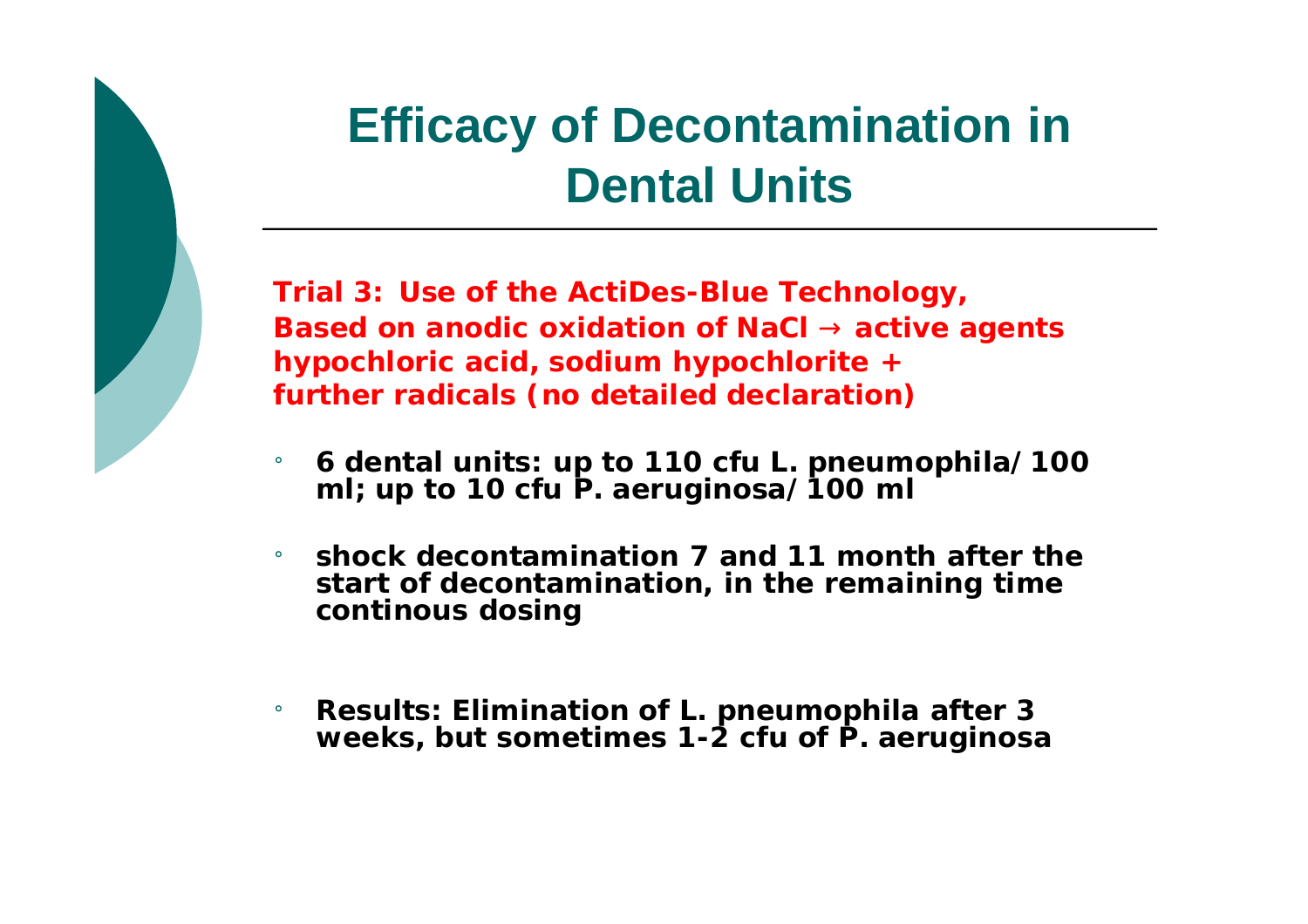### **Trial 3**: **Efficacy (box plots) Against Bacteria**

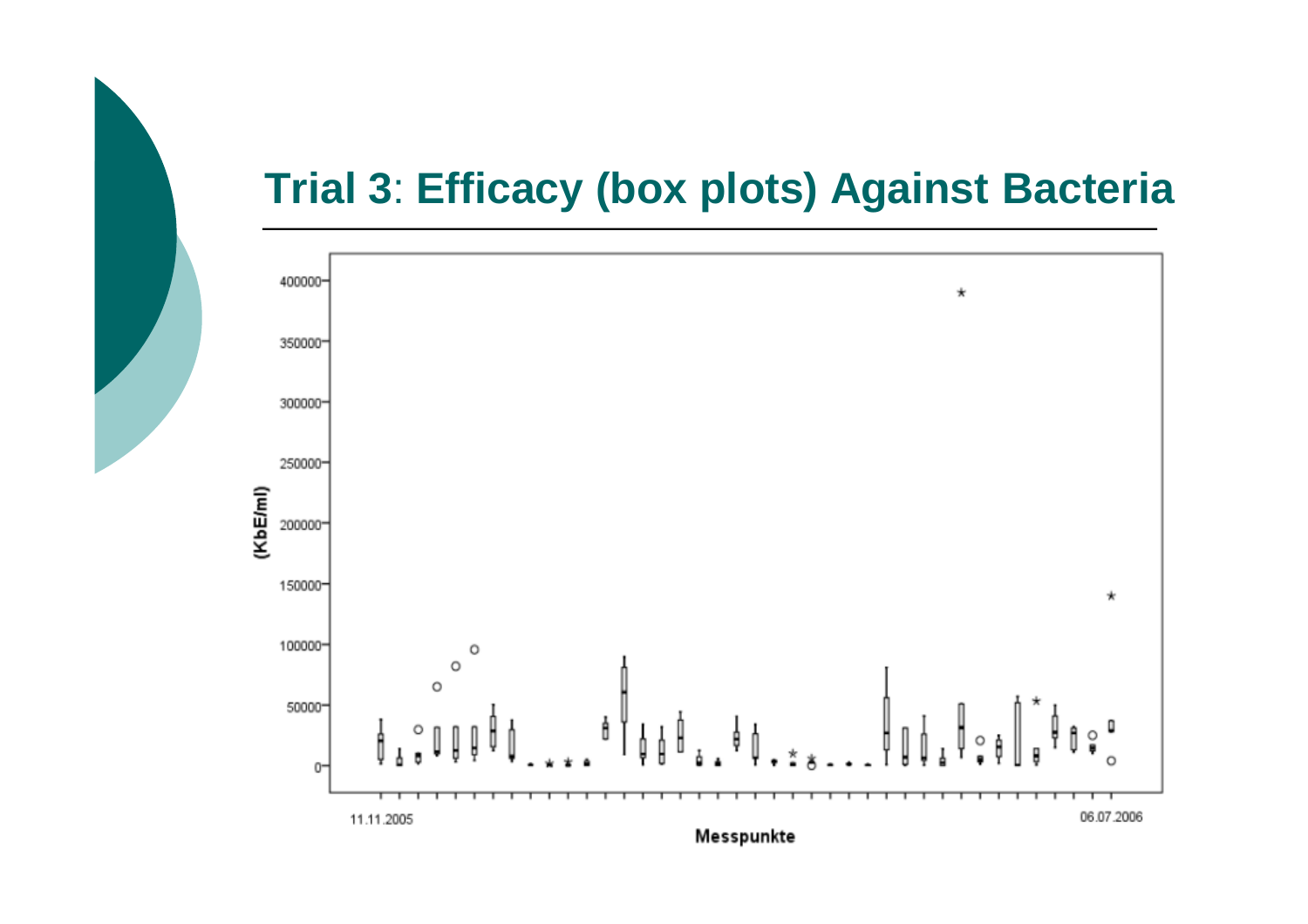### **Trial 3**: **Efficacy (box plots) Against Molds**

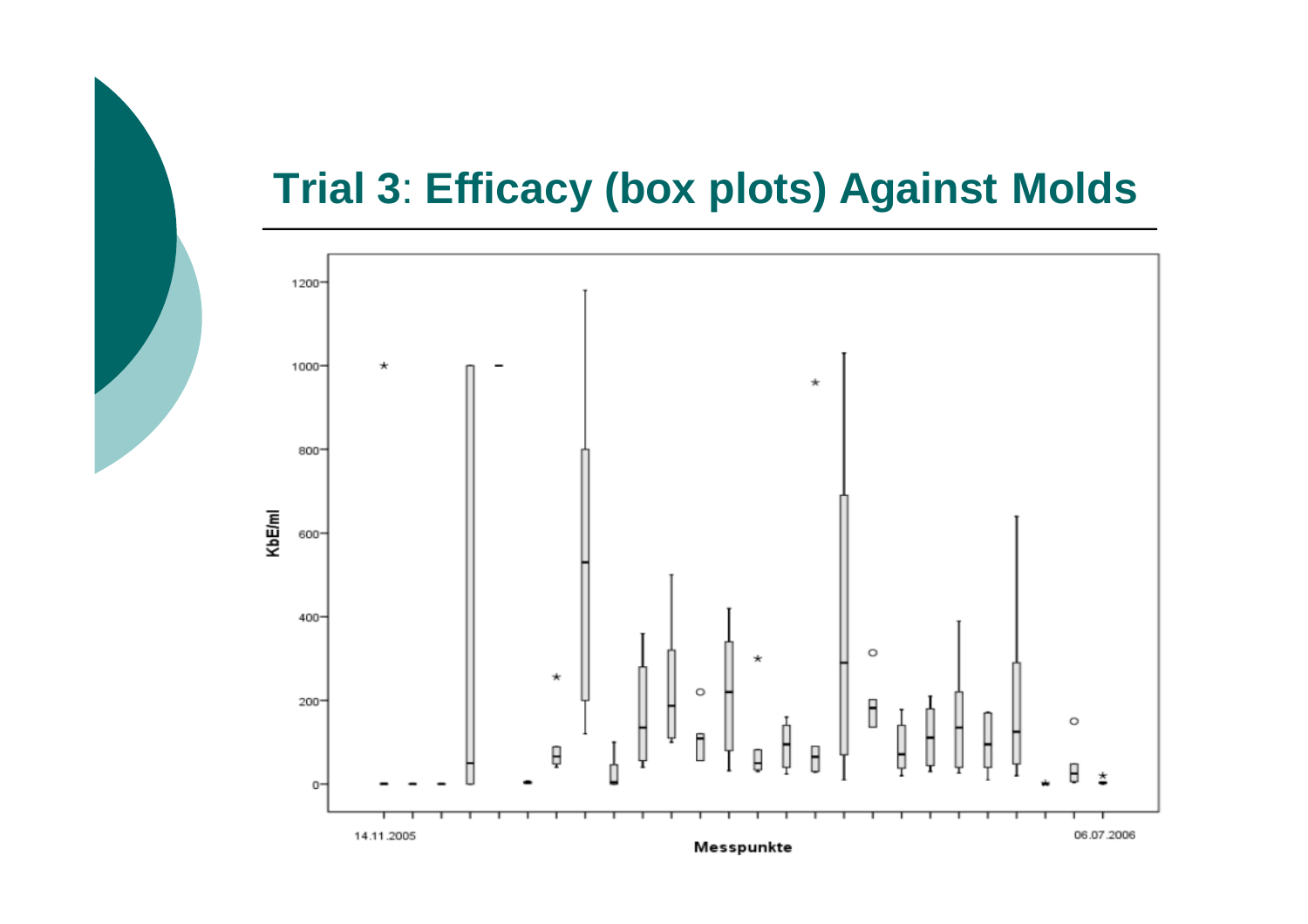# **Trial 3: Conclusion**

**As the sanitation was not successful, use of the CARELA® HYDRO-DES technology:**

- ¡ **First alkaline pre-cleaning for bacterial slime breaking for 1 hour (pH 11)**
- ¡ **Thereafter filling with a two component agent, H2O2 with addition of sodium hydrogen sulphate and sulphuric acid in aqueous solution (0.1%) for 1 hour**
- ¡ **Afterwards the dental unit was flushing with tap water until the indicator showed no more rests of active substances**
- ¡ **Result: Complete decontamination for 14 days without further purge of the dental units**

**Kramer A, Lemanski S, Demond K, Assadian O. Comparison of the ActiDes-Blue and CARELA HYDRO-DES technology for the sanitation of contaminated cooling water systems in dental units. GMS Hyg Inf Contr Interdiscip 2012; 7(1):Doc09 (20120404)**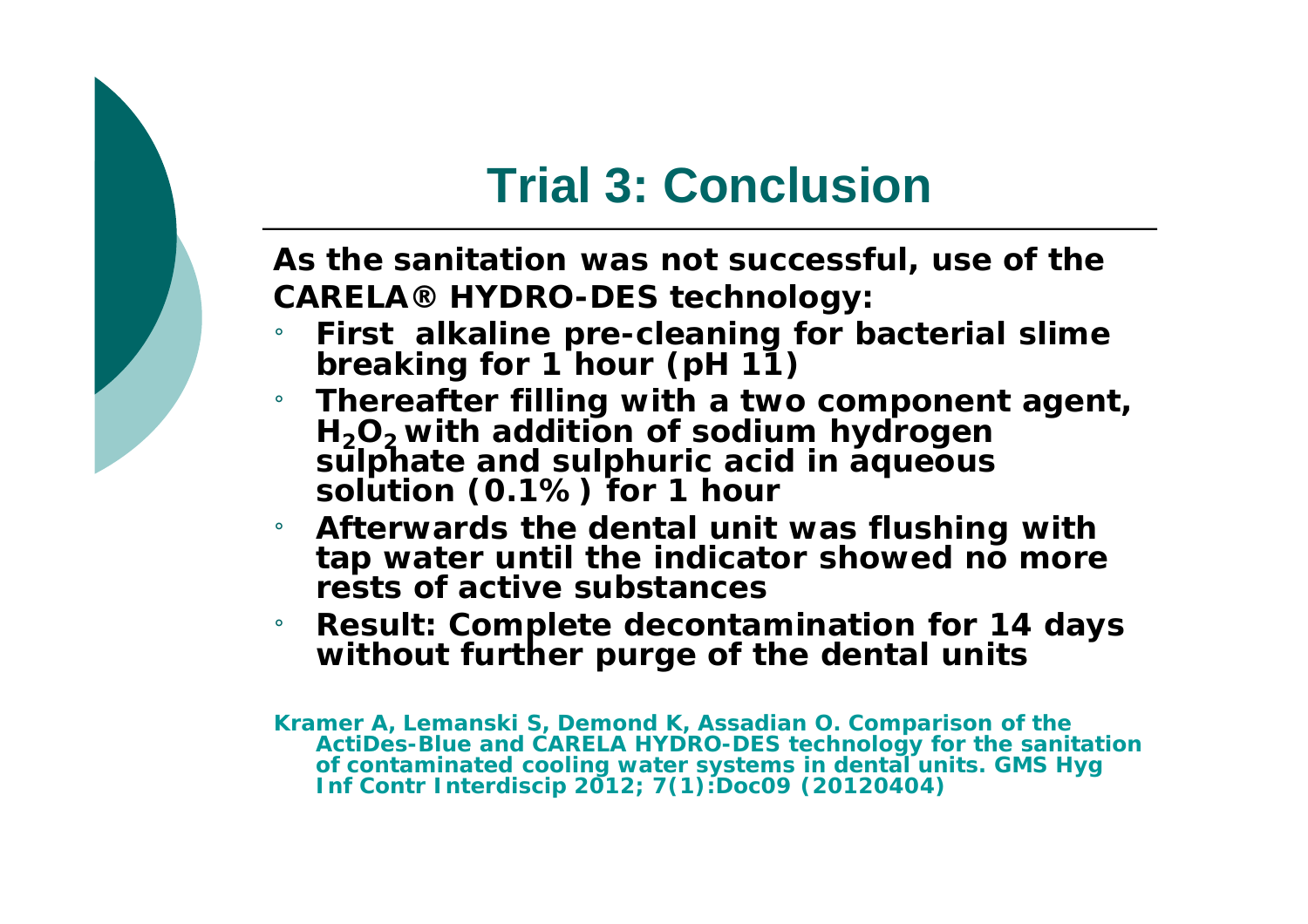### **Costs of Hygiene in Dental Practices - Results of the First Two Realistic Analysis in Germany**

**2010: Analysis in a dental clinic with 10 work separate Places** 

- ¡ **Material costs for hygiene: reprocessing (capital allowance of washer disinfectors and sterilization technique, consumption of water and energy, water treatment for sterilization), disinfection of surfaces, antisepsis, clothing, certification and audit: 6672 €/year**
- **Personal costs for hygiene including vaccination: 6153 €/year**
- ¡ **Sum: 12.825 €/year**

**2013 thesis accepted, work was performed in my institute**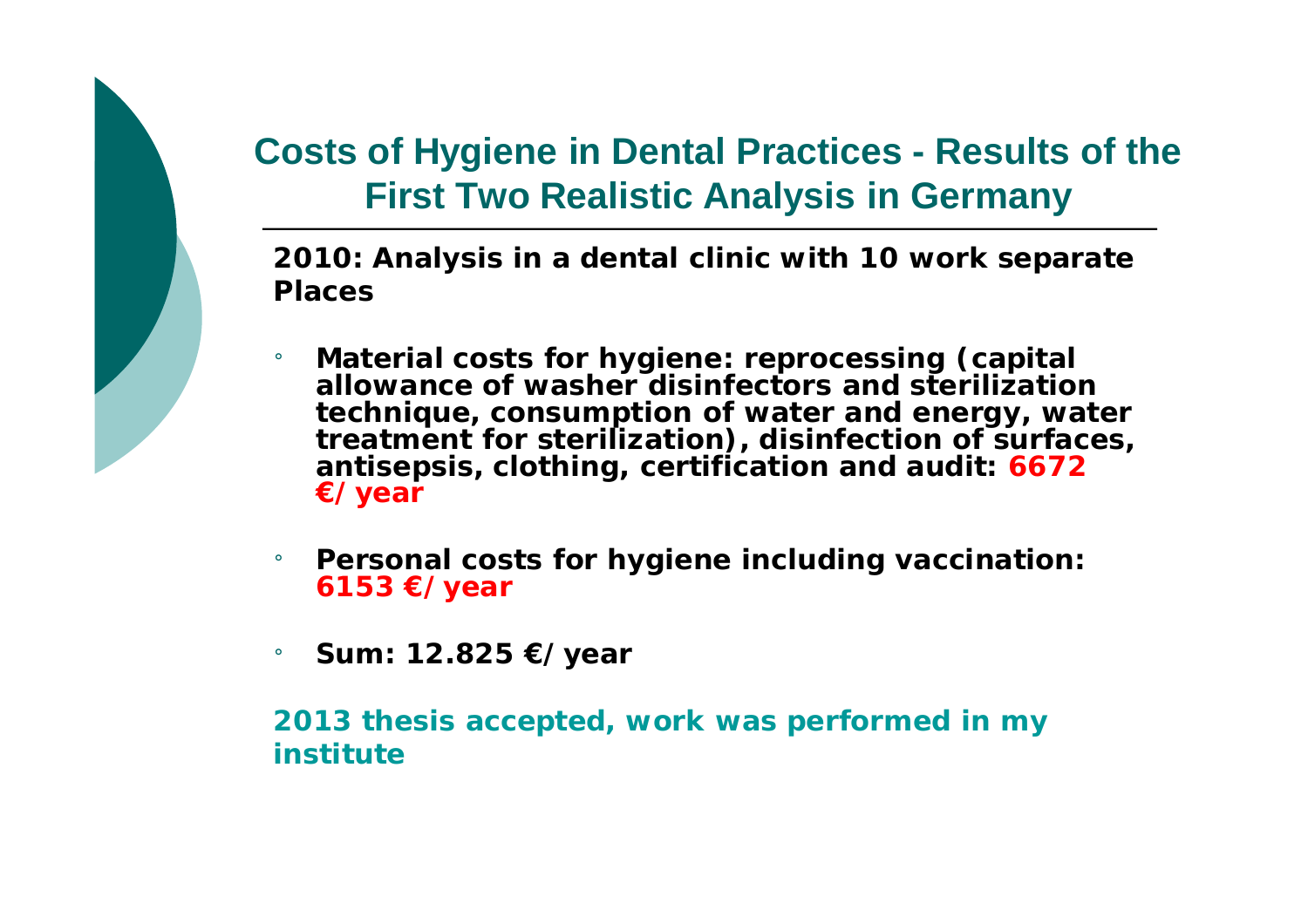# **Costs of Hygiene in Dental Practices – 2nd study**

**2006-1010: Analysis in a group practice with 2 work places**

| Year    | Personal costs $(\epsilon)$ | Material cost $(\epsilon)$ | Sum $(\epsilon)$ | Increase |
|---------|-----------------------------|----------------------------|------------------|----------|
|         |                             |                            |                  |          |
| $2006*$ | 9.039                       | 10.366                     | 19.406           |          |
| 2007    | 10.128                      | 12.478                     | 22.606           | 15,7%    |
| 2008    | 9.965                       | 13.840                     | 23.805           | 6,2%     |
| 2009    | 10.409                      | 14.754                     | 25.163           | 5,5%     |
| 2010    | 11.372                      | 15.873                     | 27.245           | 8,3%     |

**\*after Publishing of the new Guideline for Dental Hygiene of the Robert Koch-Institute 2006**

**2013 thesis accepted, work was performed in my institute**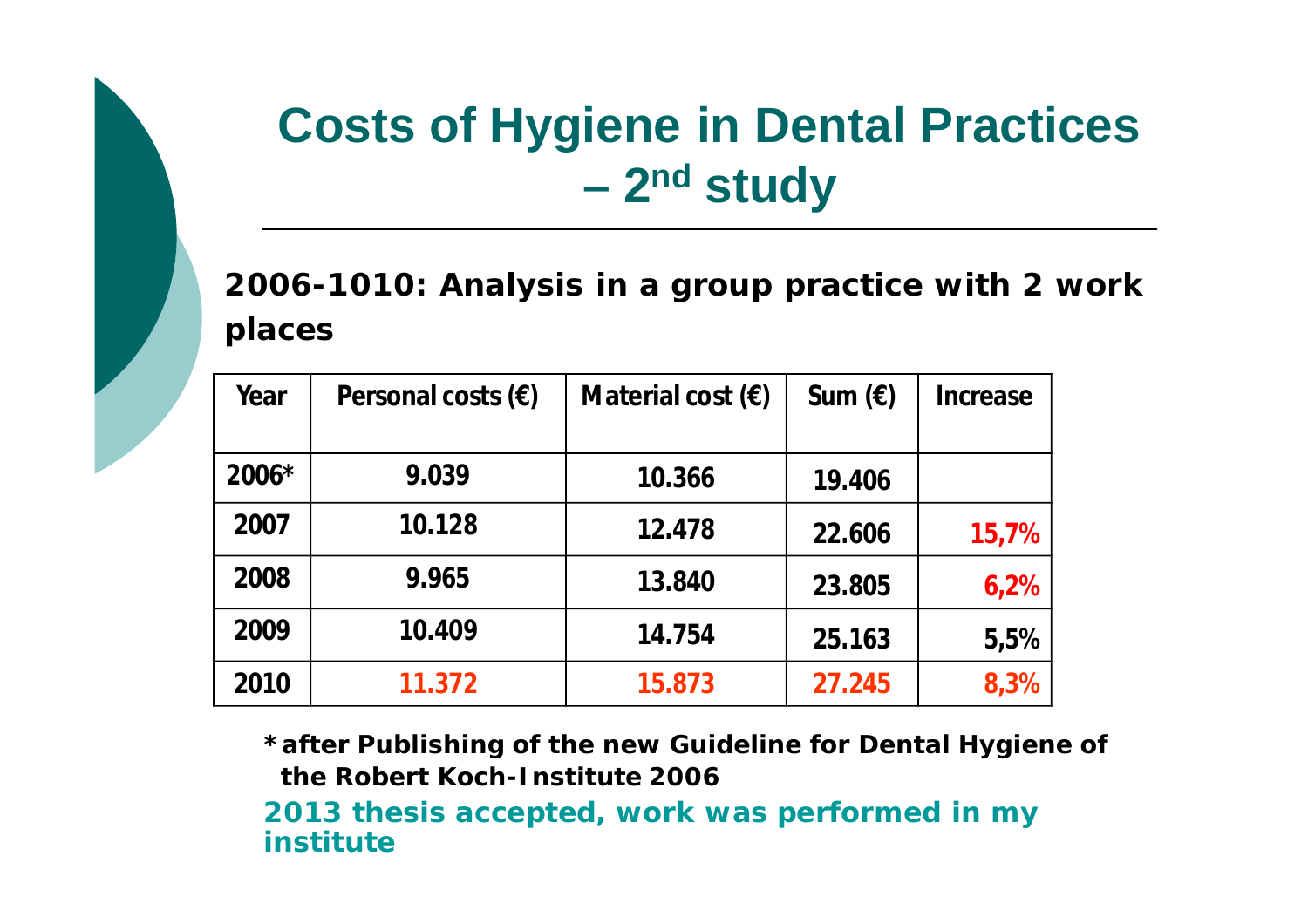# **Future Challenges**

- ¡ **Initiation of studies to estimate the infection risks in dental practices**
- ¡ **Ensuring the validation of the whole reprocessing process**
- ¡ **Considering the rising costs in the financial regulation of dental practices (increasing of points for patient´s treatment as negotiation result between Physicians' association and the ensurance)**
- ¡ **Continuous education and training for staff of dental practices**

**European or WFHSS uniform regulations for**

- ¡ **water safety in dental units**
- ¡ **yearly government supervision on the base of a uniform checklist**
- ¡ **educational curriculum + training for reprocessing of medical devices**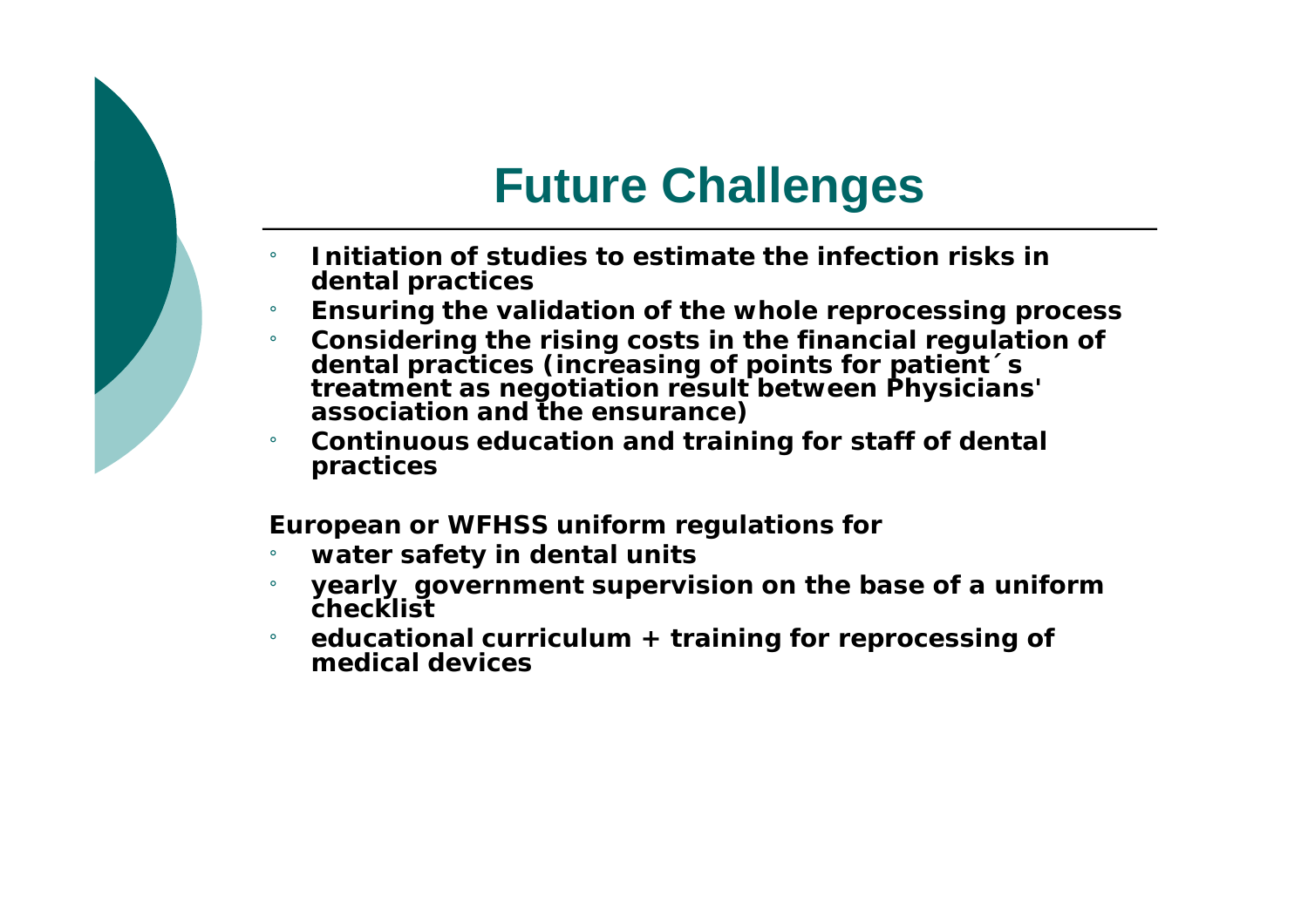